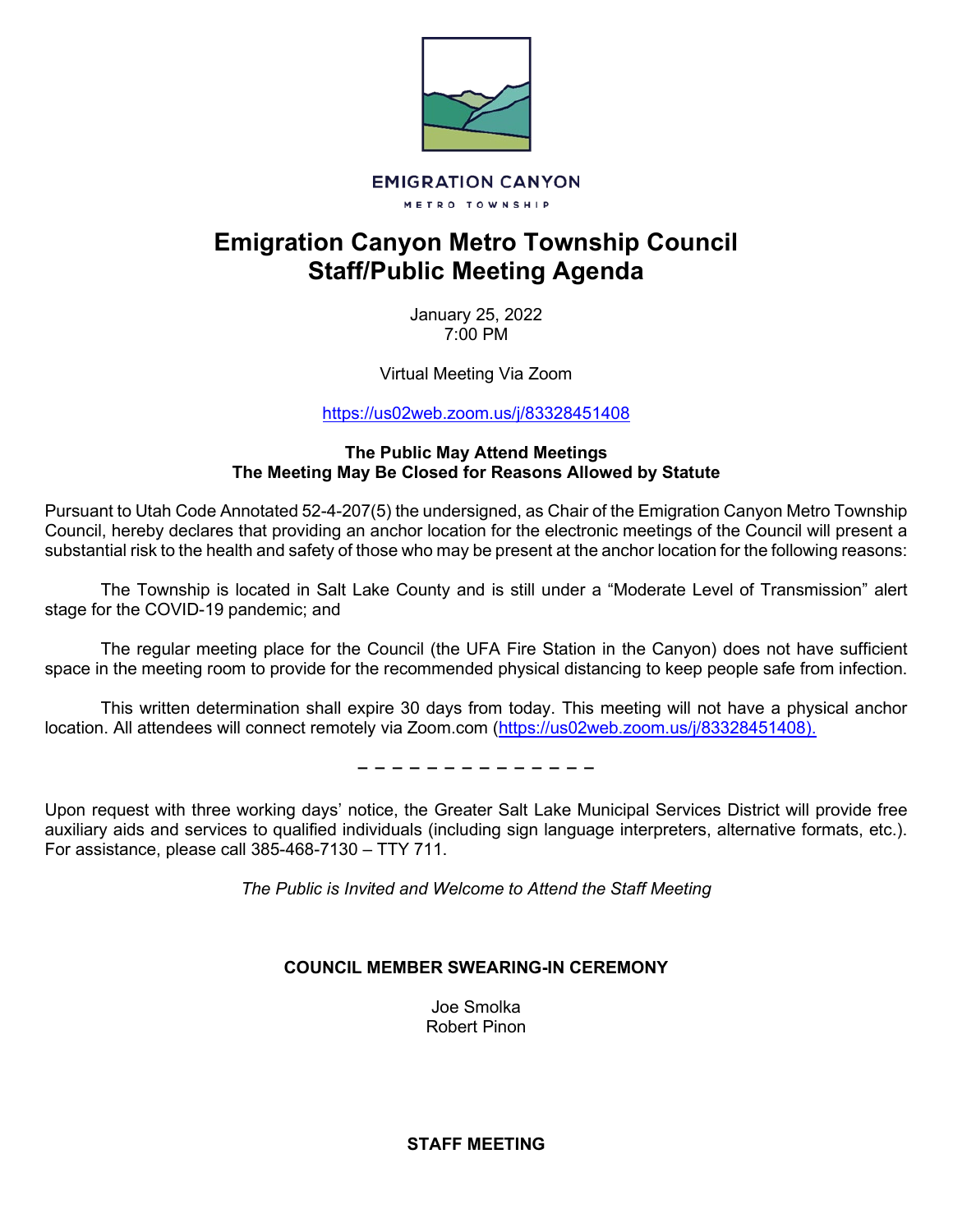- $7:10$ 1. Agenda Items (Discussion)
- $7:15$ 2. **Utah Broadband** Presentation Regarding Increasing Broadband Coverage (Discussion)
- $7:30$ 3. Emigration Canyon Metro Township **General Plan Update** (Discussion) – Matt Starley, Planner, MSD
- $7:45$ 4. **Mayor Report** (Discussion) – Mayor Smolka
- $7:55$ 5. Consideration of Resuming **In-Person Meetings** (Discussion)
- 6. Greater Salt Lake Municipal Services District (MSD) **Bond** (Discussion)  $8:00$
- $8:05$ 7. Other Council Business (Discussion)

## **PUBLIC MEETING**

### **1. Welcome and Determine Quorum**

 Joe Smolka, Mayor Jennifer Hawkes, Deputy Mayor David Brems, Council Member Catherine Harris, Council Member Robert Pinon, Council Member

- **2. Pledge of Allegiance**
- **3. Recognize Visiting Officials**
- **4. Public Hearing:** None

### **8:15 5. Election of Leadership**

- (a) Election of Mayor (Motion/Discussion)
- (b) Election of Deputy Mayor (Motion/Discussion)

#### **8:25 6. Citizen Public Input**

*(Individuals wishing to comment must access the meeting using the Zoom.com link above by the beginning of the "Citizen Comment" period. If an individual is unable to attend the meeting, they may email their comments to [nwatt@slco.org](mailto:nwatt@slco.org) to have them read into the record.)*

### **7. Reports from other Municipal Providers**

- **8:35** 7.1 Emigration Canyon Community Council Bill Tobey, Chair
- **8:40** 7.2 Unified Police Department Office Jake Elsasser
- **8:45** 7.3 Unified Fire Authority Captain Michael Conn
	- (a) UFA **Budget Presentation** (Discussion)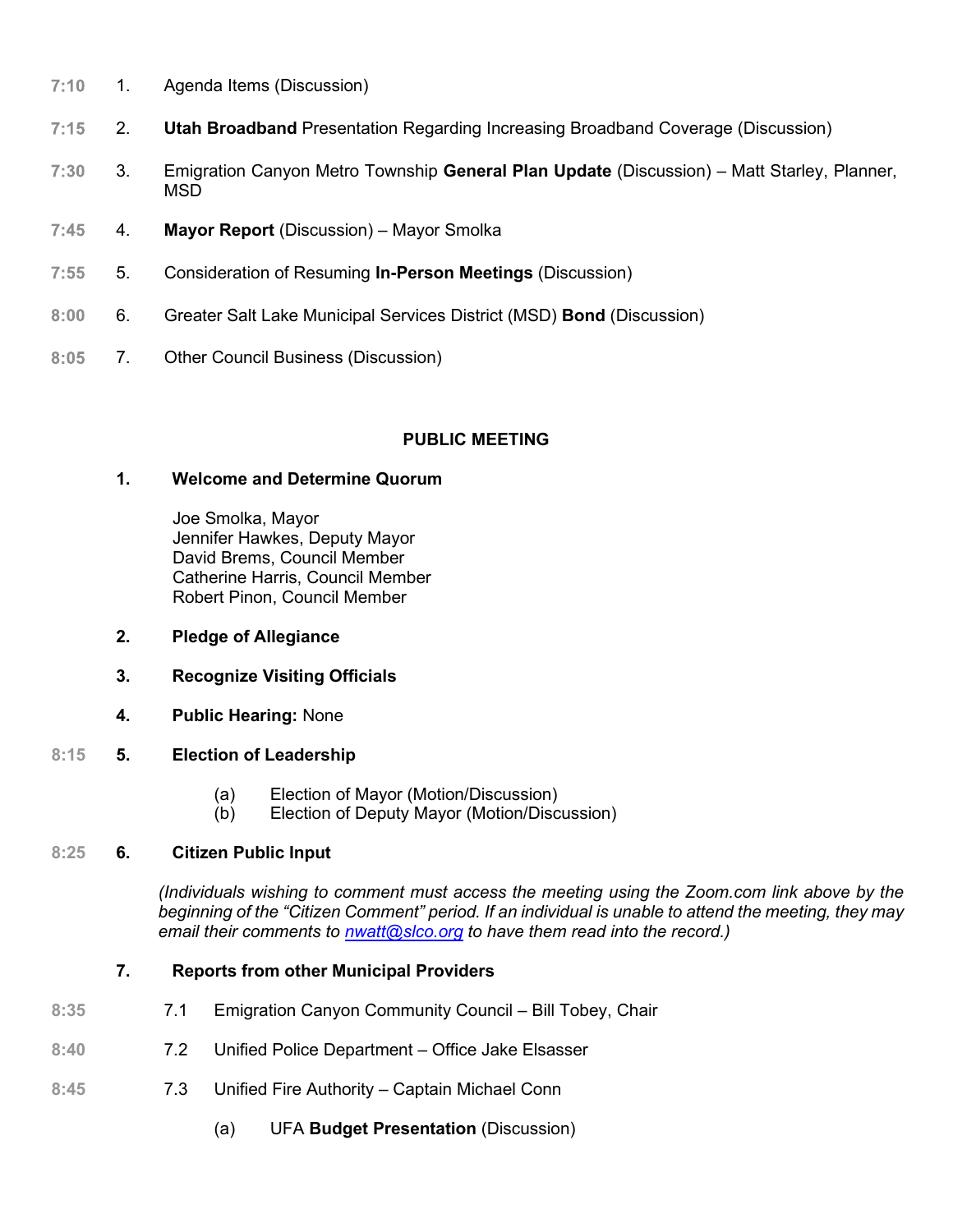#### **8. Council Business**

- **8:50** 8.1 Appointment of **Records Officer** (Motion/Discussion)
- **8:55** 8.2 Discussion and Possible Motion on the Hiring of an Emigration Canyon Metro Township **Administrator** (Motion/Discussion)
- **9:00** 8.3 Discussion and Possible Motion to **Assign/Reassign Board Appointments** (Motion/Discussion)
- **9:10** 8.4 Discussion and Possible Motion to Appoint Jodi Geroux to the **Emigration Canyon Metro Township Planning Commission** (Motion/Discussion)
- **9:15** 8.5 Ordinance Enacting **Title 12 Administrative Code Enforcement** for Metro Township Code Violations and Amending Section 1.12.010 (Motion/Discussion)
- **9:25** 8.6 **Legal Issues** (Motion/Discussion) Polly McLean, Legal Counsel

#### **9:30** 8.7 **Budget Items**

- (a) Approval of Expenditures (Motion/Discussion)
- **9:35** 8.8 **Consideration of Minutes**
	- (a) November 16, 2021
	- (b) December 14, 2021

### **9. Council Member Reports**

- **9:40** 9.1 Council Member Brems
	- (a) Unified Police Department & Salt Lake Valley Law Enforcement Service Area
	- (b) Emigration Canyon Metro Township Planning Commission

#### **9:45** 9.2 Council Member

- (a) Unified Fire Authority & Unified Fire Service Area
- (b) Salt Lake County Animal Services Advisory Board

#### **9:50** 9.3 Council Member Harris

- (a) Wasatch Front Waste and Recycling District
- (b) Watershed Plan

#### **9:55** 9.4 Deputy Mayor Hawkes

- (a) Website
- (b) CodeRED
- (c) Restrooms

#### **10:00** 9.5 Mayor Smolka

- (a) Greater Salt Lake Municipal Services District
- (b) Landfill Council<br>(c) Legislative Upda
- Legislative Update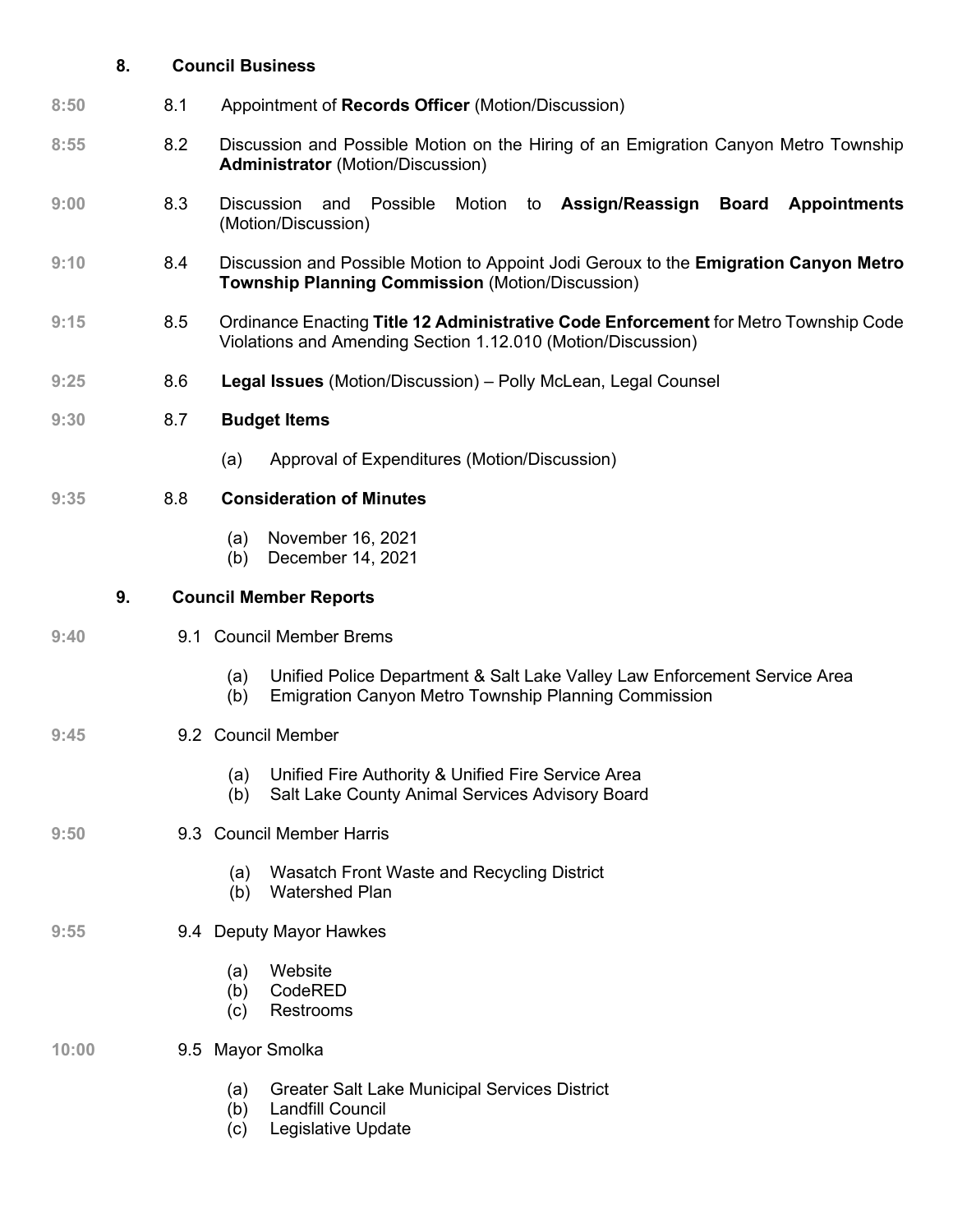#### **10:05 10. Other Announcements:**

## **11. Future Metro Township Council Agenda Items:**

- 10.1 Noise Ordinance
- 10.2 Night Sky Ordinance

## **10:10 12. Motion to Adjourn Meeting**

Topic: Emigration Canyon Metro Township Council Meeting Time: January 25, 2022, 07:00 PM Mountain Time (US and Canada)

Join Zoom Meeting <https://us02web.zoom.us/j/83328451408>

Meeting ID: 833 2845 1408 One tap mobile +16699009128,,83328451408# US (San Jose) +12532158782,,83328451408# US (Tacoma)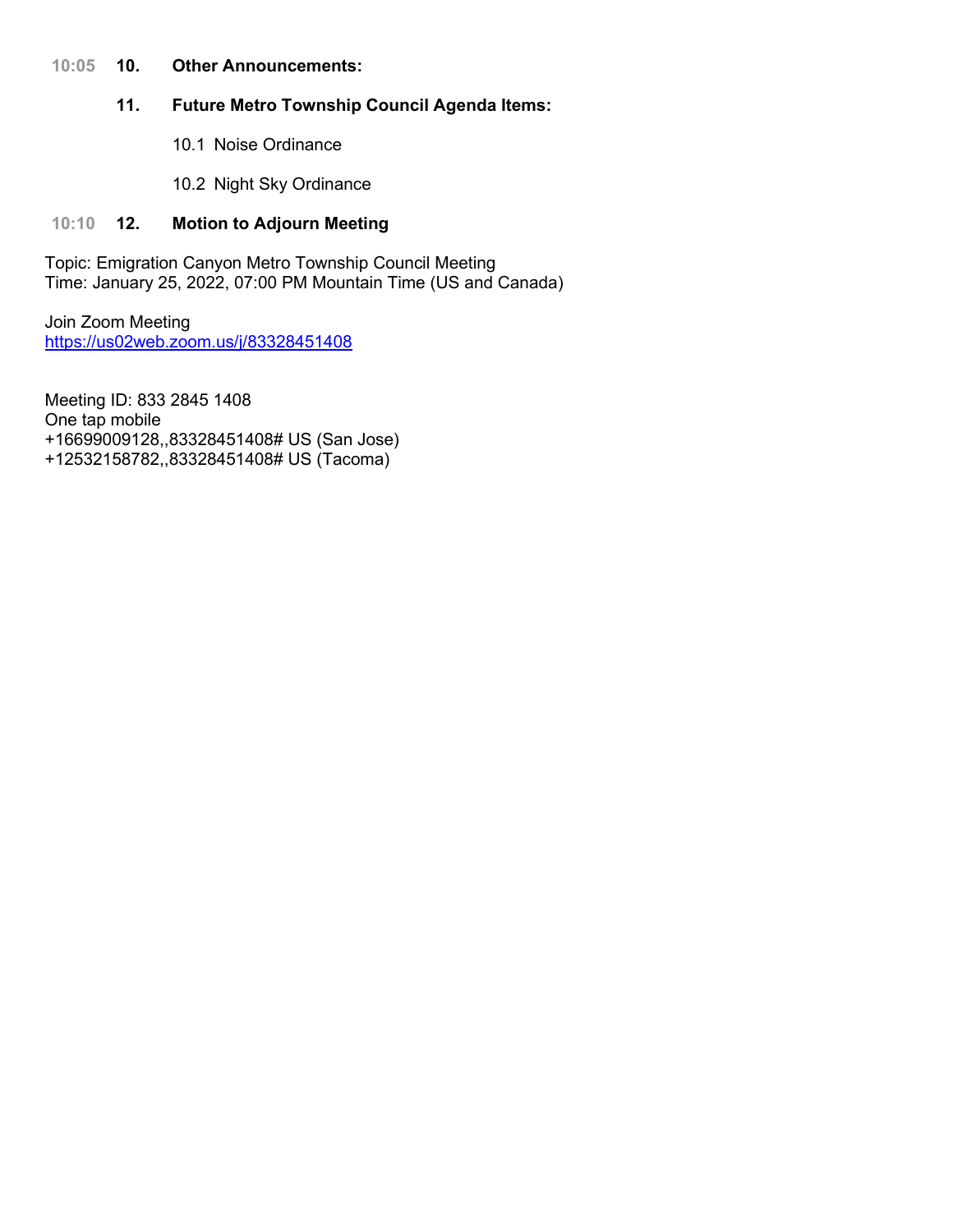To: Emigration Canyon Metro Township Mayor and Council

From: Polly McLean, Cameron Platt

Date: January 24, 2022

Re: Administrative Code Enforcement for Metro Township Code Violations

The documents for Item 8.5 of the January 25, 2022, Council meeting consist of the following:

1. An enacting ordinance to create an administrative code enforcement program for Emigration Canyon Metro Township.

The enacting ordinance creates Title 12 Chapters 1, 2, 3, and 4. The ordinance also amends existing code 1.12.010 "Penalty For Violation Of Code Provisions" to allow the Township to enforce a violation of Township code through either a criminal (misdemeanor) or civil administrative process.

2. Exhibit A to the ordinance contains the language for the administrative code enforcement program.

Exhibit A is an updated draft of an administrative code enforcement program that went through the Township Planning Commission in late 2019 but was never passed as an ordinance. The program allows the Township to issue violation notices, order abatement of conditions that violate Township code, and provides for appeal hearings and other processes to enforce Township code.

3. This staff report.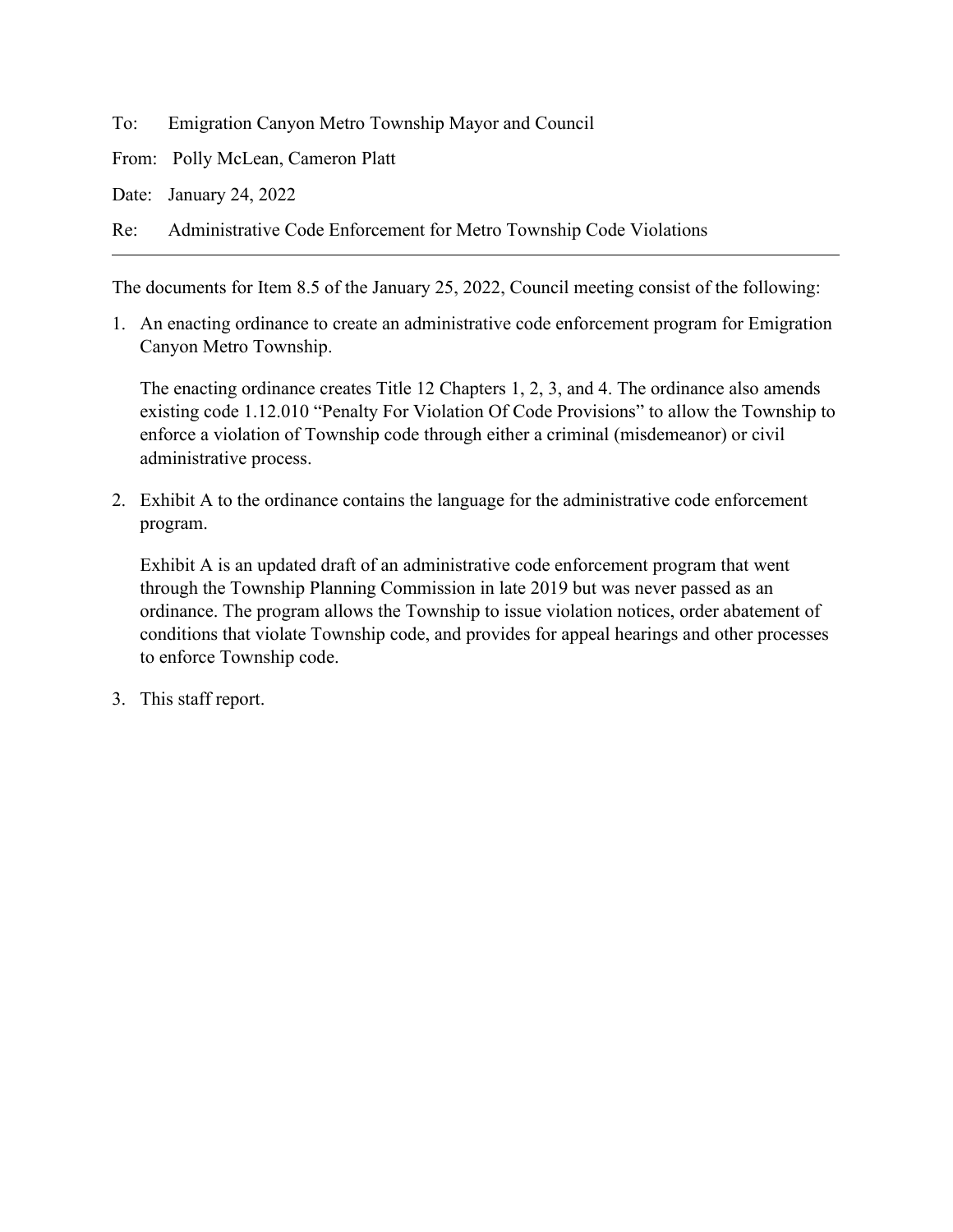### ORDINANCE #2022– 01-01

## ORDINANCE ENACTING TITLE 12 ADMINISTRATIVE CODE ENFORCEMENT FOR METRO TOWNSHIP CODE VIOLATIONS AND AMENDING SECTION 1.12.010

WHEREAS, Utah Code 10-3b-501 vests the powers of municipal government with the Metro Township Council ("Council") and Mayor; and

WHEREAS, Emigration Canyon Metro Township ("ECMT") Council has enacted ordinances to protect the public's health, safety, welfare, and quality of life within the Town, and

WHEREAS, the Council finds that the enforcement of township ordinances, policies, regulations, and applicable state statutes is an important public function vital to the protection of the public's health, safety, welfare, and quality of life.

## NOW, THEREFORE, BE IT ORDAINED BY THE EMIGRATION CANYON METRO TOWNSHIP COUNCIL OF, UTAH, THAT:

SECTION I: Title 12 "Administrative Code Enforcement For Metro Township Code Violations," Chapters 1, 2, 3, and 4 are enacted as written in Exhibit A.

SECTION II: Title 1, Chapter 12, Section 010 is amended as follows:

### **1.12.010 Penalty For Violation Of Code Provisions**

Any person found to have violated any provision or provisions of an ordinance included in these revised ordinances, or in ordinances hereafter enacted, shall be deemed guilty of a misdemeanor or a civil violation of Township code, and punished as provided by Township code or state criminal code for Class B misdemeanors. The township has sole discretion in deciding whether to file a civil or criminal case for the violation of any of its ordinances.

Section III: Effective Date. This Ordinance shall take effect upon publication.

PASSED AND APPROVED by the Emigration Canyon Metro Township Council, Utah, this \_\_\_\_\_\_ day of \_\_\_\_\_\_\_\_\_\_\_\_\_\_\_ in the year 2022.

EMIGRATION CANYON METRO TOWNSHIP

Joe Smolka, Mayor

ATTEST:

Sherrie Swensen, Clerk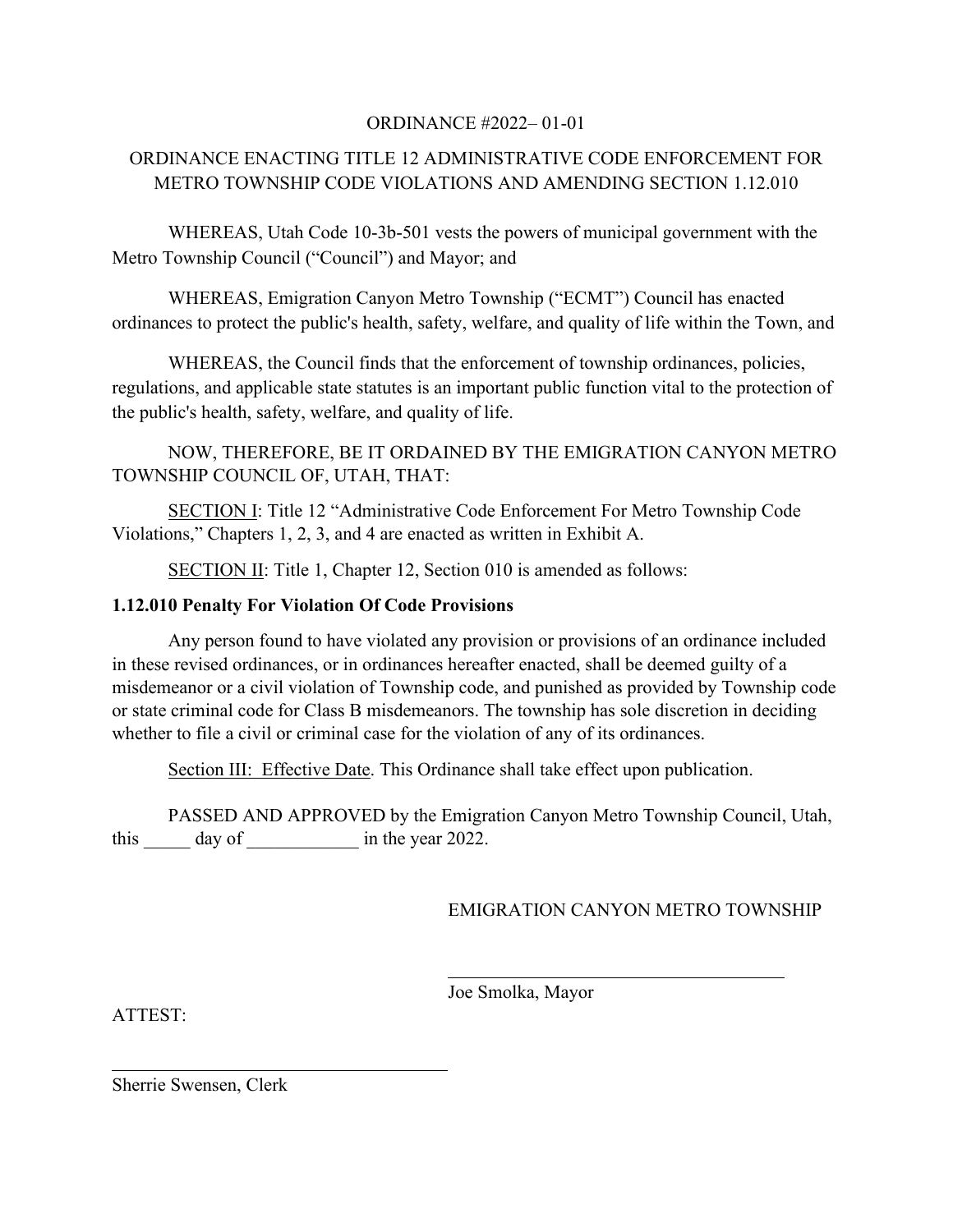### **EXHIBIT A**

## **TITLE 12 – ADMINISTRATIVE CODE ENFORCEMENT FOR METRO TOWNSHIP CODE VIOLATIONS**

## **CHAPTER 12.1 – GENERAL**

### **12.1.010 SHORT TITLE.**

This Title shall be known as the "Administrative Code Enforcement for Metro Township Code Violations." This Chapter shall also be known as Chapter 12.1, of the Emigration Canyon Metro Township Municipal Code. It may be cited and pleaded under either designation.

### **12.1.020 AUTHORITY.**

The Metro Township promulgates this Ordinance pursuant to Utah Code Ann. §§ 10-3-702– 703.7; 10-3-716; 10-8-60; 10-11-1, et seq.; 76-10-801, et seq.; and any other applicable law or successor statute(s).

### **12.1.030 DECLARATION OF PURPOSE.**

The Emigration Canyon Metro Township Council finds that the enforcement of the Emigration Canyon Metro Township Municipal Code and applicable state codes throughout the municipality is an important public service. Code enforcement and abatement of illegal or dangerous conditions are vital to the protection of the public's health, safety, and quality of life. The Council recognizes that enforcement starts with the drafting of precise, comprehensive, fair, and equitable regulations that can be effectively applied in administrative hearings and judicial proceedings. The Council further finds that a comprehensive code enforcement system that uses a combination of judicial and administrative remedies is critical to gain compliance with these regulations in a manner that is fair and equitable to the Metro Township and its citizens. Failure to comply with an administrative code enforcement action may require the Metro Township Attorney to file a judicial action to gain compliance.

#### **12.1.040 SCOPE.**

The provisions of this Title may be applied to all violations of the Emigration Canyon Metro Township Code. It has been designed as an additional remedy for the Metro Township to use in achieving compliance with its ordinances.

#### **12.1.050 EXISTING ORDINANCES AND LAWS CONTINUED.**

The provisions of this Title do not invalidate any provision of the Emigration Canyon Metro Township Code but shall be read in conjunction therewith as an additional mechanism available for the enforcement of the Code together with any and all other applicable laws. If there is a conflict between this Title and another provision of the Emigration Canyon Metro Township Code, this Title shall control. The provisions of this Title and all proceedings hereunder shall be construed to give effect to the purpose of this Title and to promote justice.

### **12.1.060 CRIMINAL PROSECUTION RIGHT.**

The Metro Township has sole discretion in deciding whether to file a civil or criminal case, or both, for the violation of any of its ordinances. The pursuit of the administrative remedies set forth in this Title shall in no way interfere with the Metro Township's right to prosecute ordinance violations as criminal offenses in a court of law. If the Metro Township chooses to file both civil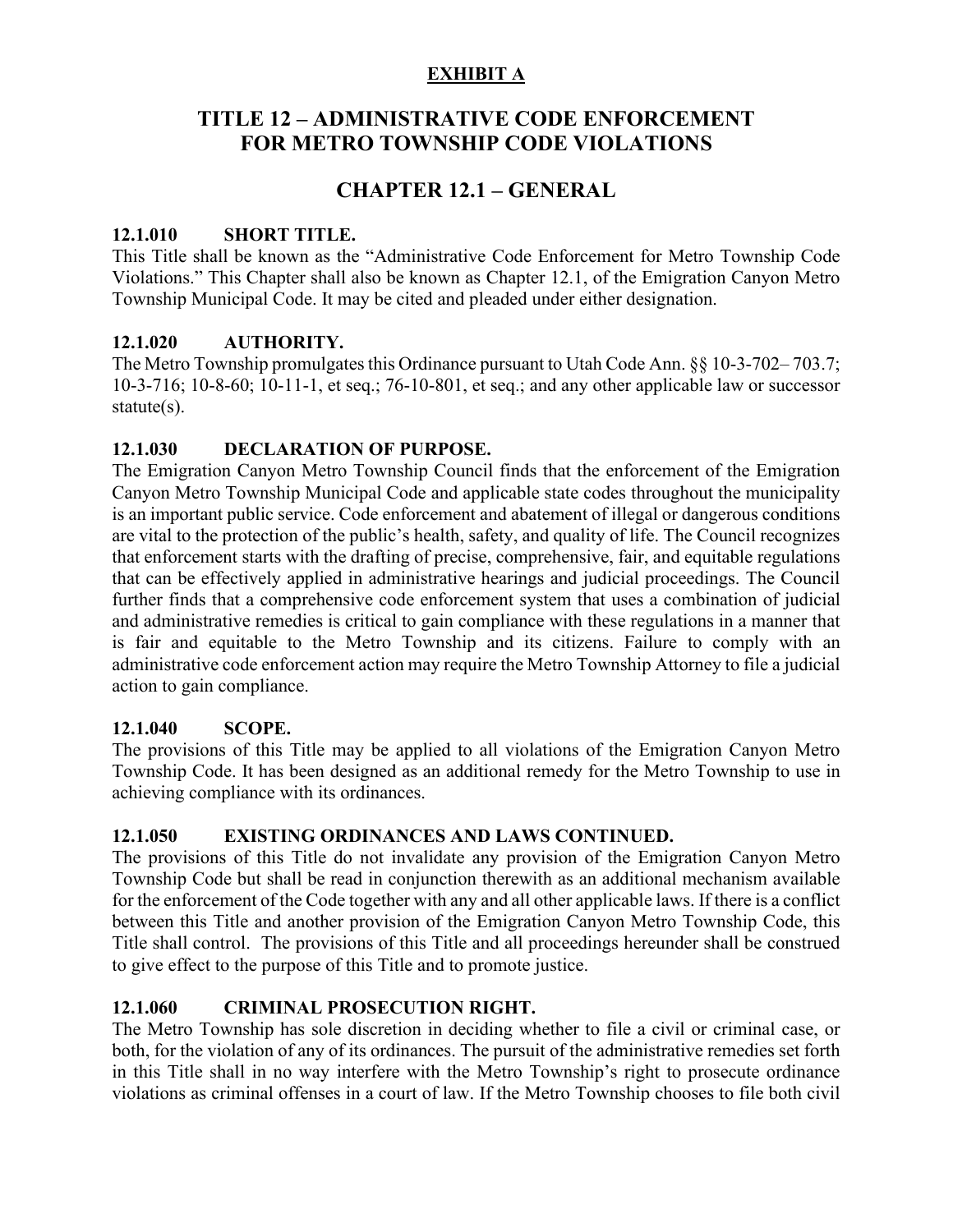and criminal charges for the same violation, no civil penalties may be assessed, but all other remedies will be available.

### **12.1.070 EFFECT OF HEADINGS.**

Headings contained in this Title are for reference purposes and shall not be deemed to limit, modify, or in any manner affect the scope, meaning or interpretation of any part or provision hereof.

## **12.1.080 VALIDITY OF TITLE – SEVERABILITY.**

If any chapter, part, section, subsection, sentence, clause, phrase, portion, or provision of this Title is for any reason held to be invalid or unconstitutional by the decision of any court of competent jurisdiction, such decision shall not affect the validity or enforceability of the remaining portions of this Title. This Section shall apply to all amendments heretofore or hereafter made to this Title.

## **12.1.090 NO MANDATORY DUTY – CIVIL LIABILITY.**

In establishing performance standards for or an obligation to act by Metro Township officers, employees, or designees, the provisions of this Title shall not be construed as creating a mandatory duty for purposes of tort liability.

## **12.1.100 GENERAL RULES OF INTERPRETATION OF ORDINANCES.**

For purposes of this Title:

- (1) Any gender pronoun includes the pronoun for any other gender(s).
- (2) "Shall" is mandatory; "may" is permissive.
- (3) "Or" is always inclusive.
- (4) The singular number includes the plural, and the plural the singular.
- (5) Words used in the present tense include the past and future tense, and vice versa.
- (6) Words and phrases used in this Title, and not specifically defined, shall be construed according to their context and ordinary usage.
- (7) The term "include" is not exhaustive and does not create an exclusive list.

## **12.1.110 DEFINITIONS APPLICABLE TO TITLE GENERALLY.**

The following words and phrases, whenever used in this Title, shall be constructed as defined in this section, unless a different meaning is specifically defined elsewhere in this Title and specifically stated to apply:

- (1) "Abate" or "Abatement" means any action the Emigration Canyon Metro Township may take on public or private property and any adjacent property as may be necessary to remove or alleviate a violation, including, but not limited to, demolition, removal, repair, boarding, and securing or replacement of property.
- (2) "Administrative Code Enforcement Order" means an order issued by an Administrative Law Judge. The order may include an order to abate the violation, pay civil penalties and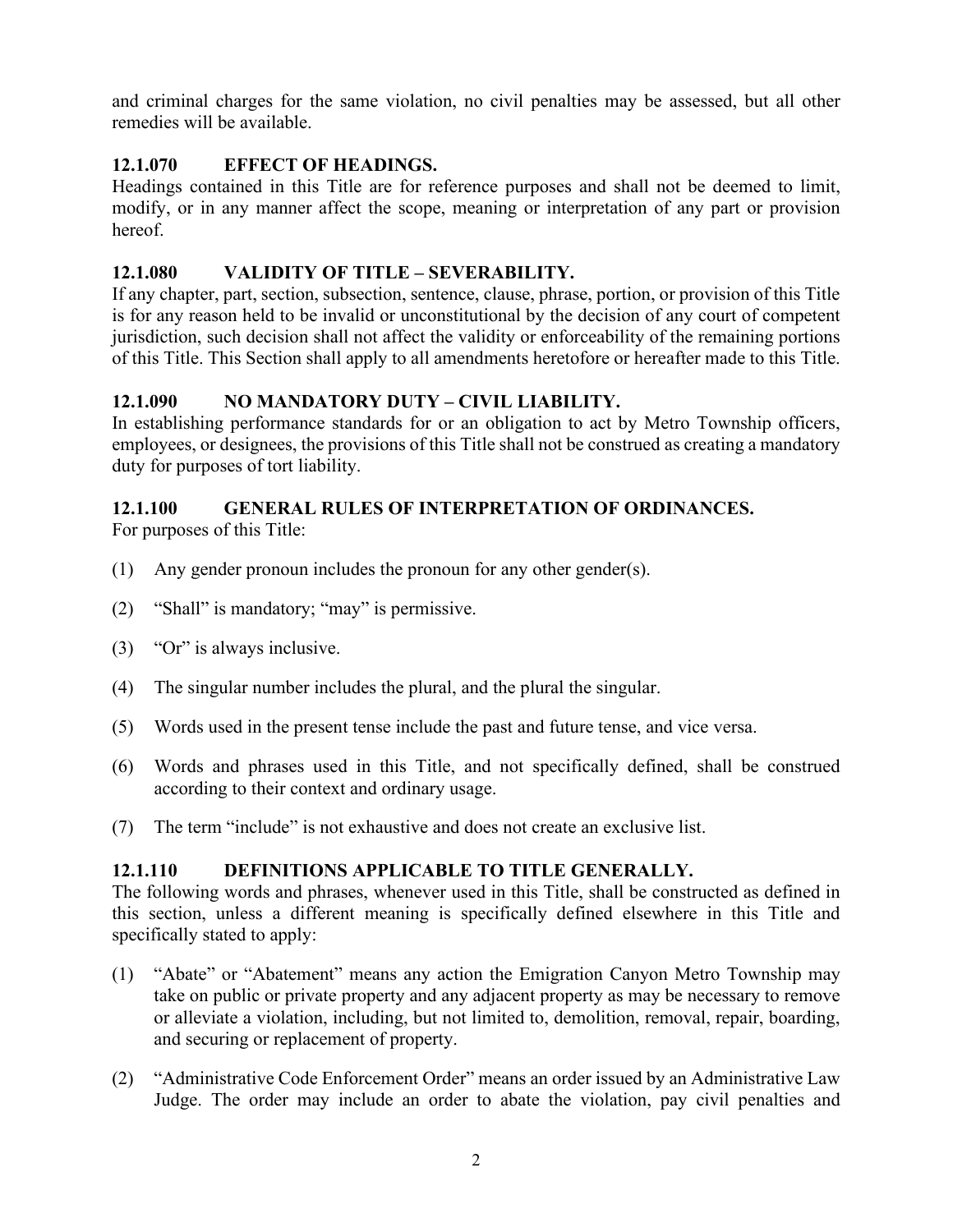administrative costs, or take any other action as authorized or required by this Title and applicable state codes.

- (3) "Administrative Law Judge" or "hearing officer" means the position established by the Emigration Canyon Metro Township § Code 1.16 "Administrative Hearing."
- (4) "Animal Control Administrator" means the supervisor of the Animal Control Division, established in Emigration Canyon Metro Township Code § 8.1.
- (5) "Chief Building Inspector" means the official responsible for planning, directing, and managing the building inspection activities within the Metro Township.
- (6) "Council" means the Council of Emigration Canyon Metro Township
- (7) "Code Enforcement Lien" means a lien recorded to collect outstanding civil penalties, administrative fees, and costs.
- (8) "Code Enforcement Performance Bond" means a bond posted by a responsible person to ensure compliance with the Metro Township Code, applicable state titles, a judicial action, or an administrative code enforcement order.
- (9) "County" means Salt Lake County, Utah.
- (10) "Department" means the Metro Township's Planning and Development Services Department, or its designee.
- (11) "Director" means the director of the Metro Township's Planning and Development Services Department or his/her authorized agent(s) or any other person/entity and their authorized agent(s) that the Metro Township has authorized to provide code enforcement services.
- (12) "Enforcement Official" means any person authorized to enforce the Metro Township Code or applicable state codes.
- (13) "Financial Institution" means any person that holds a recorded mortgage or deed of trust on a property.
- (14) "Fire Department" means the entity that is authorized and responsible for providing fire and emergency services to the Metro Township.
- (15) "Good Cause" means incapacitating illness; death; lack of proper notice; unavailability due to unavoidable, unpreventable, or extenuating emergency or circumstance; if a required act causes an imminent and irreparable injury; and acts of nature adverse to performing required acts.
- (16) "Imminent Life Safety Hazard" means any condition that creates a present, extreme, and immediate danger to life, property, health, or public safety.
- (17) "Legal Interest" means any interest represented by a document, such as a deed of trust, quitclaim deed, mortgage, judgment lien, tax or assessment lien, mechanic's lien, or other similar instrument recorded with the County Recorder.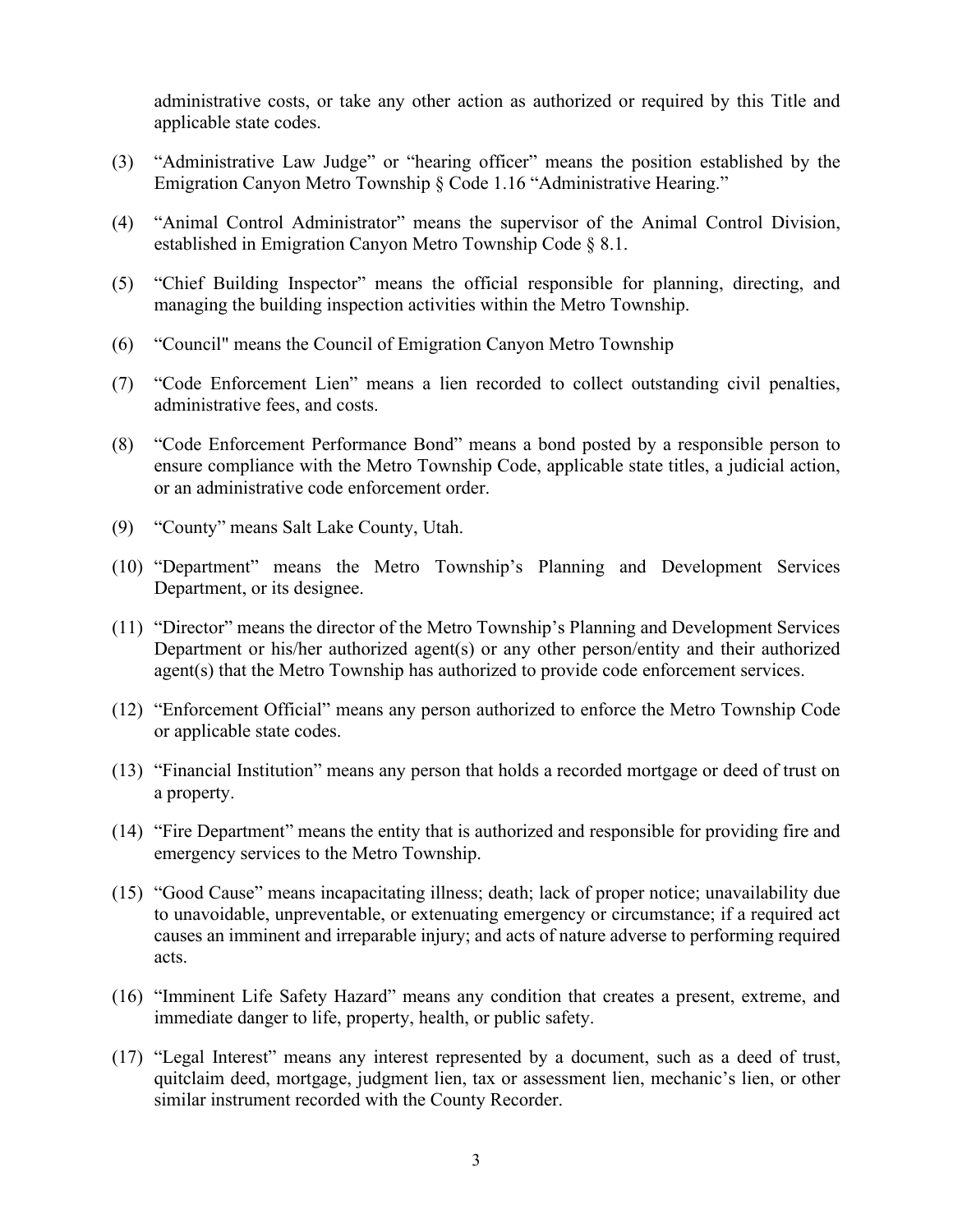- (18) "Metro Township" or "Municipality" means the area within the territorial municipal limits of Emigration Canyon Metro Township, and such territory outside of this Metro Township over which the Emigration Canyon Metro Township has jurisdiction or control by virtue of any constitutional or incorporation provisions or any law.
- (19) "Minor violation" means nuisance violation, as defined by Utah state statute, regulation, or judicial opinion, to include:
	- a. Land uses that do not conform to existing zoning;
	- b. Unauthorized collections of unlicensed, unregistered, or inoperable motor vehicles;
	- c. Illegal dumping or accumulation of trash, litter, or weeds;
	- d. Nuisance noise and lighting;
	- e. Illegal advertising; and
	- f. The unauthorized erection and use of news racks, merchandise displays, mobile food vending, and other illegal uses.
- (20) "Notice of Compliance" means a document issued by the Metro Township, representing that a property complies with the requirements outlined in the notice of violation.
- (21) "Notice of Satisfaction" means a document or form approved by the Administrative Law Judge or his or her designee, which indicates that all outstanding civil penalties and costs have been either paid in full, or that the Metro Township has negotiated an agreed amount, or that a subsequent administrative or judicial decision has resolved the outstanding debt. In addition to the satisfaction of the financial debt, the property must also be in compliance with the requirements outlined in the notice of violation.
- (22) "Notice of Violation" means a written notice prepared by an enforcement official that informs a responsible person of code violations and orders them to take certain steps to correct the violations.
- (23) "Person" means a natural person or a firm, partnership, corporation, trust, or other association, or the authorized agent or employee of any of them, or any other entity recognized by law as the subject of rights or duties.
- (24) "Program" means the Administrative Code Enforcement for Metro Township Code Violations authorized under this Title.
- (25) "Property Owner" means the record owner of real property based on the county assessor's records.
- (26) "Public Nuisance" means, in addition to the definition set forth in Utah Code  $\S 76-10-801(1)$ , any condition that constitutes a threat to public health, safety, and welfare, or that significantly obstructs, injures, or interferes with the reasonable use of property.
- (27) "Responsible Person" means a person who has charge, care, or control of any premises,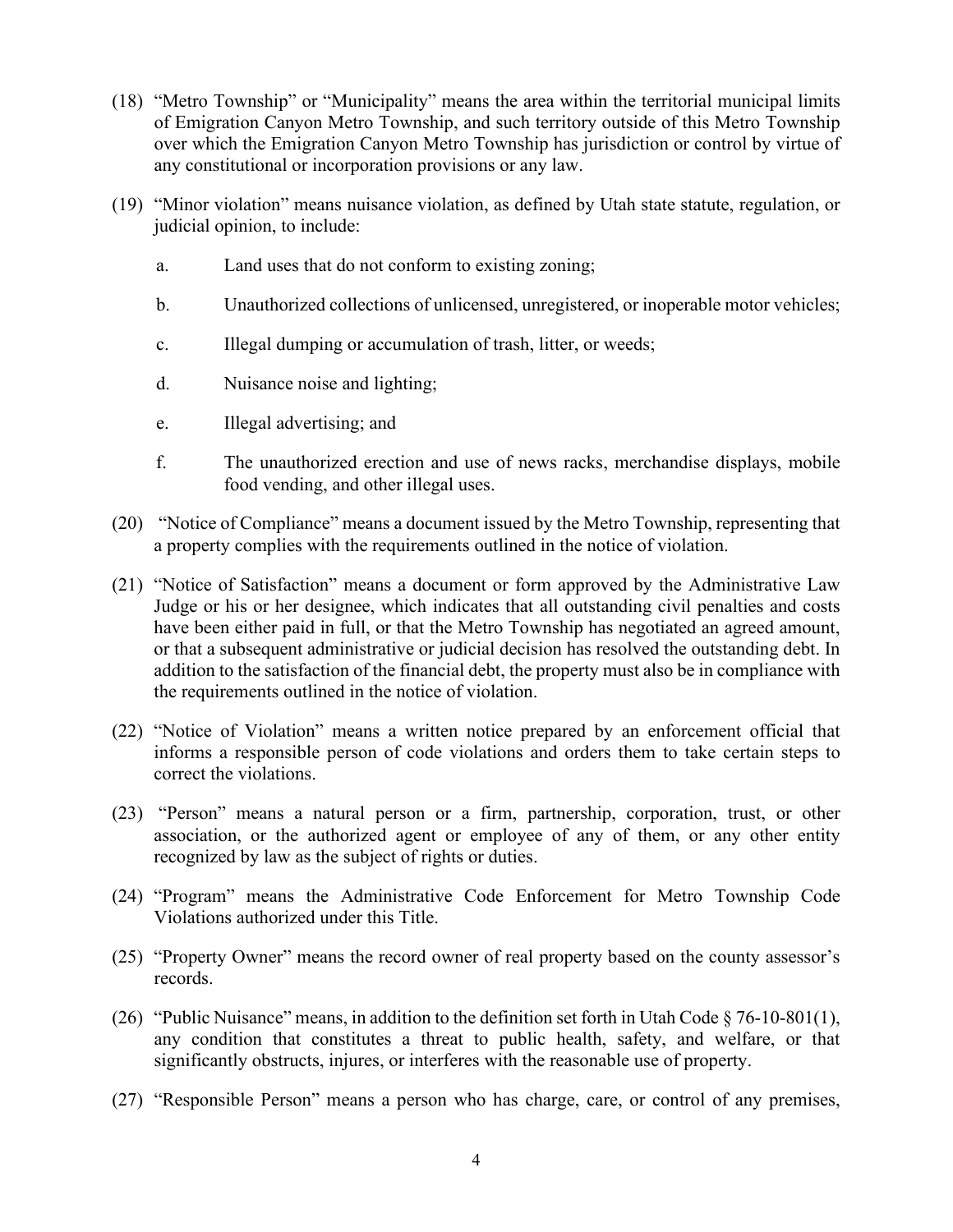dwelling, or dwelling unit as the legal or equitable owner, agent of the owner, lessee, or as an executor, administrator, trustee or guardian of the estate of the owner. In all cases, the person with legal title to any premises, dwelling, or dwelling unit shall be considered a responsible person, with or without accompanying actual possession thereof.

- (28) "Treasurer" means the Emigration Canyon Metro Township Treasurer as designated pursuant to Utah Code Ann. § 10-3c-203.
- (29) "Written" means transcribed in comprehensible words or pictograms, and includes handwritten, typewritten, photocopied, computer printed, or facsimile.
- (30) "Emigration Canyon Metro Township" means Emigration Canyon Metro Township, a municipal corporation under state law. May also be referred to "the Metro Township" and/or "the Municipality" pursuant to Utah Code § 68-3-12.5(6).

#### **12.1.111 ACTS INCLUDE CAUSING, AIDING, AND ABETTING.**

Whenever any act or omission is made unlawful in this Title, it shall include causing, permitting, aiding, or abetting such act or omission.

### **12.1.200 PART 2 – SERVICE REQUIREMENTS.**

#### **12.1.210 SERVICE OF PROCESS.**

- A. Whenever service is required to be given under this Title for enforcement purposes, the document shall be served by any of the following methods, unless different provisions are otherwise specifically stated to apply:
	- 1. Regular mail, postage prepaid, to the last known address of the owner(s) or other responsible person(s);
	- 2. Posting the notice conspicuously on or in front of the property. If not inhabited, the notice must also be mailed as in Paragraph A,1,a above. The form of the posted notice shall be approved by the Town Ordinance Enforcement Officer or his or her designee;
	- 3. Personal service pursuant to Utah Rules of Civil Procedure Rule 4(e)(1) or rule  $4(e)(5)$ ; or
	- 4. Published in a newspaper of general circulation where the identity or whereabouts of the person to be served are unknown and cannot be ascertained through reasonable diligence, where service is impracticable under the circumstances, or where there exists good cause to believe that the person to be served is avoiding service of process.
- B. Service by regular mail in the manner described above shall be deemed served on the third day after the date of mailing.
- C. If service complies with the requirements of this Section, it shall be deemed a valid service even if a party claims not to have received the service and it shall not affect the validity of any proceedings taken under this Title.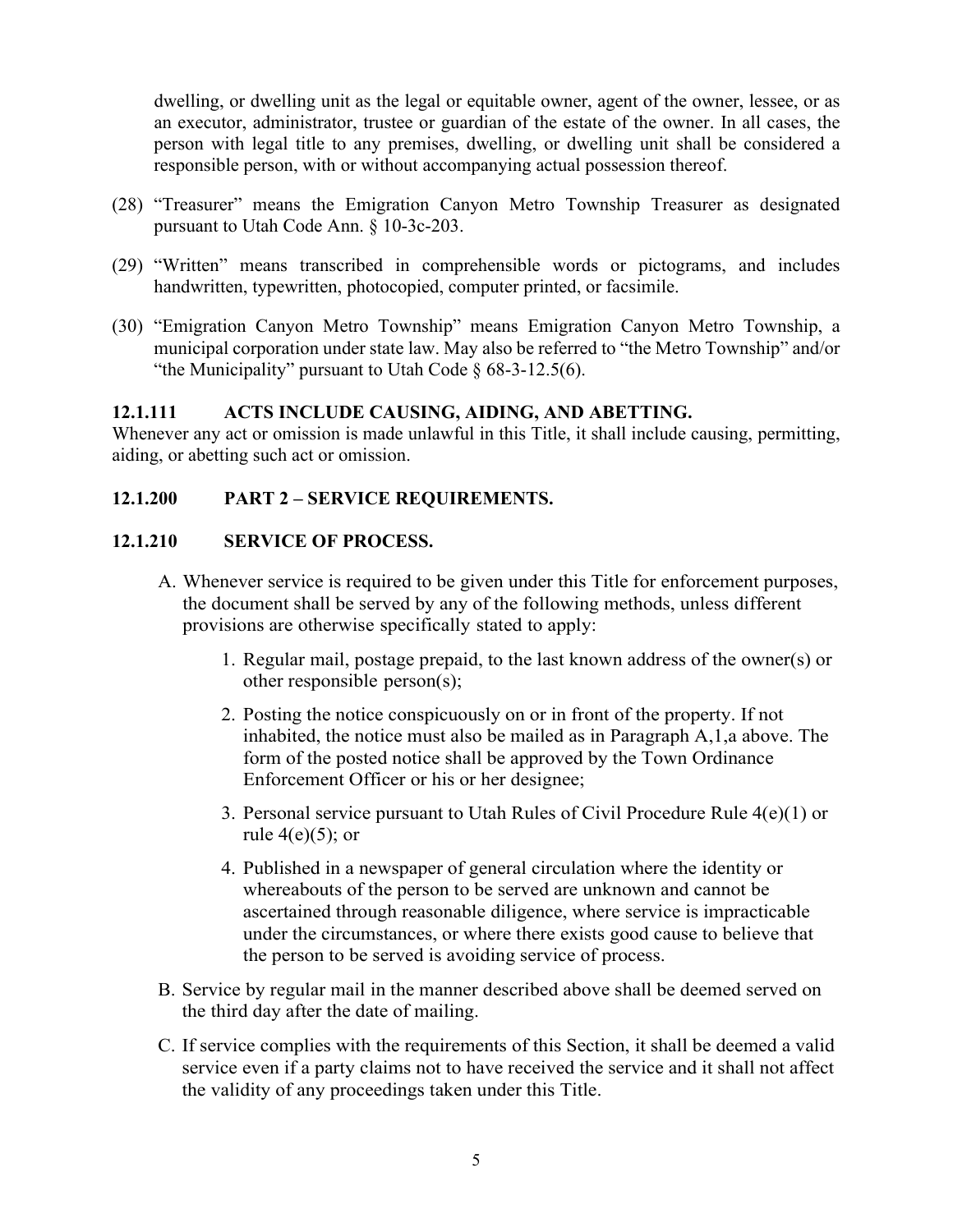D. The failure to serve all responsible person(s) shall not affect the validity of any proceedings.

### **12.1.220 CONSTRUCTIVE NOTICE OF RECORDED DOCUMENTS.**

Whenever a document is recorded with the County recorder as authorized or required by this Title or applicable state codes, recordation shall provide constructive notice of the information contained in the recorded documents.

## **12.1.300 PART 3 – GENERAL AUTHORITY AND OFFENSES.**

## **12.1.310 GENERAL ENFORCEMENT AUTHORITY.**

Whenever the Director or enforcement official finds that a violation of the Emigration Canyon Metro Township Code or applicable state codes has occurred or continues to exist, the appropriate administrative enforcement procedure may be used as outlined in this Title. The Director or any designated enforcement official is authorized to enforce the provisions of the Metro Township Code and applicable state codes. These powers include the power to issue notices of violation and administrative citations, inspect public and private property, abate nuisances and unlawful or dangerous conditions upon public and private property, and use whatever judicial and administrative remedies are available under the Emigration Canyon Metro Township Code or applicable state codes.

## **12.1.320 ADOPTION OF POLICY AND PROCEDURES.**

The Administrative Law Judge shall develop and submit to the Metro Township Council for approval such policies and procedures, relating to hearing scope and procedure, subpoena powers, and such matters, as shall afford equal protection of the law to and protect the due process rights of all parties.

## **12.1.330 AUTHORITY TO INSPECT.**

- A. The Director or any designated enforcement official, may, enter upon any property or premises to ascertain whether there has been a violation of any of the provisions of the Emigration Canyon Metro Township Code or applicable state codes and to examine or survey the property or premises, or to take such samples, photographs, or evidence as may be necessary to this end.
- B. All inspections, entries, examinations, and surveys shall be (a) based upon reasonable cause and (b) carried out in a reasonable manner with reasonable prior oral notice to the responsible person and the property occupant. If the responsible person requests it, the enforcement official shall obtain a search warrant before entering upon the property or into the premises.

## **12.1.340 POWER TO ISSUE CITATION.**

The Director or any designated enforcement official is authorized to issue a misdemeanor citation or administrative citation to a person whenever any such official has reasonable cause to believe (1) that the Emigration Canyon Metro Township Code has been or applicable state codes have been violated and (2) that the person to be cited is responsible for the violation.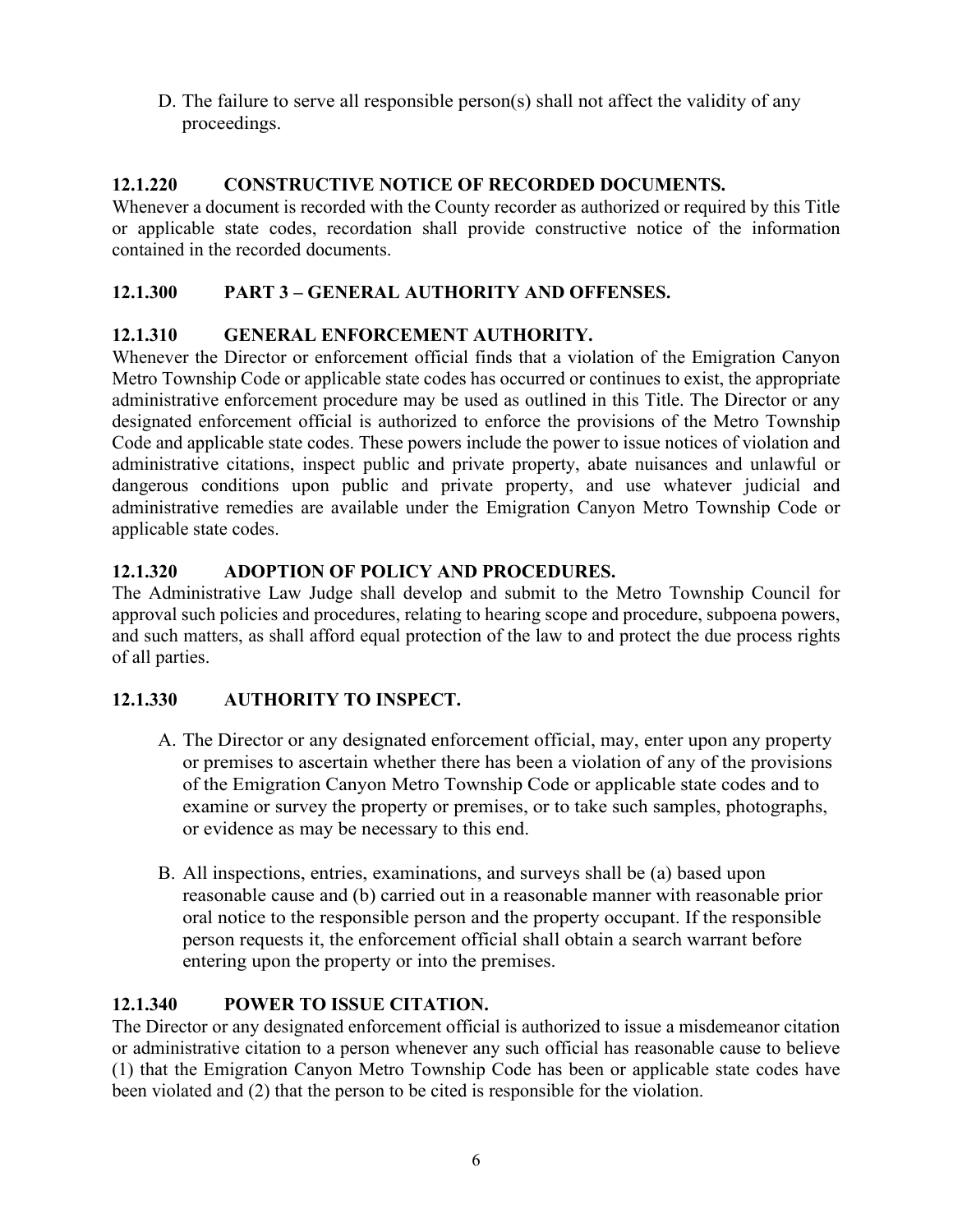#### **12.1.350 FALSE INFORMATION OR REFUSAL PROHIBITED.**

It shall be unlawful for any person to willfully make a false statement or refuse to give his or her name or address with intent to deceive or interfere with a duly authorized Metro Township official or agent, including but not limited to the Director and/or any authorized enforcement officials, when in the performance of his or her official duties under the provisions of this Title. A violation of this Section is a class B misdemeanor.

#### **12.1.360 FAILURE TO OBEY A SUBPOENA.**

It is unlawful for any person to refuse or fail to obey a subpoena issued for an administrative code enforcement hearing. Failure to obey a subpoena constitutes contempt and is a class B misdemeanor.

## **CHAPTER 12.2 – ADMINISTRATIVE CODE ENFORCEMENT PROCEDURES**

### **12.2.010 AUTHORITY.**

Any condition caused, maintained, or permitted to exist in violation of any provisions of the Metro Township Code or applicable state codes that constitutes a violation may be abated by the Metro Township pursuant to the procedures set forth in this Chapter.

### **12.2.20 NOTICE OF VIOLATION.**

- A. Whenever the Director or any designated enforcement official determines that a violation of the Metro Township Code or applicable state codes has occurred or continues to exist, the Director or enforcement official will issue a notice of violation to the responsible person. The notice of violation shall include the following information and shall comply with Utah Code  $\S$  10-11-2 or the applicable successor statute(s):
	- 1. Name of the property owner of record according to the records of the County Recorder;
	- 2. Street address of violation;
	- 3. Nature and results of the examination and investigation conducted;
	- 4. Date and approximate time the violation was observed;
	- 5. All code sections violated and description of condition of the property that violates the applicable codes;
	- 6. A statement explaining the type of remedial action required to permanently correct outstanding violations, which may include corrections, repairs, demolition, removal, eradication, destruction, or other appropriate action;
	- 7. A specific date by which the responsible party must correct the violations listed in the notice of violation, which date shall be at least ten days from the date of service unless the Director determines that the violation requires emergency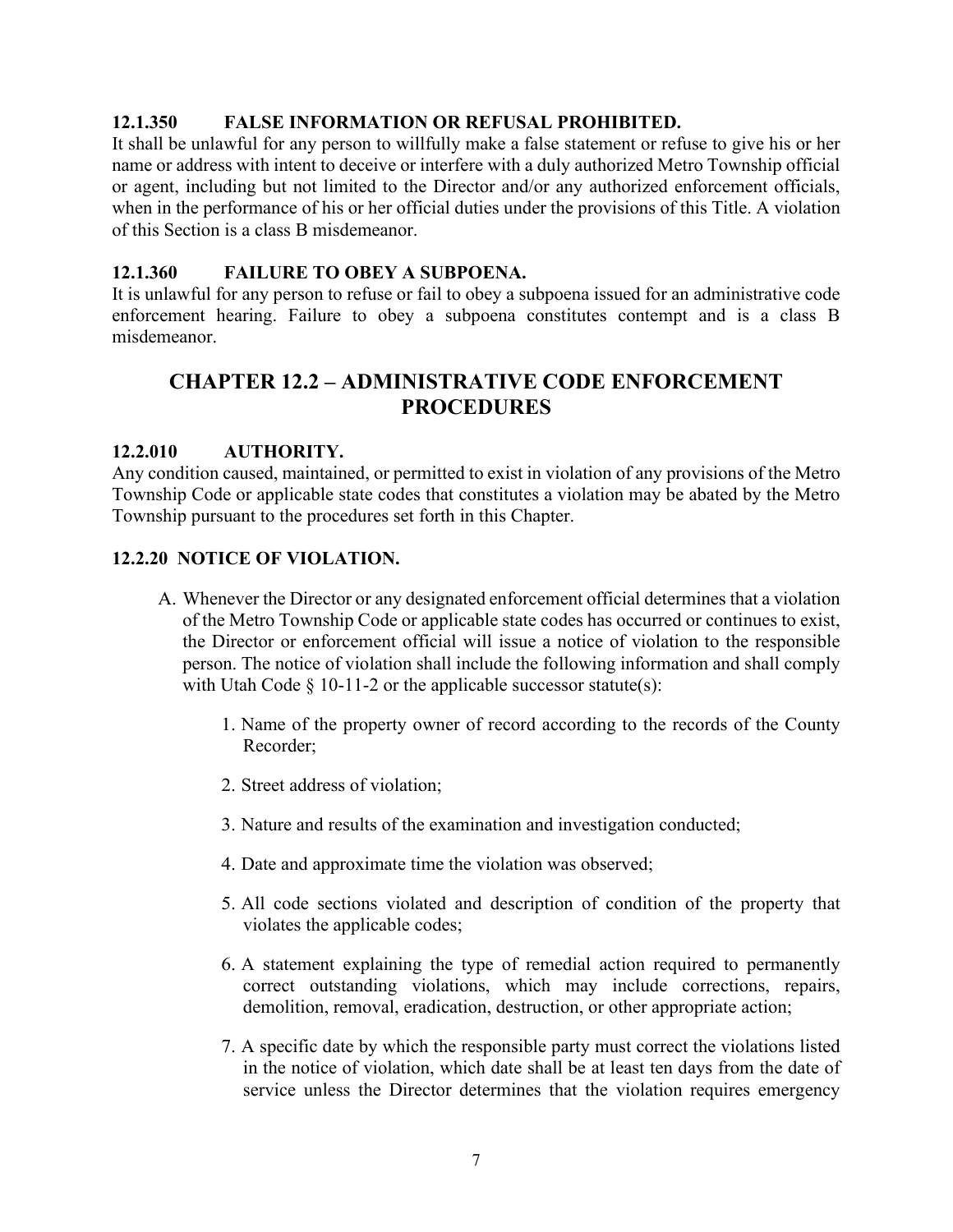abatement under Section 12.2.200;

- 8. An explanation of the consequences of failure to comply with the terms of the notice of violation, which may include, but are not limited to, (i) civil penalties, (ii) assessment of administrative fees or other costs incurred by the Metro Township, (iii) recordation of the notice of violation, (iv) revocation of permits, (v) withholding of future municipal permits, (vi) criminal prosecution, or (vii) abatement of the violation by the City and the property owner's repayment to the City of the costs of the abatement; ;
- 9. A statement that civil penalties will begin to accrue immediately upon expiration of the date set in Subsection  $(A)(7)$  for correction of the violations;
- 10. The amount of the civil penalty for each violation that will accrue daily until the property is brought into compliance;
- 11. An explanation of (i) the procedures to follow to appeal the notice and request a hearing as provided in Section [12.2.530,](#page-17-0) and (ii) the consequences of failure to request such a hearing; and
- 12. An explanation of the procedures to follow to request an inspection after a violation has been abated pursuant to Section 12.2.040
- B. More than one notice of violation may be issued against the same responsible person, if it encompasses different dates, or different violations.
- C. If a notice of violation is issued on the same property for a violation of the same provision of the Metro Township Code or Utah law within 12 months following the later of (i) the date of issuance of the first notice of violation or (ii) the date of the request for inspection under Section 12.2.040 of the Emigration Canyon Metro Township Code, then the civil penalties associated with the second violation shall be doubled.

### **12.2.030 FAILURE TO BRING PROPERTY INTO COMPLIANCE.**

- A. If the responsible person fails to bring a violation into compliance within the compliance period specified in the notice of violation, civil penalties shall accrue for each and every subsequent day of violation.
- B. Civil penalties accruing pursuant to Subsection (1) shall be immediately due and payable to the Metro Township.
- C. Failure to comply with the notice of violation is a Class C misdemeanor.

#### **12.2.040 INSPECTIONS.**

It shall be the duty of the responsible person served with a notice of violation to request in writing an inspection when his or her property has been brought into compliance. It is prima facie evidence that the violation remains on the property if no inspection is requested. Civil penalties shall accumulate daily until the property has been inspected and a notice of compliance is issued. Reinspection fees shall be assessed if more than one inspection is necessary.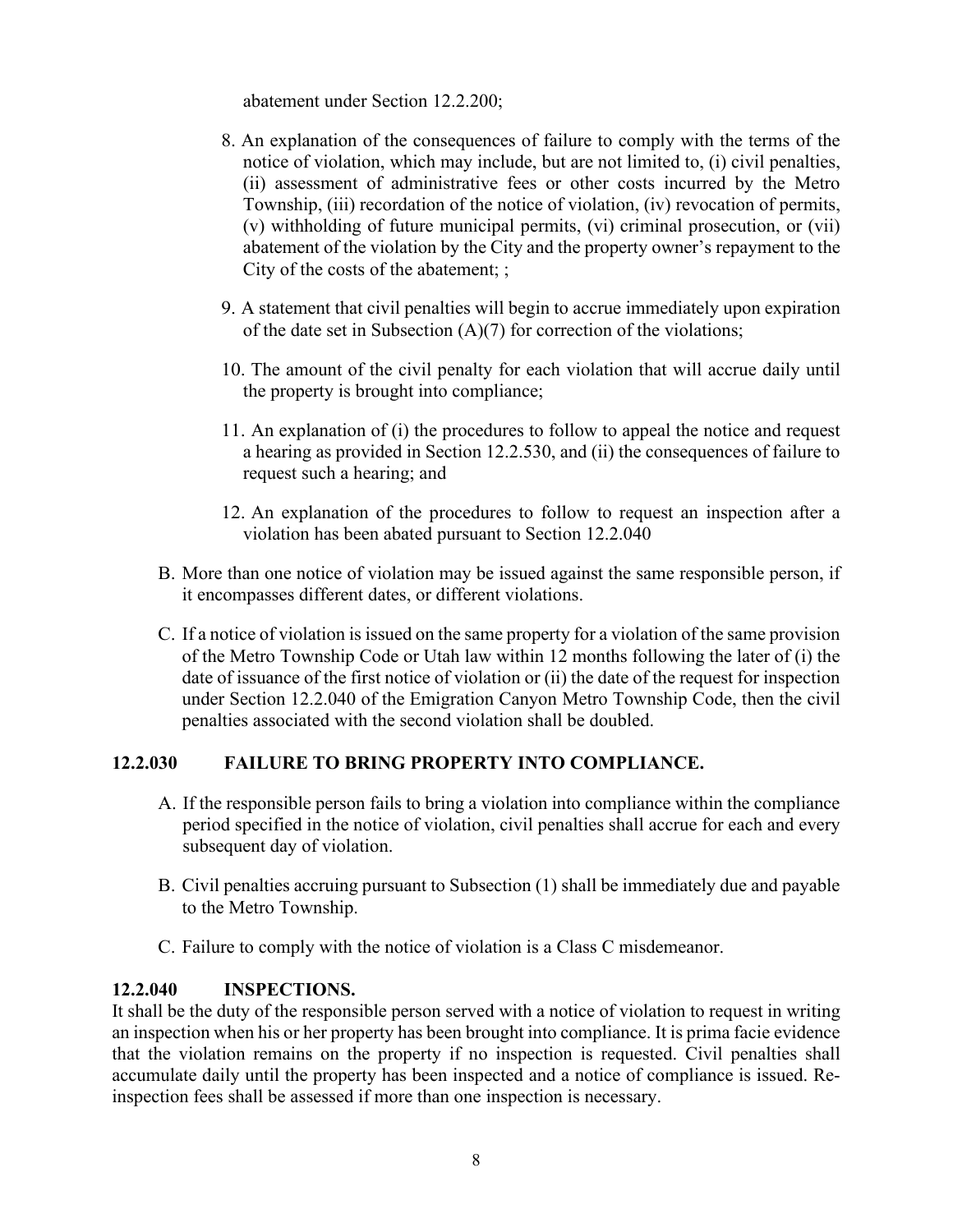### <span id="page-14-0"></span>**12.2.200 PART 2 – EMERGENCY ABATEMENT**

#### **12.2.210AUTHORITY.**

- A. Whenever the Director determines that an imminent life safety hazard exists, the Director may exercise the following powers without prior notice to the responsible person:
	- 1. Order the immediate removal of any tenants, and prohibit occupancy or entry until all repairs are completed, provided that any order prohibiting entry shall specify how entry is to be made to mitigate damage, complete repairs, retrieve personal property, or for any other purpose, if any, during the abatement process.
	- 2. Post visible notice on the exterior of the property or structure that is deemed unsafe that the premises as unsafe, substandard, or dangerous;
	- 3. Board, fence, or otherwise secure the building or site;
	- 4. Raze or grade that portion of the property or premises necessary to prevent collapse or remove any hazard to the public;
	- 5. Make any minimal emergency repairs as necessary to eliminate any imminent life safety hazard; or
	- 6. Take any other action appropriate to eliminate the imminent life safety hazard.
- B. The Director and his or her agents have the authority, based on cause, to enter the property without a search warrant or court order to accomplish the above listed acts to abate the imminent life safety hazard.
- C. The responsible person shall be liable for all costs associated with the abatement of the imminent life safety hazard. Costs may be recovered pursuant to this Title.

#### **12.2.220 PROCEDURES.**

- A. The Director shall pursue only the minimum level of correction or abatement as necessary to eliminate the immediacy of the imminent life safety hazard. Costs incurred by the Metro Township during the emergency abatement process shall be assessed and recovered against the responsible person through the procedures outlined in Chapter 12.3 of this Title.
- B. The Director may also pursue any other legal remedy to abate any remaining violations.

#### **12.2.230 NOTICE OF EMERGENCY ABATEMENT.**

Within 10 days after completion of an emergency abatement, the Emigration Canyon Metro Township shall provide notice of the abatement action taken in accordance with the notice provisions of Utah Code § 10-11-2(2). This notice shall describe in reasonable detail the abatement action(s) taken and the cost thereof.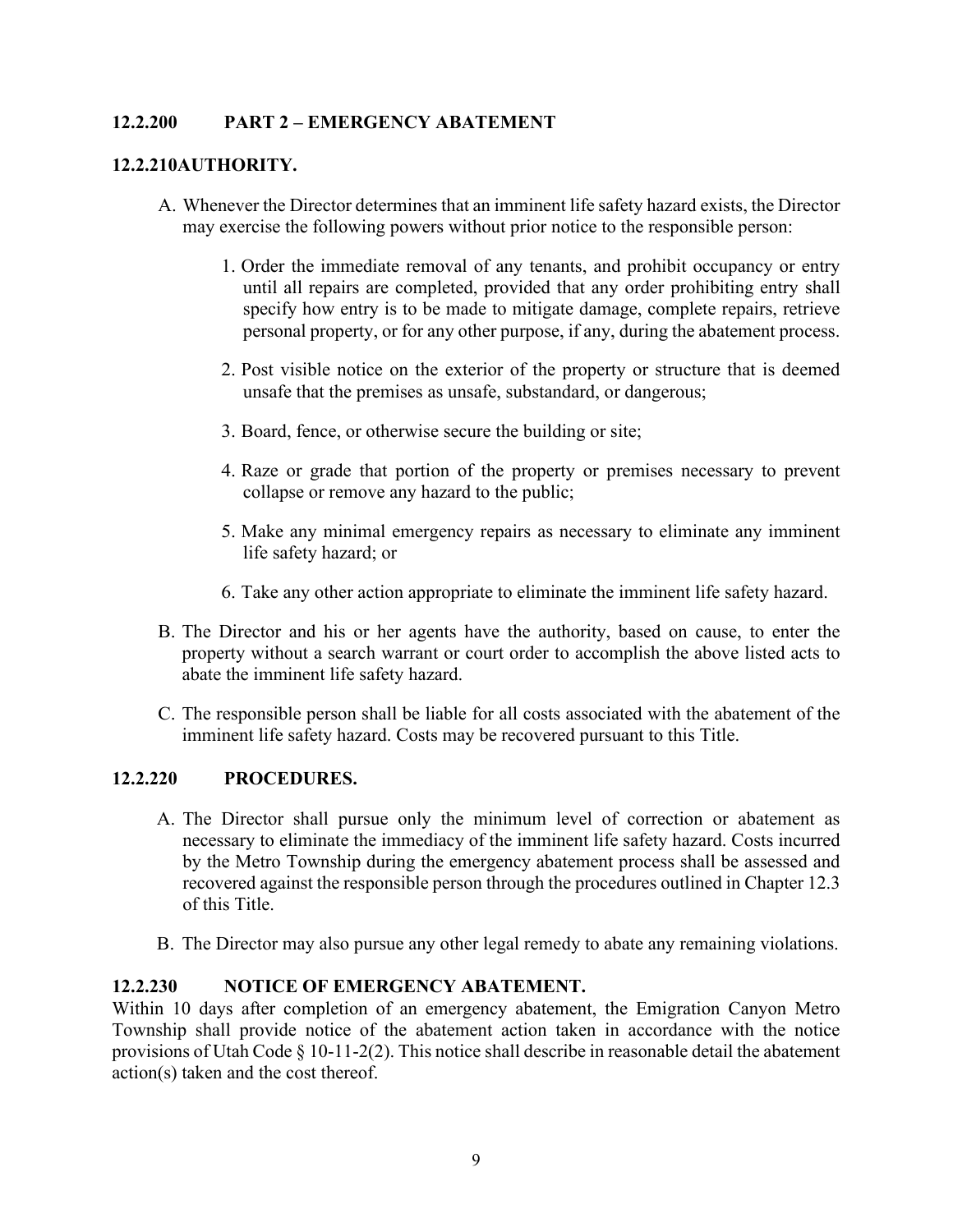### **12.2.300 PART 3 – DEMOLITIONS**

## **12.2.310 AUTHORITY.**

Whenever the Director determines that a property or building requires demolition, he or she may demolish or remove the offending structure, or exercise any or all of the powers listed in Section 12.2.210 once appropriate notice has been given to the responsible person pursuant to the Uniform Abatement of Dangerous Buildings Code or Uniform Fire Codes as required under state law, provided that the notice shall include a written description of the Director's findings explaining the need for the demolition and citations to the applicable ordinances or laws authorizing the demolition. The responsible person shall be liable for all costs associated with the demolition. Such costs may be recovered pursuant to this Title.

### **12.2.320 PROCEDURES.**

Once the Director has determined that the Metro Township Chief Building Inspector or the Fire Department has complied with all of the notice requirements of the applicable laws, the property shall be demolished.

## **12.2.400 PART 4 – ADMINISTRATIVE CITATIONS**

## **12.2.410 DECLARATION OF PURPOSE.**

The Council finds that there is a need for an alternative method of enforcement for minor violations of the Metro Township Code and applicable state codes. The Council further finds that an appropriate method of enforcement is an administrative citation program.

The procedures established in this Part shall be in addition to criminal, civil, or any other legal remedy established by law that may be pursued to address violations of the Metro Township Code or applicable state codes.

### **12.2.420 AUTHORITY.**

- A. Any person violating any minor provision of the Metro Township Code or applicable state codes may be issued an administrative citation by an enforcement official as provided in this Part.
- B. A civil penalty shall be assessed by means of an administrative citation issued by the enforcement official, and shall be payable directly to the Metro Township Treasurer's Office, or other offices designated to receive payment on behalf of the Metro Township.
- C. Penalties assessed by means of an administrative citation shall be collected in accordance with the procedures specified in the remedies section of this Title.

## **12.2.430. PROCEDURES.**

A. Upon discovering any violation of the Metro Township Code, or applicable state codes, an enforcement official may issue an administrative citation to the responsible person in the manner prescribed in this Part or as prescribed in Section [12.1.210.](https://westvalleycity.municipal.codes/Code/10-1-201) The administrative citation shall be issued on a form approved by the Director.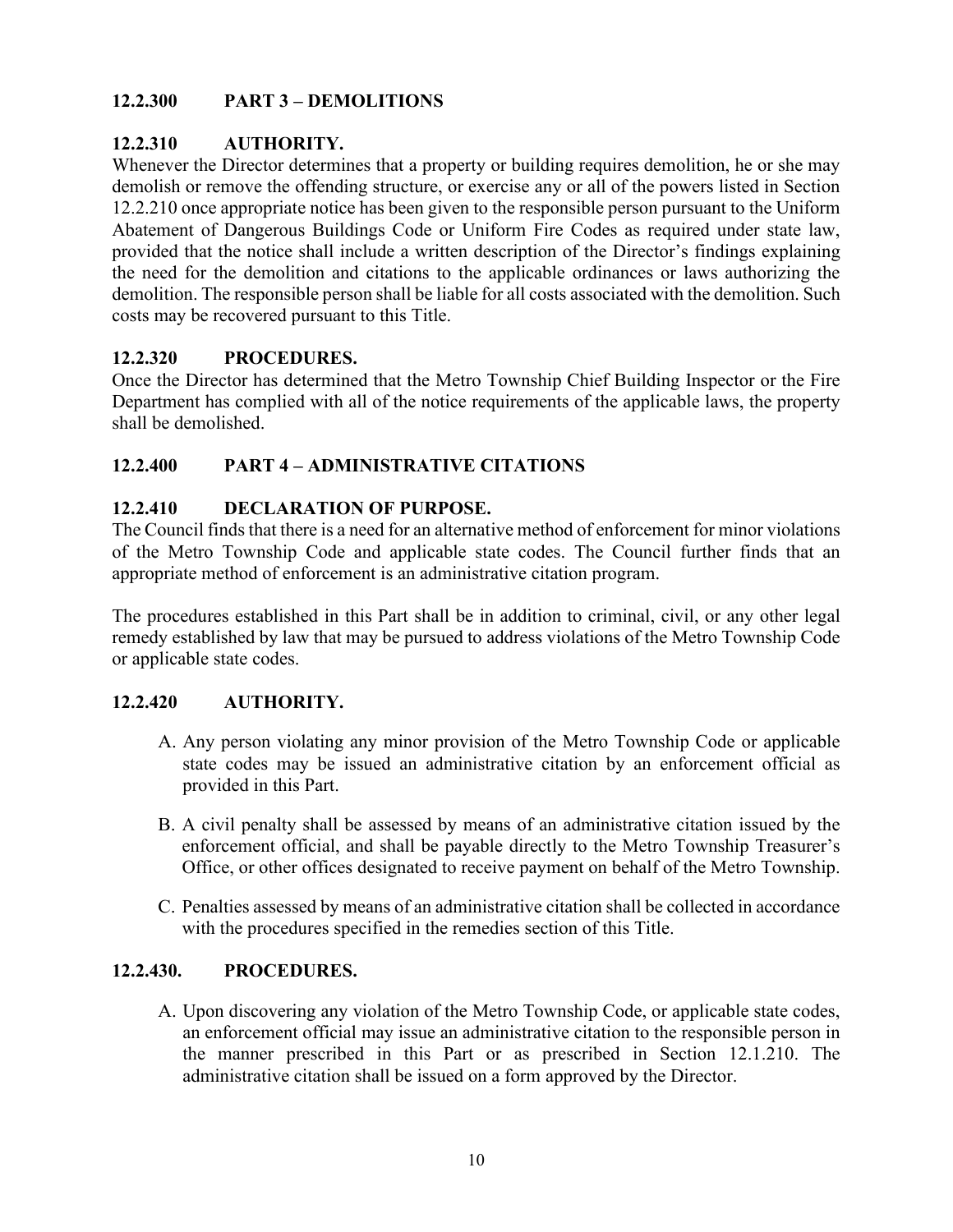- B. If the responsible person is a business, the enforcement official shall attempt to locate the business owner and issue an administrative citation to the business owner. If the enforcement official can only locate the manager of the business, the administrative citation may be given to the manager of the business. A copy of the administrative citation may also be mailed to the business owner or any other responsible person in the manner prescribed in Section [12.1.210](https://westvalleycity.municipal.codes/Code/10-1-201) of this Title.
- C. Once the responsible person has been located, the enforcement official shall attempt to obtain the signature of that person on the administrative citation. If the responsible person refuses or fails to sign the administrative citation, the failure or refusal to sign shall not affect the validity of the citation and subsequent proceedings.
- D. If the enforcement official is unable to locate the responsible person for the violation, then the administrative citation shall be mailed to the responsible person in the manner prescribed in Section [12.1.210](https://westvalleycity.municipal.codes/Code/10-1-201) of this Title.
- E. If no one can be located at the property, then the administrative citation may be posted in a conspicuous place on or near the property and a copy subsequently mailed to the responsible person in the manner prescribed by Section [12.1.210](https://westvalleycity.municipal.codes/Code/10-1-201) of this Title.
- F. The administrative citation shall also contain the signature of the enforcement official.
- G. The failure of any person with a legal interest in the property to receive notice shall not affect the validity of any proceedings taken under this Part.

### **12.2.440 CONTENTS OF ADMINISTRATIVE CITATION.**

Administrative citations shall include the information required in Section 12.2.020 and shall:

- A. State the amount of penalty imposed for the minor violations; and
- B. Explain how the penalty shall be paid, the time period by which the penalty shall be paid, and the consequences of failure to pay the penalty.

#### **12.2.450 CIVIL PENALTIES ASSESSED.**

- A. The Metro Township Council shall establish policies to assist in the assessment of civil penalties for administrative citations.
- B. Civil penalties shall be assessed immediately for each violation listed on the administrative citation. The penalties shall be those established in the Consolidated Fee Schedule.
- C. Payment of the penalty shall not excuse the failure to correct the violation(s), nor shall it bar further enforcement action by the Metro Township.

#### **12.2.500 PART 5 – HEARING PROCEDURES**

#### **12.2.510 DECLARATION OF PURPOSE.**

The Council finds that there is a need to establish uniform procedures for administrative code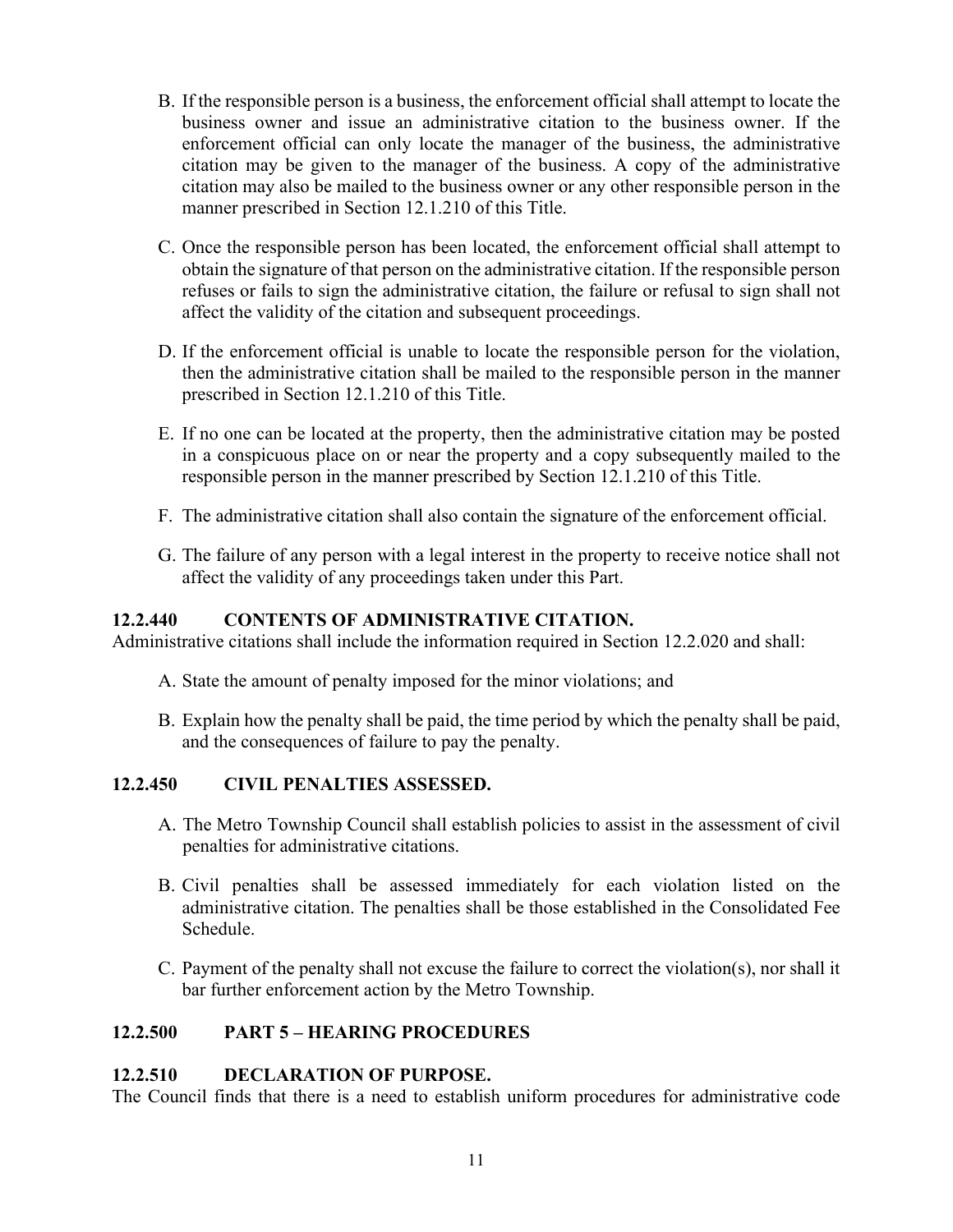enforcement hearings conducted pursuant to the Emigration Canyon Metro Township Code. It is the purpose and intent of the Council to afford due process of law to any person who is directly affected by an administrative action. Due process of law includes notice, an opportunity to participate in the administrative hearing, and an explanation of the reasons justifying the administrative action. These procedures are also intended to establish a forum to efficiently, expeditiously, and fairly resolve issues raised in any administrative code enforcement action.

## **12.2.520 AUTHORITY AND SCOPE OF HEARINGS.**

The Administrative Law Judge will preside over hearings of Metro Township Code violations. The Administrative Law Judge shall develop policies and procedures to regulate the hearing process for any violation of the Metro Township Code and applicable state codes that are handled pursuant to the administrative abatement procedures, the emergency abatement procedures, the demolition procedures, or the administrative citation procedures. If there is a conflict between the appeal procedures in this Title and the appeal procedures in another code incorporated by the Township, this Title shall control.

### <span id="page-17-0"></span>**12.2.530REQUEST FOR ADMINISTRATIVE CODE ENFORCEMENT HEARING.**

- A. A person served with one of the following documents or notices has the right to request an administrative code enforcement hearing, if the request is filed within 20 calendar days from the date of service of one of the following notices:
	- 1. Notice of violation;
	- 2. Notice of itemized bill for costs;
	- 3. Administrative citation;
	- 4. Notice of emergency abatement;
- B. The request for hearing shall be made in writing and filed with the Administrative Law Judge. The request shall contain the case number, the address of the violation, and the signature of the responsible party.
- C. As soon as practicable after receiving the written notice of the request for hearing, the Administrative Law Judge shall schedule a date, time, and place for the hearing.
- D. Failure to request a hearing as provided shall constitute a waiver of the right to a hearing and a waiver of the right to challenge the action.

#### **12.2.540 HEARINGS AND ORDERS.**

A. If the responsible person fails to request a hearing before the expiration of the 20-day deadline, the Director may request a default hearing, which the Administrative Law Judge shall schedule. The responsible person shall be notified of the date, time, and place of the hearing by one of the methods listed in Section [12.2.210.](#page-14-0)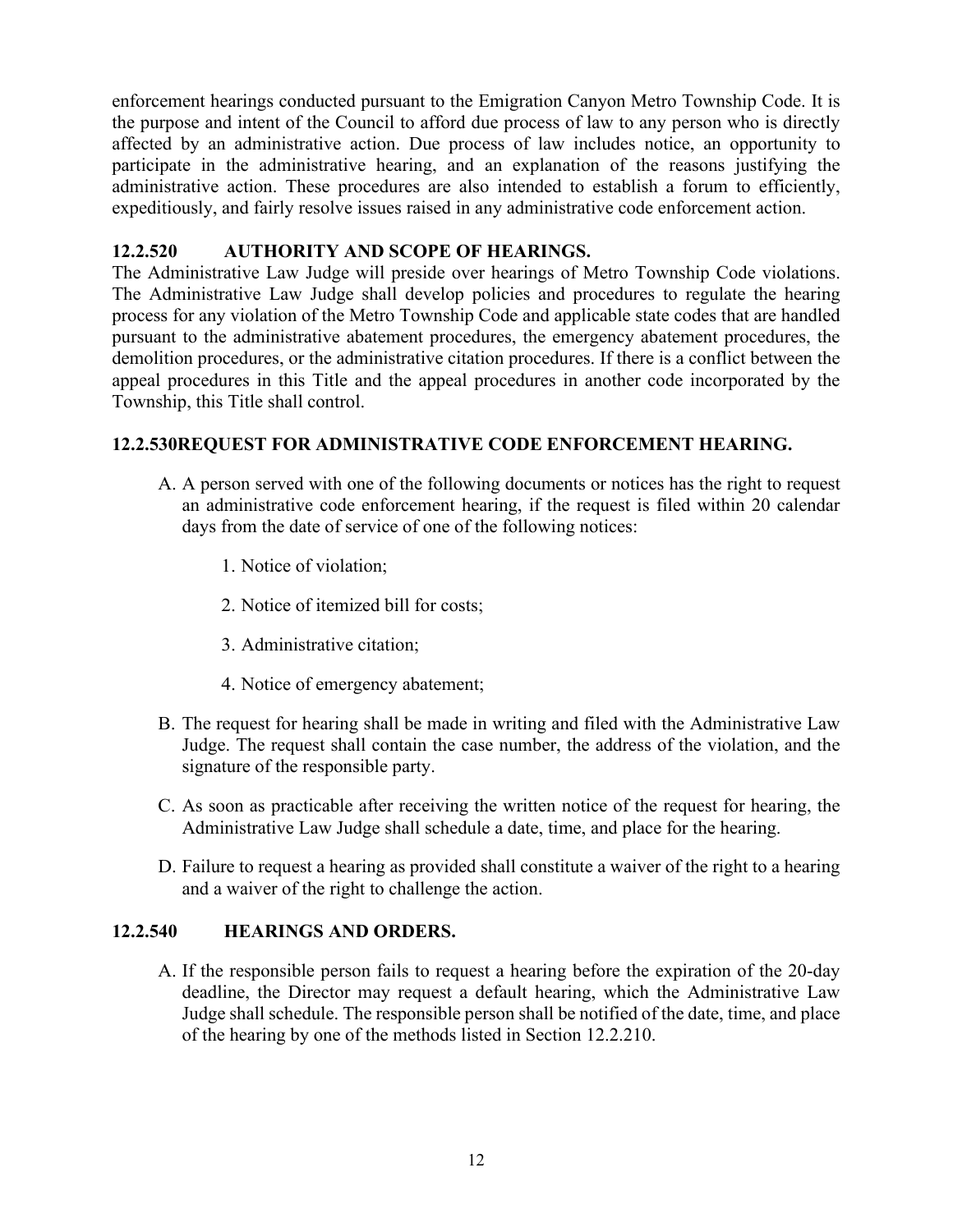- B. A default hearing shall be scheduled for all cases that have outstanding or unpaid civil penalties, fines, fees and/or costs due to the Metro Township before collection, if a hearing on that case has not already been held.
- C. At any hearing, the responsible person shall have the opportunity to present evidence to show that good cause exists, as defined in this Title, to do one or more of the following in addition to any other rights afforded under other provisions of the Metro Township Code or applicable law:
	- 1. Waive or reduce the fines which have accumulated;
	- 2. Postpone an abatement action by the Metro Township; or
	- 3. Excuse the responsible person's failure to request a hearing within the 20-day period.
- D. If the responsible person fails to establish good cause to take one or more of the actions set forth in paragraph (3), the Administrative Law Judge shall review the notice of violation and any other relevant information included in the case file. The Administrative Law Judge shall not accept any other evidence.
	- 1. If the preponderance of the evidence shows that the violations existed, the Administrative Law Judge shall enter an order requiring abatement of the violations, and the payment of all fines and fees. Fines shall accrue until the Director or other duly authorized representative of the Metro Township issues a Notice of Compliance stating the date on which the violations were actually abated.

### **12.2.550 NOTIFICATION OF ADMINISTRATIVE CODE ENFORCEMENT HEARING.**

- A. Written notice of the day, time, and place of the hearing shall be served to the responsible person as soon as practicable prior to the date of the hearing.
- B. The format and contents of the hearing notice shall be in accordance with rules and policies promulgated by the Administrative Law Judge.
- C. The notice of hearing shall be served by any of the methods of service listed in Section [12.1.210](https://westvalleycity.municipal.codes/Code/10-1-201) of this Title.

### **12.2.560DISQUALIFICATION OF ADMINISTRATIVE LAW JUDGE.**

- A. The responsible person may file a written motion to disqualify an Administrative Law Judge for bias, prejudice, a conflict of interest, or any other reason for which a judge may be disqualified in a court of law. The motion to disqualify shall be accompanied by an affidavit or unsworn declaration as described in Title 78B of the Utah Code or applicable successor statute(s) signed by the responsible person, which shall:
	- 1. State that the motion is filed in good faith;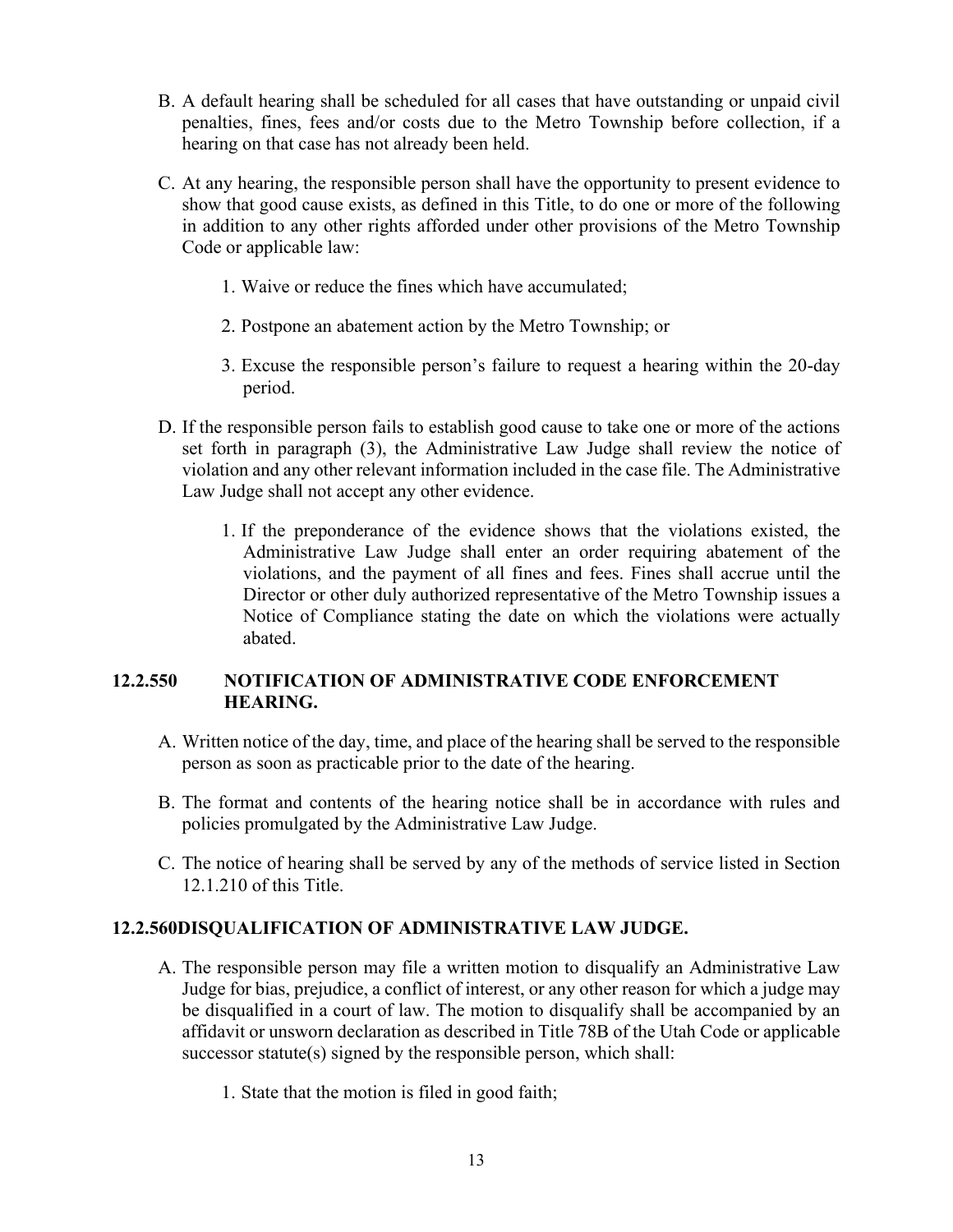- 2. Allege facts sufficient to show, bias, prejudice, a conflict of interest, or any other reason that would disqualify a judge in a court of law in Utah; and
- 3. State when and how the responsible person came to know of the reason for disqualification.
- B. The responsible person must file the motion within 21 days of the assignment of the action to an Administrative Law Judge or the date on which the responsible person knew or should have known of the grounds on which the motion is based, whichever is later.
- C. The responsible person can only file one motion to disqualify an Administrative Law Judge, unless a second or subsequent motion is based on grounds that the responsible person did not know of and could not have known of at the time of the earlier motion.
- D. The Administrative Law Judge who is the subject of a motion to disqualify must, without taking any further action, provide the Director with a copy of the motion and refer the motion to the Metro Township Council.
- E. Upon receipt of a motion to disqualify, the Metro Township Council will schedule and notice the matter for review at its next regular scheduled meeting. The Metro Township Council may, in its sole discretion, elect to hold a special meeting to hear the motion before its next regularly scheduled meeting. The Metro Township Council shall first review the motion to disqualify to determine if it satisfies the requirements of paragraphs (1) and (2) of this Section. If the motion to disqualify does not satisfy the requirements of this Section, the Council will deny the motion and remand the matter for review to the Administrative Law Judge for further proceedings. If the motion to disqualify satisfies the requirements of paragraphs (1) and (2) of this Section, the Metro Township Council shall determine whether the motion is legally sufficient to warrant disqualification. If the Metro Township Council determines that disqualification is warranted, it will assign the matter to another Administrative Law Judge. If the Metro Township Council determines that the motion to disqualify is not legally sufficient, it will remand the matter back to the Administrative Law Judge.

#### **12.2.570 POWERS OF THE ADMINISTRATIVE LAW JUDGE.**

- A. The Administrative Law Judge has the authority to hold hearings, determine if violations of Metro Township ordinances exist, order compliance with Metro Township ordinances, and enforce compliance as provided in this Title on any matter subject to the provisions of the Title.
- B. The Administrative Law Judge may continue a hearing based on good cause shown by one of the parties to the hearing. The Administrative Law Judge must enter on the record the good cause on which a continuance is granted.
- C. The Administrative Law Judge, at the request of any party to the hearing, may sign subpoenas for witnesses, documents, and other evidence where the attendance of the witness for the admission of evidence is deemed necessary to decide the issues at the hearing. All costs related to the subpoena, including witness and mileage fees, shall be borne by the party requesting the subpoena. The Administrative Law Judge shall develop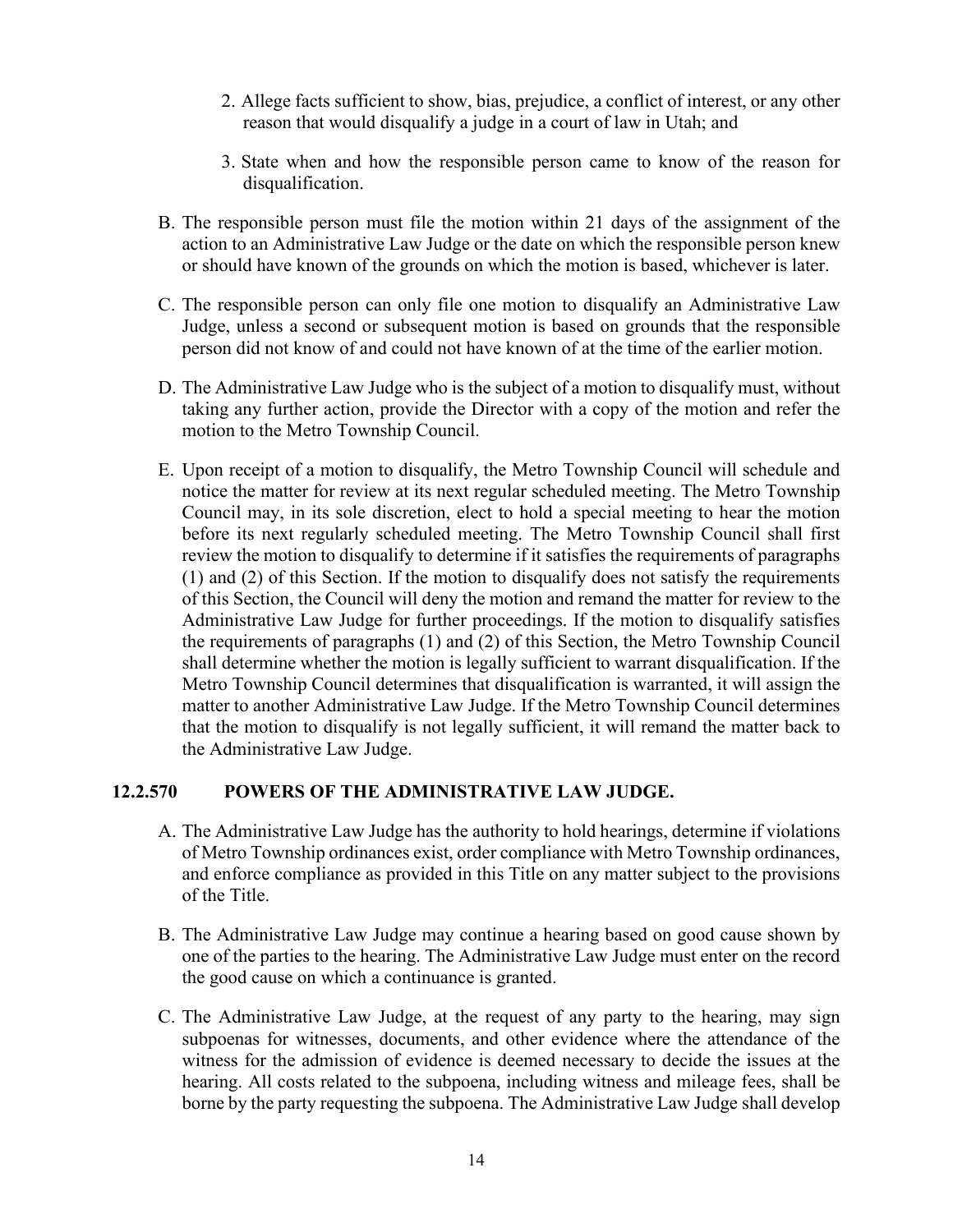policies and procedures relating to the issuance of subpoenas in administrative code enforcement hearings, including the form of the subpoena and related costs.

- D. The Administrative Law Judge has continuing jurisdiction over the subject matter of an administrative code enforcement hearing for the purposes of granting a continuance; ordering compliance by issuing an administrative code enforcement order using any remedies available under the law; ensuring compliance of that order, which includes the right to authorize the Metro Township to enter and abate a condition and/or violation; modifying an administrative code enforcement order; or, where extraordinary circumstances exist, granting a new hearing.
- E. The Administrative Law Judge has the authority to require the responsible person to post a code enforcement performance bond to ensure compliance with an administrative code enforcement order.

#### **12.2.580 PROCEDURES AT ADMINISTRATIVE CODE ENFORCEMENT HEARING.**

- A. Administrative code enforcement hearings are intended to be informal in nature. Formal rules of evidence and discovery do not apply; however, an informal exchange of discovery may be required. The request must be in writing. Failure to request discovery shall not be a basis for a continuance. Complainant information is protected and shall not be released unless the complainant is a witness at the hearing or such release is otherwise required by law. The procedure and format of the administrative hearing shall follow the procedures promulgated by the Administrative Law Judge.
- B. The Metro Township bears the burden of proof at an administrative code enforcement hearing to establish the existence of a violation of the Metro Township Code or applicable state codes.
- C. The standard of proof to be used by the Administrative Law Judge in deciding the issues at an administrative hearing is whether the preponderance of the evidence shows that the violations exist.
- D. Each party shall have the opportunity to cross-examine witnesses and present evidence in support of his or her case. A written declaration signed under penalty of perjury may be accepted in lieu of a personal appearance. Testimony may be given by telephone or other electronic means.
- E. All hearings are open to the public. They shall be recorded by audio tape. Hearings may be held at the location of the violation.
- F. The responsible person has a right to be represented by an attorney. If an attorney will be representing the responsible person at the hearing, notice of the attorney's name, address, and telephone number must be given to the Metro Township at least one day prior to the hearing. If notice is not given, the hearing may be continued at the Metro Township's request, and all costs of the continuance assessed to the responsible person.
- G. No new hearing shall be granted, unless the Administrative Law Judge determines that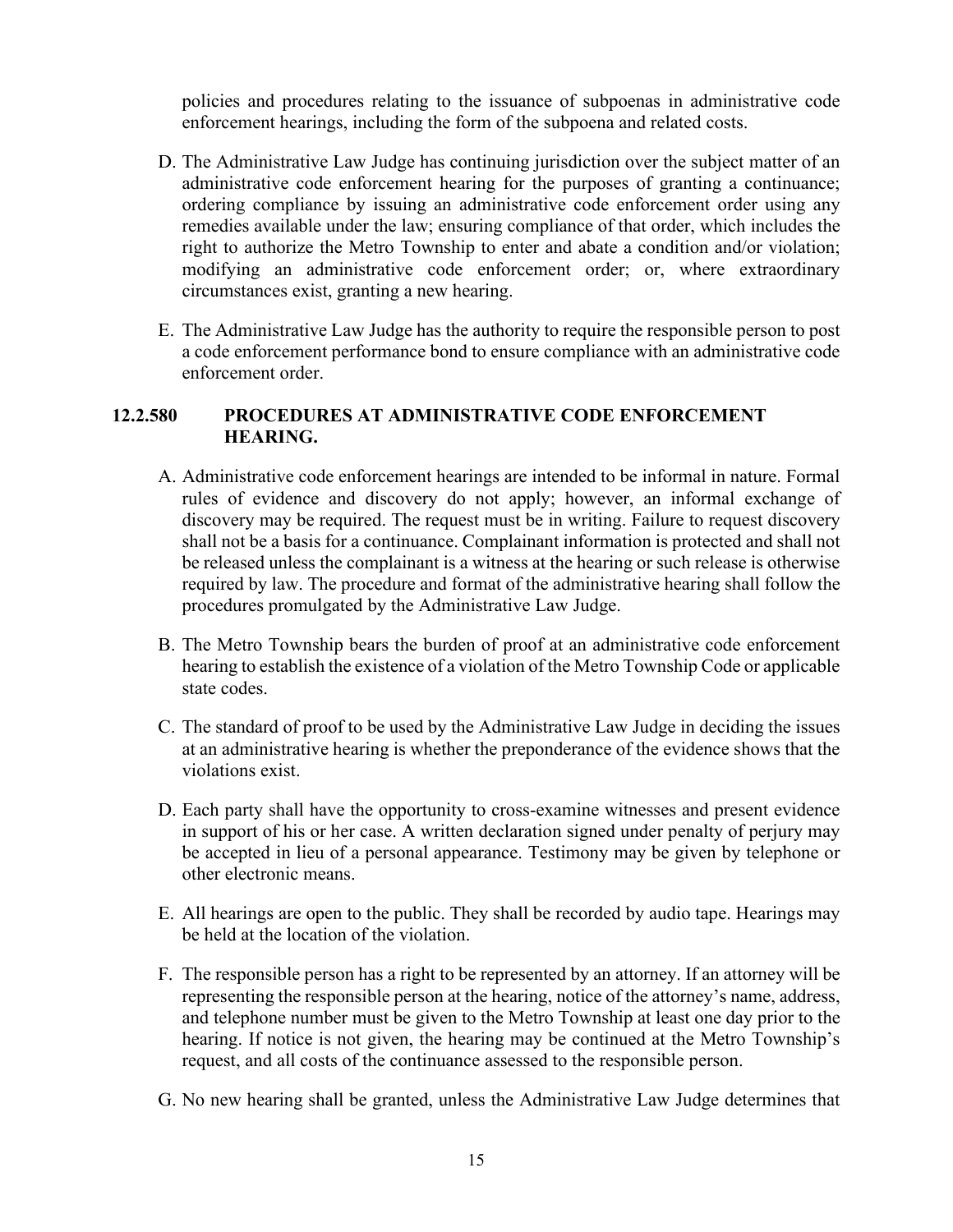extraordinary circumstances exist which justify a new hearing.

### **12.2.590. FAILURE TO ATTEND ADMINISTRATIVE CODE ENFORCEMENT HEARING.**

Any party whose property or actions are the subject of any administrative code enforcement hearing and who fails to appear at the hearing is deemed to waive the right to a hearing, and will result in a default judgment for the Metro Township, provided that proper notice of the hearing has been provided.

### **12.2.591 ADMINISTRATIVE CODE ENFORCEMENT ORDER.**

- A. Once all evidence and testimony are completed, the Administrative Law Judge shall issue an administrative code enforcement order that affirms, modifies, or rejects the notice or citation. The Administrative Law Judge may increase or decrease the total amount of civil penalties and costs that are due pursuant to the Metro Township's fee schedule and the procedures in this Title.
- B. The parties may enter into a stipulated agreement, which must be signed by both parties. This agreement shall be entered as a stipulated administrative code enforcement order. Entry of this agreement shall constitute a waiver of the right to a hearing and the right to appeal.
- C. The Administrative Law Judge may order the Metro Township to enter the property and abate all violations, including but not limited to demolitions and the removal of vehicles, garbage, animals, and other property kept in violation of the Metro Township Code.
- D. The Administrative Law Judge may revoke a kennel permit, an animal license, or the right to possess animals as provided in the Metro Township Code.
- E. As part of the administrative code enforcement order, the Administrative Law Judge may condition the total or partial assessment of civil penalties on the responsible person's ability to complete compliance by specified deadlines.
- F. The Administrative Law Judge may schedule subsequent review hearings as may be necessary or as requested by a party to the hearing to ensure compliance with the administrative code enforcement order.
- G. The Administrative Law Judge may order the responsible person to post a performance bond to ensure compliance with the order.
- H. The administrative code enforcement order shall become final on the date of the signing of the order.
- I. The administrative code enforcement order shall be served on all parties by any one of the methods listed in Section [12.1.210](https://westvalleycity.municipal.codes/Code/10-1-201) of this Title.

### **12.2.595 FAILURE TO COMPLY WITH ORDER.**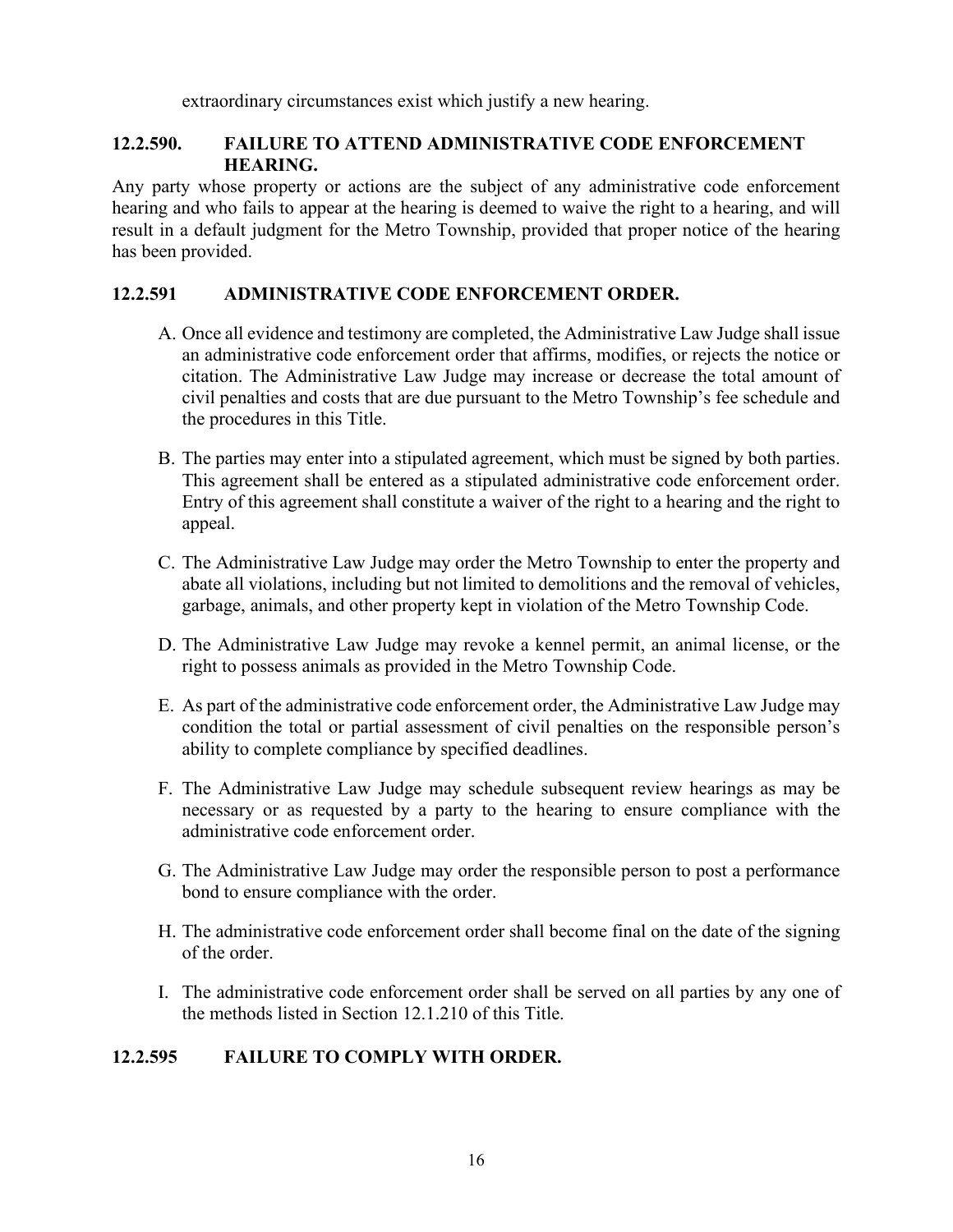- A. Upon the failure of the responsible person to comply with the terms and deadlines set forth in the administrative code enforcement order, the Metro Township may abate the violation as provided in Chapter 3, Part 3 of this Title and use all appropriate legal means to recover the civil penalties and administrative costs to obtain compliance.
- B. After the Administrative Law Judge issues an administrative code enforcement order, the Administrative Law Judge shall monitor the actions taken to abate the relevant conditions and/or violations and determine compliance with the order.

### **12.2.600 PART 6 – ADMINISTRATIVE ENFORCEMENT APPEALS**

#### **12.2.610 APPEAL OF ADMINISTRATIVE CODE ENFORCEMENT HEARING DECISION.**

- A. Any person adversely affected by any decision made in the exercise of the provisions of this Chapter may file a petition for review of the decision or order by the district court within 30 days after the decision is rendered.
- B. No person may challenge in district court an administrative code enforcement hearing officer's decision until that person has exhausted his or her administrative remedies.
- C. Within 120 days after submitting the petition, the party petitioning for appeal shall request a copy of the record of the proceedings, including transcripts of hearings when necessary. The Administrative Law Judge shall not submit copies of files or transcripts to the reviewing court until the party petitioning for appeal has paid all required costs. The petitioning party's failure to properly arrange for copies of the record, or to pay the full costs for the record within 180 days after the petition for review was filed, shall be grounds for dismissal of the petition.
	- 1. If a transcript of a hearing cannot be prepared because the tape recording is incomplete or unintelligible, the district court may, in its discretion, remand the matter to the Administrative Law Judge for a supplemental proceeding to complete the record. The district court may limit the scope of the supplemental proceeding to issues that, in the court's opinion, need to be clarified.
- D. The district court's review is generally limited to the record of the administrative decision that is being appealed.
- E. The district court shall:
	- 1. Presume that the administrative code enforcement hearing officer's decision and orders are valid; and
	- 2. Review the record to determine whether or not the decision was arbitrary, capricious, illegal, or an abuse of discretion.

## **CHAPTER 12.3 – ADMINISTRATIVE AND JUDICIAL REMEDIES**

### **12.3.100 PART 1 –RECORDATION OF NOTICES OF VIOLATION**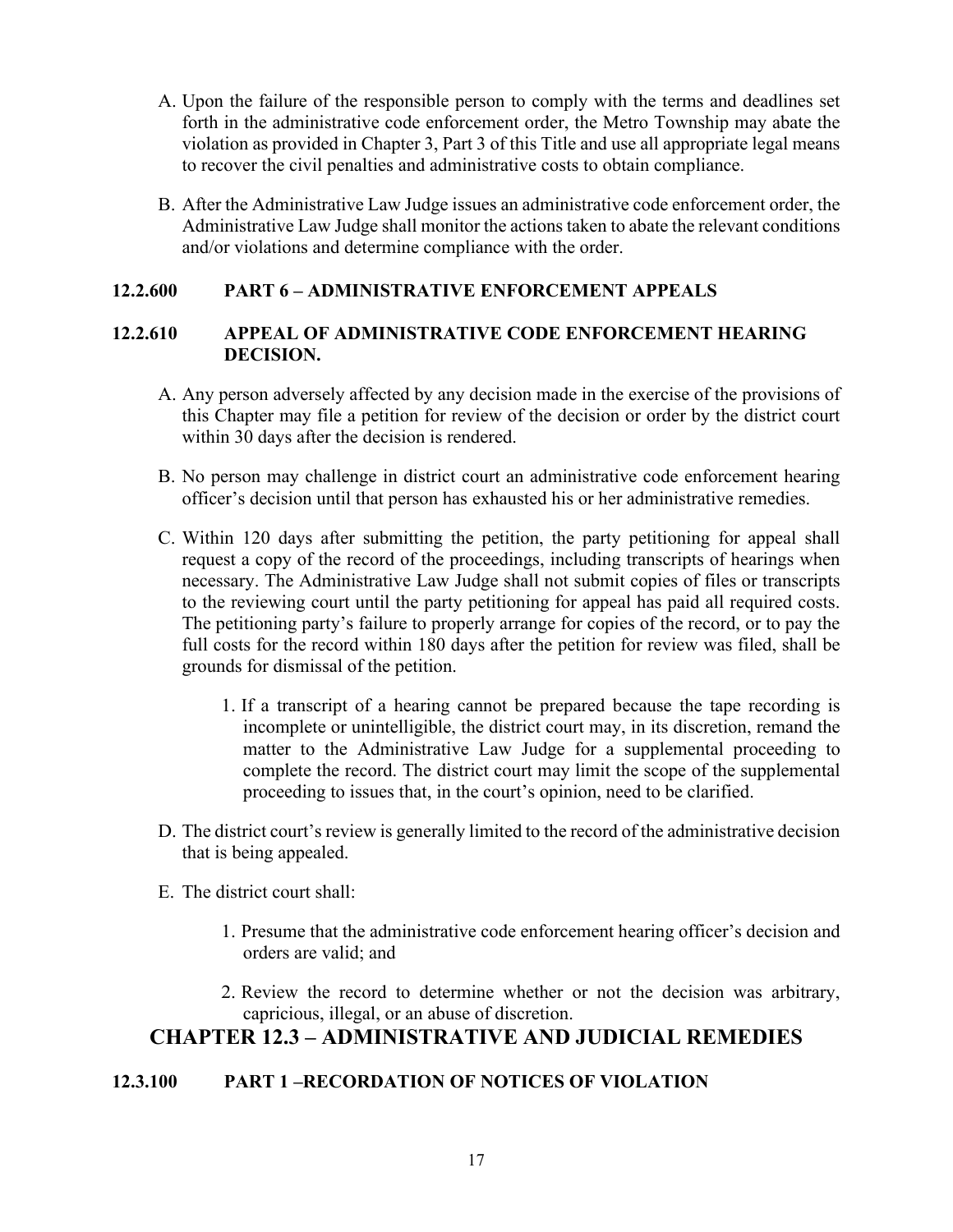## **12.3.110 DECLARATION OF PURPOSE.**

The Council finds that there is a need for alternative methods of enforcement for violations of the Metro Township Code and applicable state codes that are found to exist on real property. The Council further finds that an appropriate method of enforcement for these types of violations is the issuance and recordation of notices of violation.

The procedures established in this Part shall be in addition to criminal, civil, or any other remedy established by law that may be pursued to address the violation of the Metro Township Code or applicable state codes.

### **12.3.120 AUTHORITY.**

Whenever the Director determines that a property or violation has not been brought into compliance as required in this Title, the Director has the authority, in his or her discretion, to record the notice of violation or administrative code enforcement order with the County Recorder's Office.

### **12.3.130 PROCEDURES FOR RECORDATION.**

- A. Once the Director has issued a notice of violation to a responsible person, and the property remains in violation after the deadline for compliance established in the notice of violation, and no request for an administrative hearing has been filed, the Director shall record a notice of violation with the County Recorder's Office.
- B. If an administrative hearing is held, and an order is issued in the Metro Township's favor, the Director shall record the administrative code enforcement order with the County Recorder's Office.
- C. The recordation shall include the name of the property owner, the parcel number, the legal description of the parcel, and a copy of the notice of violation or order.
- D. The recordation does not encumber the property, but merely places future interested parties on notice of any continuing violation found upon the property.

## **12.3.140 SERVICE OF NOTICE OF RECORDATION.**

A notice of the recordation shall be served on the responsible person and the property owner pursuant to any of the methods of service set forth in Section 12.1.210 of this Title.

## **12.3.150 FAILURE TO REQUEST.**

The failure of any person to file a request for an administrative code enforcement hearing when served with a notice of violation shall constitute a waiver of the right to an administrative hearing and shall not affect the validity of the recorded notice of violation.

### **12.3.160 NOTICE OF COMPLIANCE – PROCEDURES.**

- A. When the violations have been corrected, the responsible person and/or property owner may request an inspection of the property from the Director.
- B. Upon receipt of a request for inspection, the Director shall re-inspect the property as soon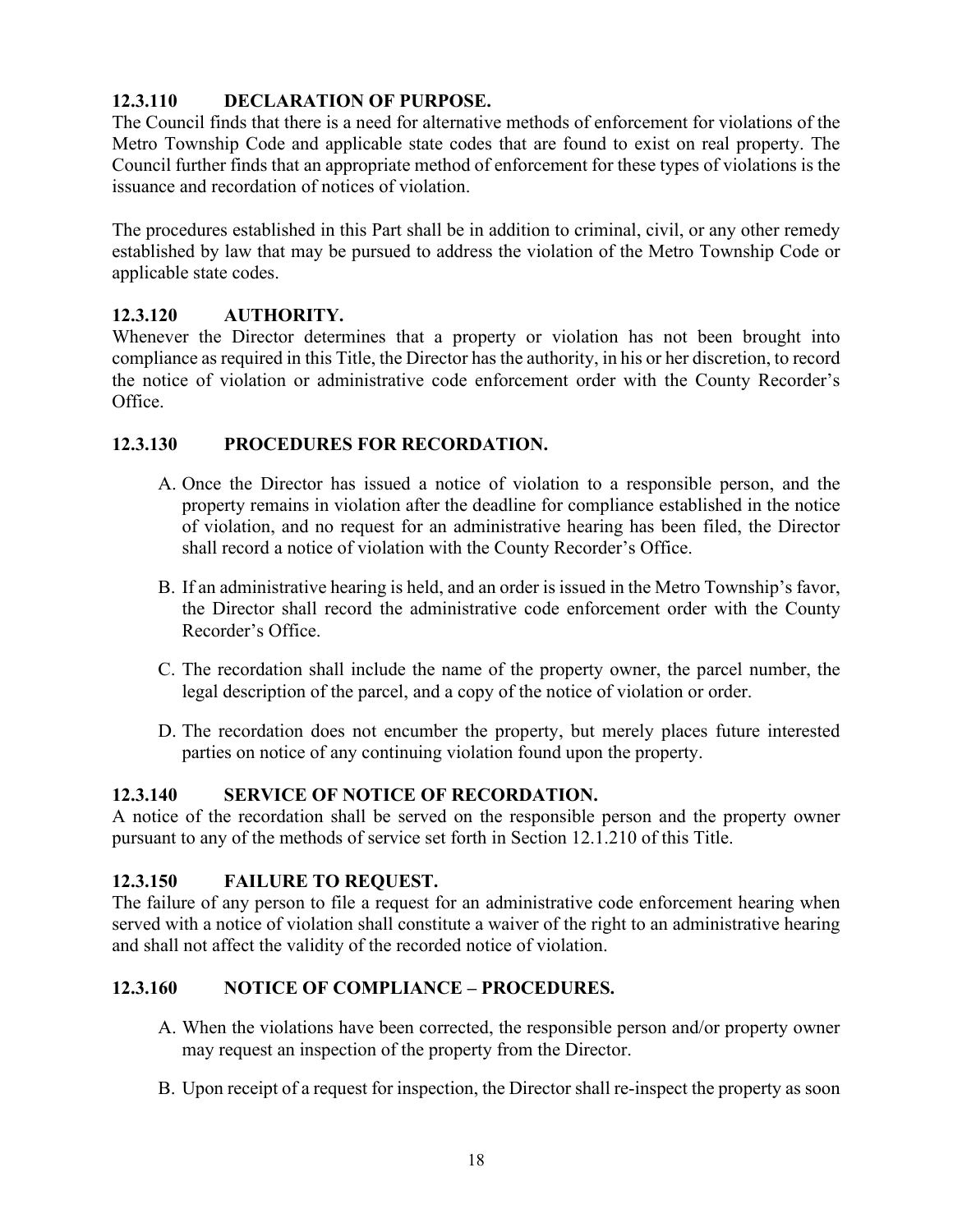as practicable to determine whether the violations listed in the notice of violation or the order have been corrected, and whether all necessary permits have been issued and final inspections have been performed.

- C. The Director shall serve a notice of satisfaction to the responsible person or property owner in the manner provided in Section 12.2.210 of this Title, if the Director determines that:
- D. All violations listed in the recorded notice of violation or order has been corrected;
- E. All necessary permits have been issued and finalized;
- F. All civil penalties assessed against the property have been paid or satisfied; and
- G. The party requesting the notice of satisfaction has paid all administrative fees and costs.
- H. If the Director denies a request to issue a notice of satisfaction, upon request, the Director shall serve the responsible person and/or property owner with a written explanation setting forth the reasons for the denial. The written explanation shall be served by any of the methods of service listed in Section 12.1.210 of this Title.

### **12.3.170 WITHHOLDING OF MUNICIPAL PERMITS FOR NONCOMPLIANT PROPERTIES.**

The Metro Township may, in its sole discretion, withhold any municipal permit that has been requested for a property that is in violation of any provision of the Metro Township Code until the Director issues a notice of satisfaction for the applicable violation(s) pursuant to this Title. The Metro Township may not withhold permits that are necessary to obtain a notice of satisfaction or that are necessary to correct serious health and safety violations.

### **12.3.180 CANCELLATION OF RECORDED NOTICE OF VIOLATION.**

The Director or responsible person shall record the notice of satisfaction with the County Recorder's Office. Recordation of the notice of satisfaction shall cancel the recorded notice of violation.

### **12.3.200 PART 2 – ADMINISTRATIVE CIVIL PENALTIES**

#### **12.3.210 AUTHORITY.**

- A. Any person violating any provision of the Metro Township Code, or applicable state codes, may be subject to the assessment of civil penalties for each violation.
- B. Each and every day a violation of any provision of the Metro Township Code or applicable state codes exists is a separate violation subject to the assessment of civil penalties.
- C. Civil penalties cannot be assessed when a criminal case has been filed for the same date and violation, because fines will be assessed with the criminal case.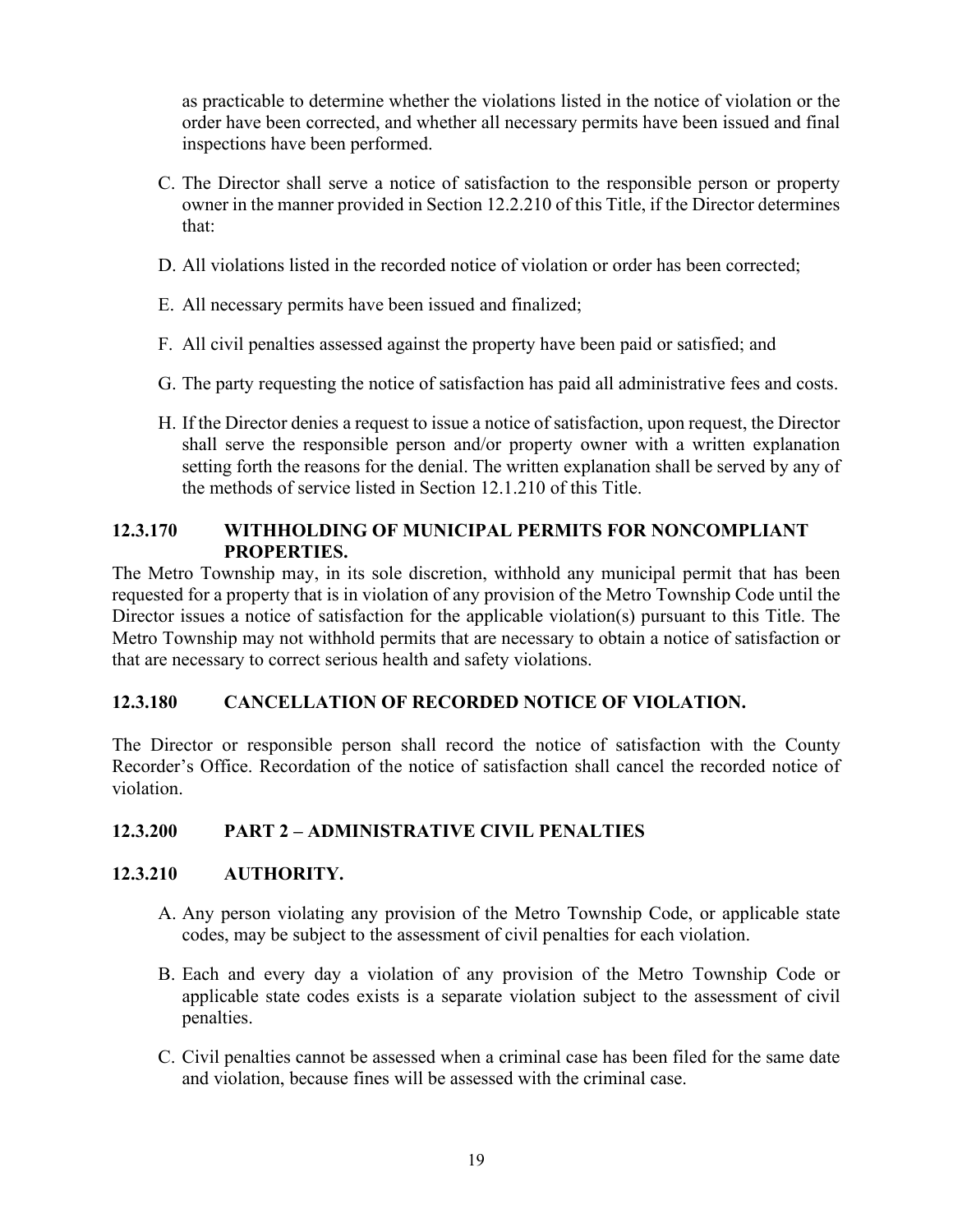- D. Interest shall be assessed per Metro Township policy, or at the judgment rate provided in Utah Code Ann. § 15-1-4 in the absence of a Metro Township policy, on all outstanding civil penalties balances until the balance has been paid in full.
- E. Civil penalties for violations of any provision of the Metro Township Code or applicable state codes shall be assessed pursuant to the Metro Township's applicable fee schedule.

## **12.3.220 ASSESSMENT OF CIVIL PENALTIES.**

- A. If a responsible person fails to bring a violation into compliance within ten days of service of the notice of violation, civil penalties shall be owed to the Metro Township for each and every subsequent day of violation.
- B. Civil penalties are assessed and owing immediately for any violation of the Metro Township Code or applicable state codes for an administrative citation.

## **12.3.230 DETERMINATION OF CIVIL PENALTIES.**

- A. Civil penalties shall be assessed per violation per day pursuant to the applicable Metro Township fee schedule.
- B. Civil penalties shall continue to accrue until the violation(s) has/have been brought into compliance with the Metro Township Code or applicable state codes.

## **12.3.240 MODIFICATION OF CIVIL PENALTIES.**

- A. Upon compliance with the notice of violation or administrative enforcement order, the responsible person may request a modification of the civil penalties based on good cause as defined in this Title or other extenuating circumstances.
- B. Civil penalties may be waived or modified by the Administrative Law Judge, in his or her discretion, if the Administrative Law Judge finds good cause for such modification or waiver.

### **12.3.250 FAILURE TO PAY PENALTIES.**

The failure of any person to pay civil penalties assessed within the specified time may result in the Director pursuing any legal remedy to collect the civil penalties as provided in the law.

## **12.3.300 PART 3 – ABATEMENT OF VIOLATION**

## **12.3.310 AUTHORITY TO ABATE.**

The Director is authorized to enter upon any property or premises to abate the violation of the Metro Township Code and applicable state codes pursuant to this Part. The Director is authorized to assess all costs for the abatement to the responsible person and use any remedy available under the law to collect the costs. If additional abatements are necessary within two years, treble costs may be assessed against the responsible person(s) for the actual abatement.

### **12.3.320 PROCEDURES FOR ABATEMENT.**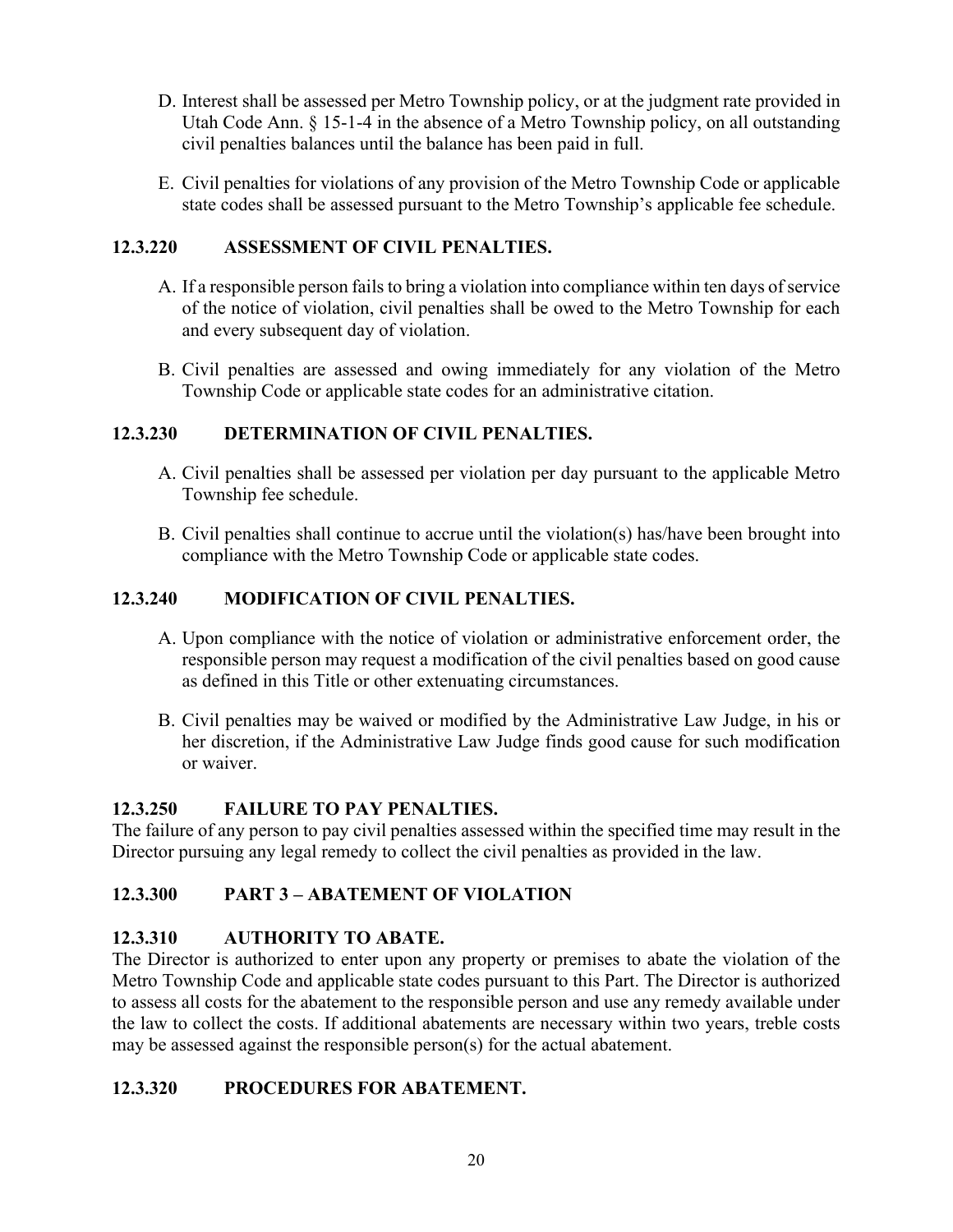- A. The Director may abate a violation pursuant to this Part after providing notice under Section 12.2.020 and by following the process set forth in Utah Code Ann. § 10-11-3 or any applicable successor statute(s) if the responsible person:
	- 1. Does not abate a violation within the time period prescribed in a notice issued pursuant to Sections 12.2.020 and 12.2.400, et seq.; and
	- 2. Did not file a request for an administrative code enforcement hearing under Section 12.2.530.
- B. The Director may, in his or her discretion, request a default hearing pursuant to Section 12.2.504, but is not required to do so to abate the violation under this Part and may abate the violation without a default hearing pursuant to Utah Code Ann. § 10-11-3 or applicable successor statute(s).
- C. The Director may use Metro Township personnel or by a private contractor acting under his or her direction or the direction of the Metro Township to abate the violation.
- D. Metro Township personnel or a private contractor may enter upon private property in a reasonable manner to abate the ordinance violation as specified in the notice of violation or administrative code enforcement order.
- E. If the responsible person abates the violation before the Metro Township performs the actual abatement pursuant to a notice of violation or administrative code enforcement order, the Director may still assess all costs incurred by the Metro Township against the responsible person.
- F. When the abatement is completed, the Director shall prepare an itemized statement of the work performed that complies with Utah Code Ann. § 10-11-3 or any applicable successor statute(s).
- G. The Director shall serve the itemized statement on the responsible person in accordance with Utah Code Ann. § 10-11-3 or any applicable successor statute(s).
- H. The Administrative Law Judge shall hear any appeals filed by the responsible person in response to an itemized statement issued under this Part and shall conduct such appeals and any related hearings in accordance with Utah Code Ann. § 10-11-3 or any applicable successor statute(s).

#### **12.3.400 PART 4 – COSTS**

#### **12.3.410 DECLARATION OF PURPOSE.**

- A. The Council finds that there is a need to recover costs incurred by enforcement officials and other Metro Township personnel who spend considerable time inspecting and reinspecting properties throughout the Metro Township in an effort to ensure compliance with the Metro Township Code or applicable state codes.
- B. The Council further finds that the assessment of costs is an appropriate method to recover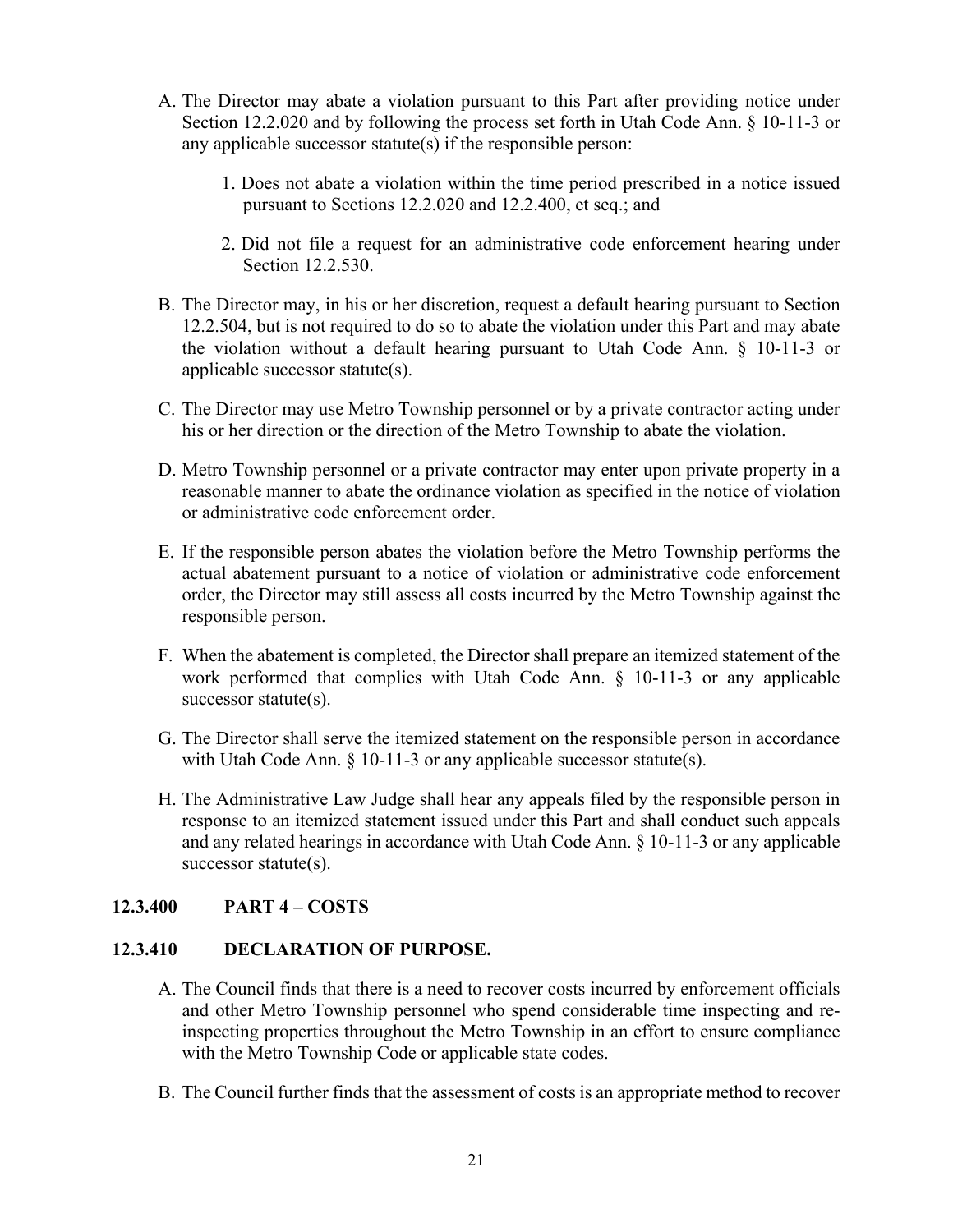expenses incurred for actual costs of abating violations, re-inspection fees, filing fees, attorney fees, hearing officer fees, title search, and any additional actual costs incurred by the Metro Township for each individual case. The assessment and collection of costs shall not preclude the imposition of any administrative or judicial civil penalties or fines for violations of the Metro Township Code or applicable state codes.

## **12.3.420 AUTHORITY.**

- A. Whenever actual costs are incurred by the Metro Township on a property to obtain compliance with provisions of the Metro Township Code and applicable state codes, the Director may assess costs against the responsible person.
- B. Once a notice of violation has been issued, the property will be inspected one time. Any additional inspections shall be subject to re-inspection fees pursuant to the applicable Metro Township fee schedule as adopted in the Metro Township's annual budget.

### **12.3.430 NOTIFICATION OF ASSESSMENT OF REINSPECTION FEES.**

- A. Notification of any applicable re-inspection fees adopted by the Metro Township shall be provided on the notice of violation served to the responsible person(s).
- B. Re-inspection fees assessed or collected pursuant to this Part shall not be included in any other costs assessed. Re-inspection fees shall be assessed after two failed inspections.
- C. The failure of any responsible person to receive notice of the re-inspection fees shall not affect the validity of any other fees imposed under this Part.

### **12.3.440 FAILURE TO TIMELY PAY COSTS.**

The failure of any person to pay assessed costs, including re-inspection fees, by the deadline specified in the invoice shall result in a late fee pursuant to Metro Township policy.

## **12.3.500 PART 5 – ADMINISTRATIVE FEES**

### **12.3.510 ADMINISTRATIVE FEES.**

The Director or the Administrative Law Judge is authorized to assess administrative fees for costs incurred in the administration of this program, such as investigation of violations, preparation for hearings, hearings, and the collection process. The fees assessed shall be the amount set in the applicable Metro Township fee schedule.

## **12.3.600 PART 6 –- INJUNCTIONS**

## **12.3.610 CIVIL VIOLATIONS – INJUNCTIONS.**

In addition to any other remedy provided under the Metro Township Code or state codes, including criminal prosecution or administrative remedies, any provision of the Metro Township Code may be enforced by injunction issued in the Third District Court upon a suit brought by the Metro Township.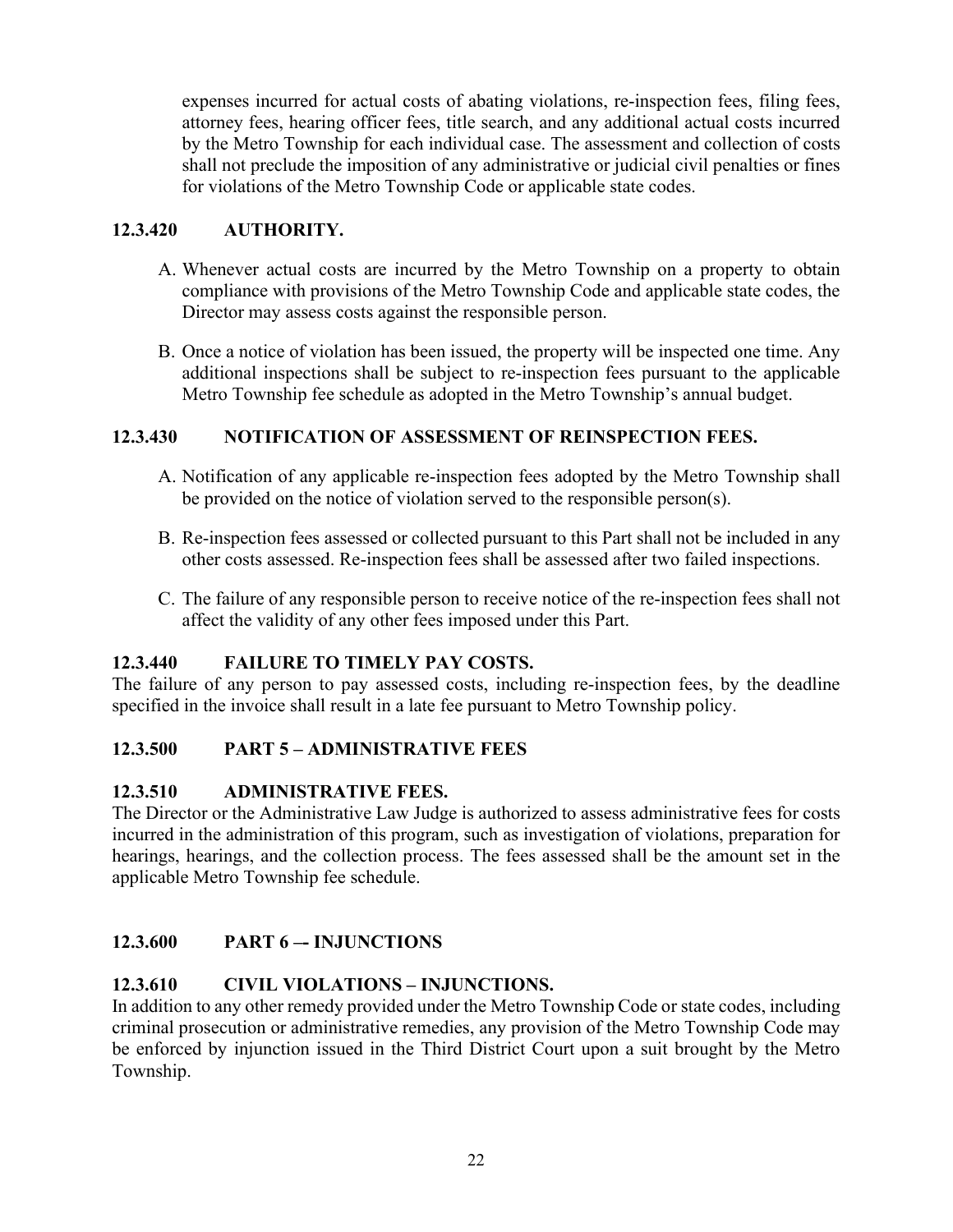### **12.3.700 PART 7 – PERFORMANCE BONDS**

#### **12.3.710 PERFORMANCE BOND.**

- A. As part of any notice, order, or action, the Director or Administrative Law Judge has the authority to require the responsible person to post a performance bond to ensure compliance with the Metro Township Code, applicable state codes, or any judicial action.
- B. If the responsible person fails to comply with the notice, order, or action, the performance bond will be forfeited to the Metro Township. The performance bond will not be used to offset the other outstanding costs and fees associated with the case.

## **CHAPTER 12.4 - RECOVERY OF CODE ENFORCEMENT PENALTIES AND COSTS**

### **12.4.100 PART 1 – CODE ENFORCEMENT TAX LIENS**

### **12.4.110 DECLARATION OF PURPOSE.**

The Council finds that recordation of code enforcement tax liens will assist in the collection of civil penalties, administrative costs, and administrative fees assessed by the administrative code enforcement hearing program or judicial orders. The Council further finds that collection of civil penalties, costs, and fees assessed for code enforcement violations is important in deterring future violations and maintaining the integrity of the Metro Township's code enforcement system. The procedures established in this Part shall be used to complement existing administrative or judicial remedies that may be pursued to address violations of the Metro Township Code or applicable state codes.

#### **12.4.120 PROCEDURES FOR TAX LIENS WITHOUT A JUDGMENT.**

- A. Once the Metro Township has abated a condition or violation on public or private property involving but not limited to weeds, garbage, refuse, or unsightly or deleterious objects or structures, the Director shall prepare three copies of the Itemized Statement of Costs incurred in the removal and destruction of the relevant conditions and deliver them to the Metro Township Mayor within 10 days after completion of the abatement.
- B. The Director shall send, by registered mail to the property owner's last known address, a copy of the Itemized Statement of Costs informing him or her that a code enforcement tax lien is being recorded for the amount of the actual costs of abatement. Payment shall be due within 20 calendar days from the date of mailing.
- C. Upon receipt of the Itemized Statement of costs, the Metro Township Mayor shall record a Code Enforcement Tax Lien against the property subject to the abatement action(s) with the County Treasurer's office.
- D. The failure of any person with a financial interest in the property to actually receive the notice of the lien shall not affect the validity of the lien or any proceedings taken to collect the outstanding costs of abatement.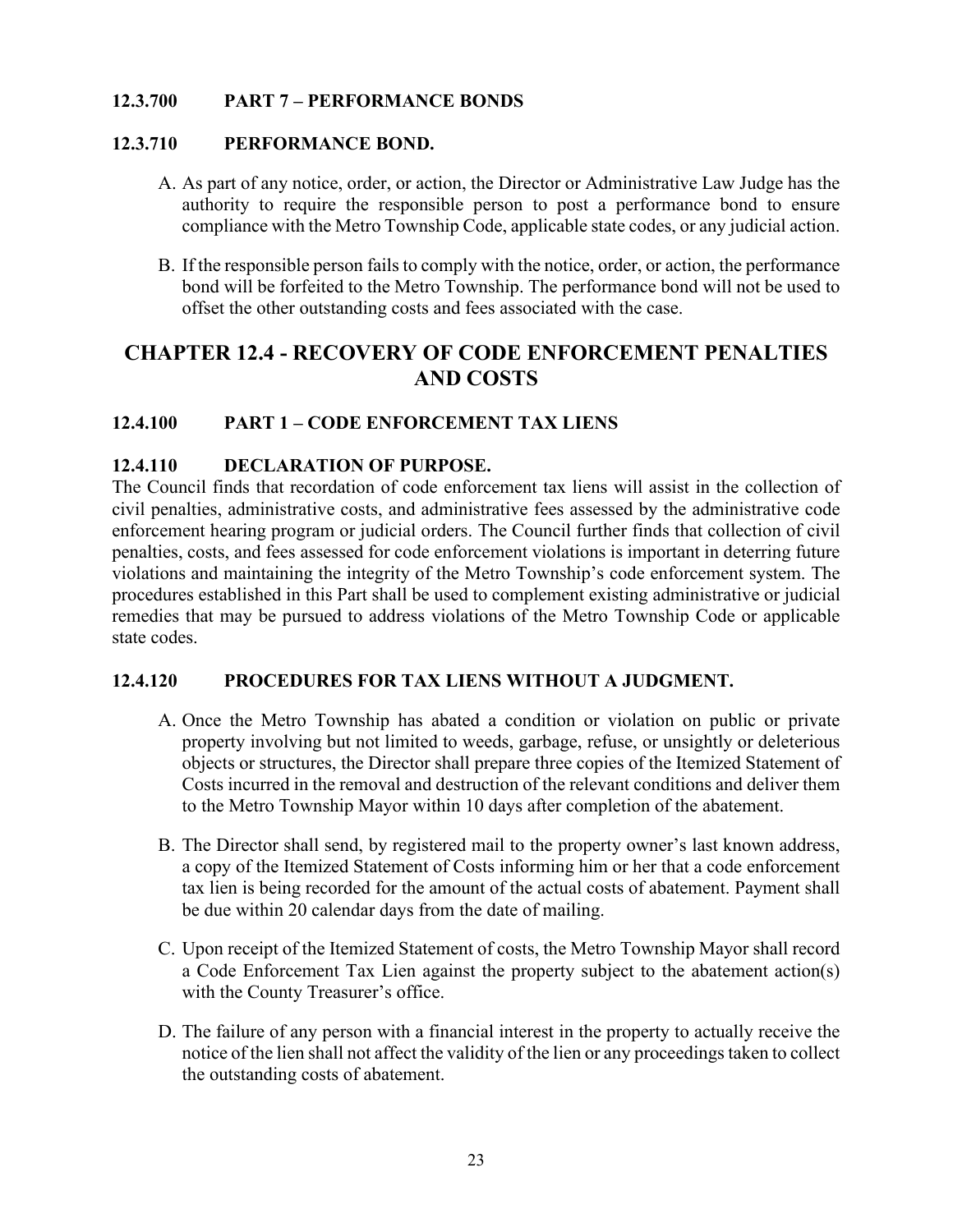## **12.4.130 PROCEDURES FOR TAX LIENS WITH A JUDGMENT.**

Once a judgment has been obtained from the appropriate court assessing costs against the responsible person(s), the Director may record a code enforcement tax lien against any real property owned by the responsible person(s).

## **12.4.140. CANCELLATION OF CODE ENFORCEMENT TAX LIEN.**

Once payment in full has been received for the outstanding civil penalties and costs, or the amount is deemed satisfied pursuant to a subsequent administrative or judicial order, the Director shall either record a Notice of Satisfaction of Judgment, or provide the property owner or financial institution with the Notice of Satisfaction of Judgment so that it can record this notice with the County Recorder's Office. The notice of satisfaction of judgment shall include the same information as provided for in the original Code Enforcement Tax Lien. Such notice of satisfaction of judgment shall cancel the code enforcement tax lien.

## **12.4.200 PART 2 – COLLECTION BY WRIT**

After obtaining a judgment, the Director may collect the obligation by use of all appropriate legal means, including (a) filing a writ with an applicable court for execution on personal property owned by the responsible person, or (b) the garnishment of paychecks, financial accounts, and other income or financial assets by filing a writ with the applicable court.

## **12.4.400 PART 4 – ALLOCATION OF FUNDS COLLECTED UNDER ADMINISTRATIVE CODE ENFORCEMENT HEARING PROGRAM**

## **12.4.410 ABATEMENT FUND.**

There is hereby established a revolving fund to be known as the "Abatement Fund" to defray costs of administrative and judicial abatements. The fund shall be reimbursed by collection from the responsible person and/or property owner as specified in this Title. The Emigration Canyon Metro Township Council shall establish accounting procedures to ensure proper account identification, credit, and collection. This fund may be operated and used in conjunction with procedures ordered or authorized under the abatement provisions of this Title.

## **12.4.420. REPAYMENT TO ABATEMENT FUND.**

All monies recovered from the sale or transfer of property or by payment for actual abatement costs shall be paid to the Metro Township Treasurer, who shall credit the appropriate amount to the Abatement Fund.

## **12.4.430 CODE ENFORCEMENT ADMINISTRATIVE FEES AND COST FUND.**

Administrative fees and administrative costs, except for actual abatement costs, collected pursuant to this Part shall be deposited in a fund established by the Metro Township Council. Fees and costs deposited in this fund shall be appropriated and allocated in a manner determined by the Metro Township Council. The Metro Township Council shall establish accounting procedures in consultation with the Metro Township Auditor to ensure proper account identification, credit, and collection.

## **12.4.440 ALLOCATION OF CIVIL PENALTIES.**

Civil penalties collected pursuant to this Part shall be deposited in the General Fund of the Metro Township. Civil penalties deposited in the fund shall be appropriated and allocated in a manner determined by the Metro Township Council. The Metro Township Council shall establish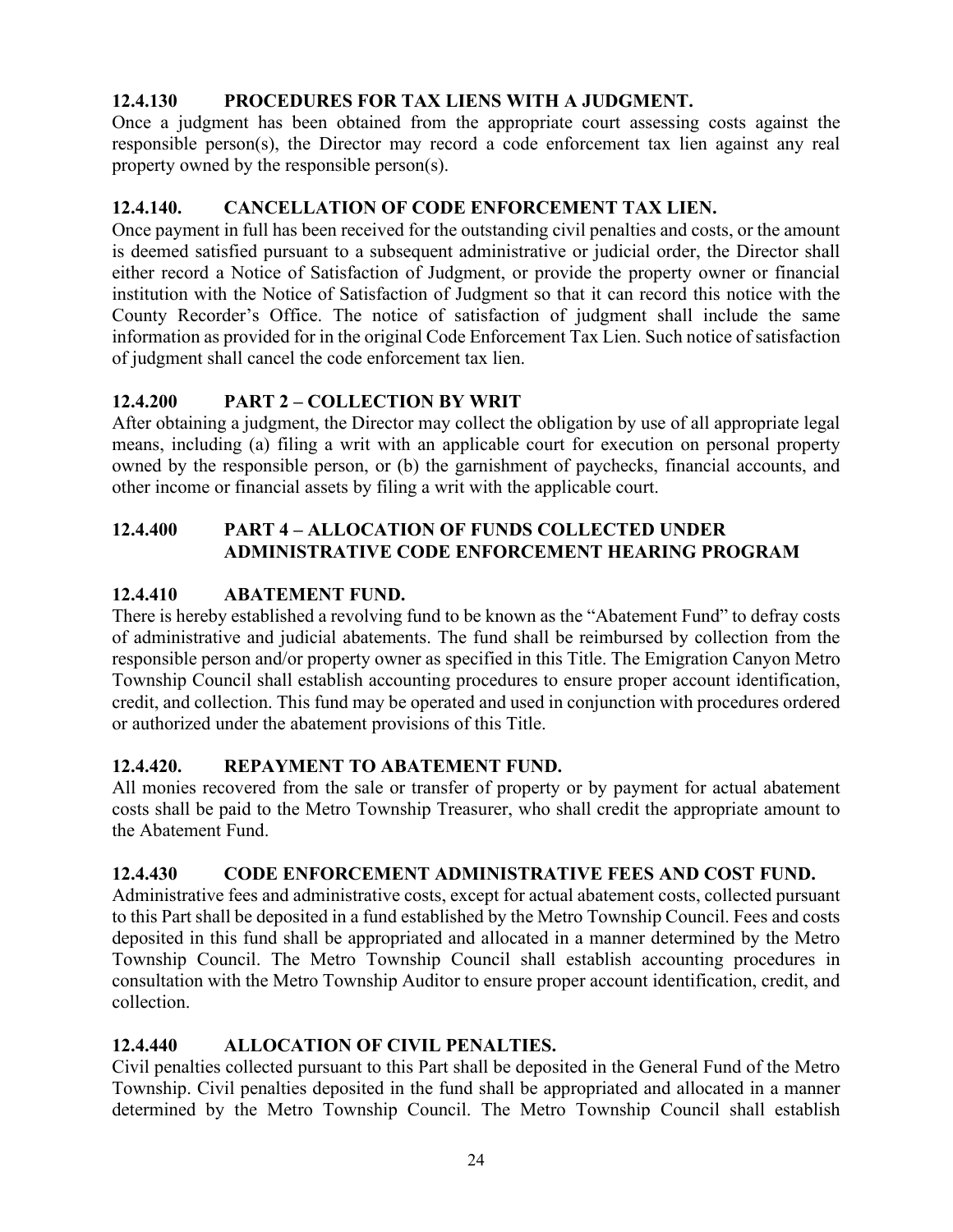accounting procedures to ensure proper account identification, credit, and collection.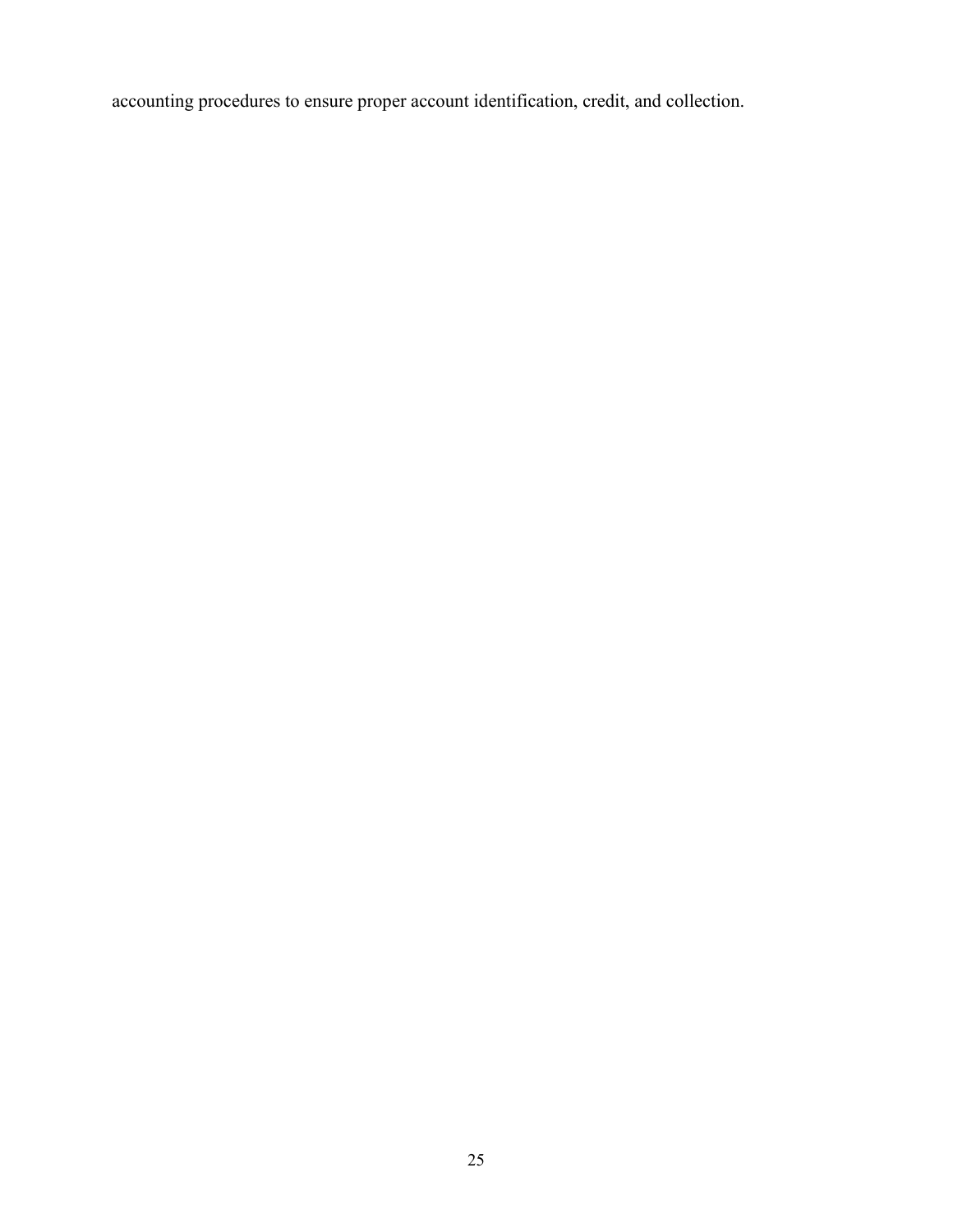DA TUESDAY NOVEMBER 16, 2021

THE EMIGRATION CANYON METRO TOWNSHIP COUNCIL, STATE OF UTAH, MET ELECTRONICALLY ON TUESDAY, NOVEMBER 16, 2021, PURSUANT TO ADJOURNMENT ON TUESDAY, OCTOBER 26, 2021, AT THE HOUR OF 7:00 P.M., VIA ZOOM.COM.

### COUNCIL MEMBERS ELECRONICALLY PRESENT: DAVID BREMS GARY BOWEN CATHERINE HARRIS JENNIFER HAWKES, Deputy Mayor JOE SMOLKA, Mayor OTHERS IN ATTENDANCE: POLLY MCLEAN, LEGAL COUNSEL CAMERON PLATT, LEGAL COUNSEL NICHOLE WATT, DEPUTY CLERK

♦♦♦ ♦♦♦ ♦♦♦ ♦♦♦ ♦♦♦

**Mayor Smolka**, Chair, presided.

### ♦♦♦ ♦♦♦ ♦♦♦ ♦♦♦ ♦♦♦

Pursuant to Utah Code 52-4-202 the undersigned, as Mayor of the Emigration Canyon Metro Township Council, hereby declares that providing an anchor location for the electronic meetings of the Council will present a substantial risk to the health and safety of those who may be present at the anchor location for the following reasons:

The Township is located in Salt Lake County and is still under an "Yellow" alert stage for the COVID 19 pandemic; and

The regular meeting place for the Council (the Fire Station in the Canyon) does not have sufficient space in the meeting room to provide for the recommended physical distancing to keep people safe from infection.

### ♦♦♦ ♦♦♦ ♦♦♦ ♦♦♦ ♦♦♦

#### STAFF MEETING

The Council reviewed the following items:

- Emigration Canyon Metro Township General Plan
- $\triangleright$  Mayor Smolka updated the Council on the following items:
	- Installation and removal of power poles.
	- Pinecrest Canyon paving project has been delayed while a culvert is replaced.
	- An additional \$600,000 has been allocated for repaving in Pinecrest Canyon.
	- The turnaround for the fire trucks in Killyons Canyon had its final inspection.
	- The sinkhole at the bottom of Sunnydale has been repaired.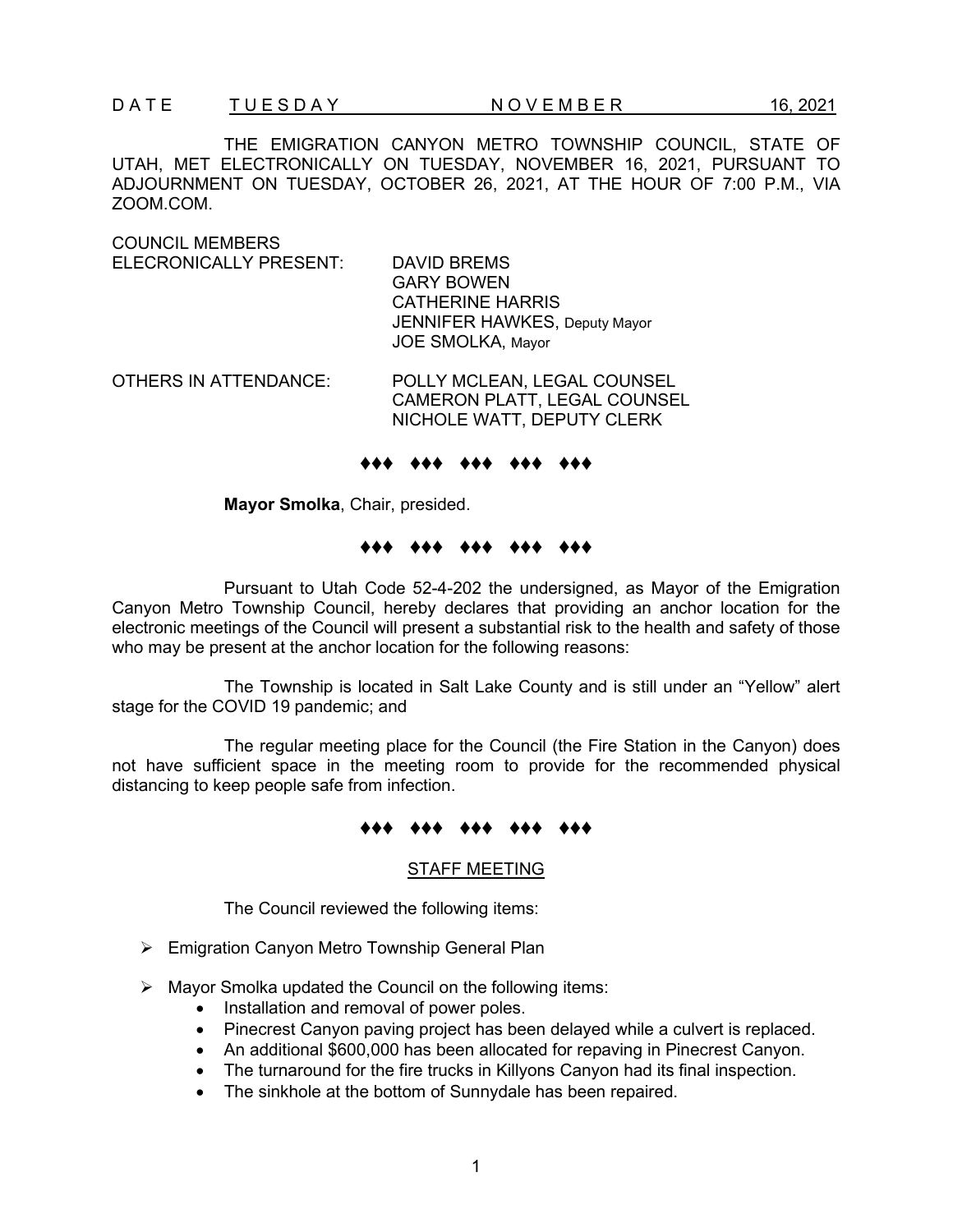- Applications for the MSD General Manager position have been received and four of fifty qualify.
- MSD bond documents are in the process of being completed.
- $\triangleright$  Public Notice postings
- > Assign a Record's Officer

#### ♦♦♦ ♦♦♦ ♦♦♦ ♦♦♦ ♦♦♦

#### PUBLIC MEETING

#### Public Hearing

*2021 Emigration Canyon Metro Township Budget Adjustment*

THIS BEING THE TIME heretofore set for a public hearing to consider the 2021 Emigration Canyon Metro Township Budget Adjustment.

Council Member Bowen, seconded by Council Member Brems, moved to open the public hearing. The motion passed unanimously.

**Mayor Smolka** reviewed the 2021 budget adjustment is to recognize the CARES Act and ARPA funding.

No one spoke in favor of or in opposition to the 2021 budget adjustment.

Council Member Bowen, seconded by Council Member Brems, moved to close the public hearing. The motion passed unanimously.

Council Member Bowen, seconded by Council Member Harris, moved to approve the following Resolution 2021-11-01, opening and amending the 2021 annual budget:

#### RESOLUTION NO. 2021-11-01 **Date: November 16, 2021**

A RESOLUTION OF THE EMIGRATION CANYON METRO TOWNSHIP COUNCIL OPENING AND AMENDING THE ANNUAL BUDGET FOR THE YEAR 2021 FOR THE OPERATION OF THE TOWNSHIP.

WHEREAS, the Emigration Canyon Metro Township Council has previously adopted a budget for the 2021 budget year; and

WHEREAS, the Emigration Canyon Metro Township needs to open and amend the adopted budget because of changes that have occurred during the year; and

WHEREAS, the Emigration Canyon Metro Township Council has held a public hearing on the proposed amended 2021 amended annual budget for the Township;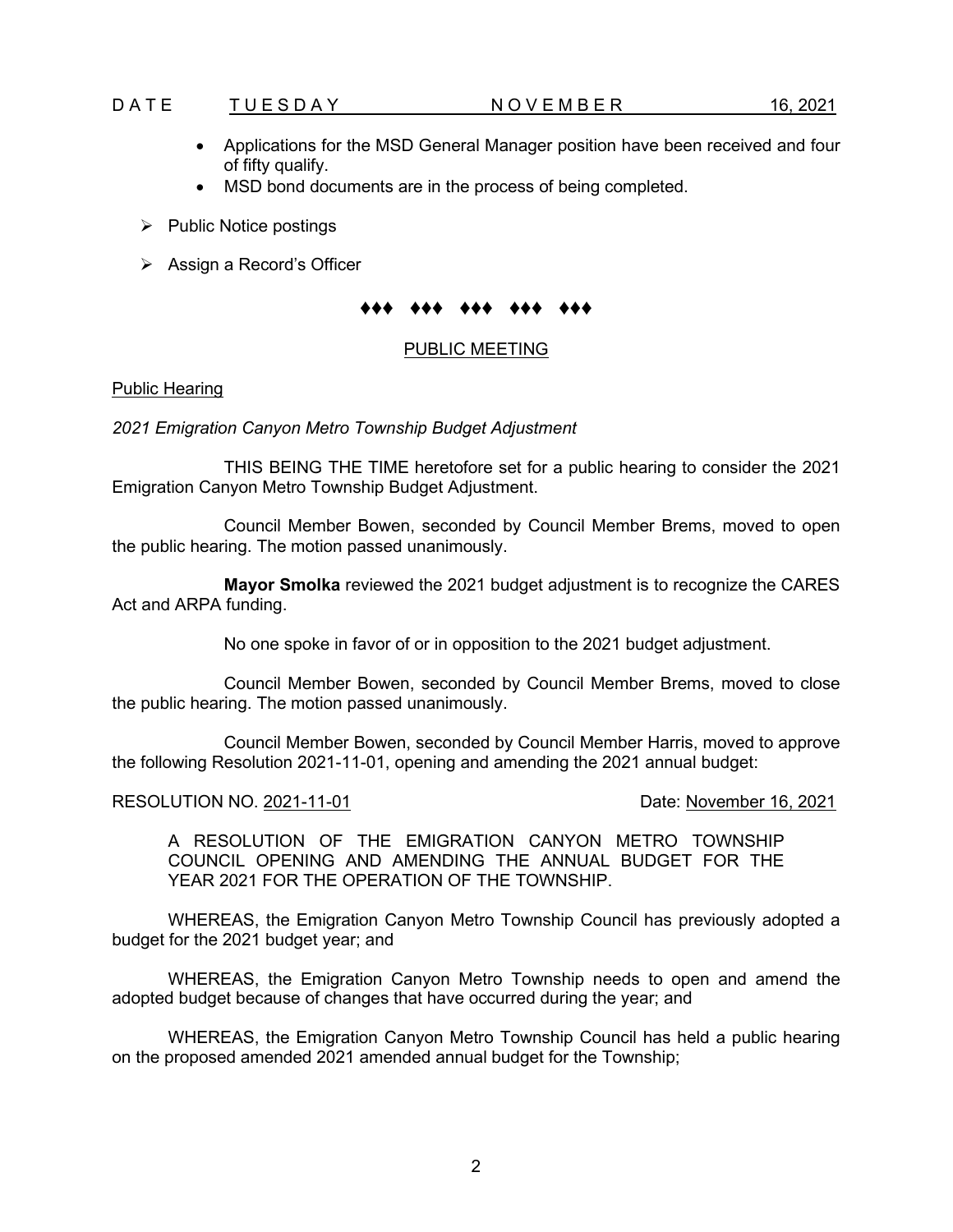NOW THEREFORE BE IT RESOLVED BY THE COUNCIL OF THE EMIGRATION CANYON METRO TONWSHIP:

- 1. That the attached exhibit A is hereby adopted as the amended 2021 annual budget for the operation of the Emigration Canyon Metro Township for the 2021 calendar year.
- 2. This resolution shall take effect upon passing.

Mayor

/s/ JOE SMOLKA Mayor

ATTEST:

/s/ SHERRIE SWENSEN

The motion passed unanimously.

− − − − − − − − − − − − − −

*2022 Emigration Canyon Metro Township Budget*

THIS BEING THE TIME heretofore set for a public hearing to consider the 2022 Emigration Canyon Metro Township annual budget.

**Mayor Smolka** reviewed the 2022 annual budget.

Council Member Harris, seconded by Deputy Mayor Hawkes, moved to open the public hearing. The motion passed unanimously.

No one spoke in favor of or in opposition to the 2022 annual adjustment.

Council Member Harris, seconded by Council Member Brems, moved to close the public hearing. The motion passed unanimously.

Council Member Brems, seconded by Council Member Bowen, moved to approve the following Resolution 2021-11-02, considering the 2022 annual budget:

RESOLUTION NO. 2021-11-02 Date: November 16, 2021

A RESOLUTION OF THE EMIGRATION CANYON METRO TOWNSHIP COUNCIL ADOPTING THE ANNUAL BUDGET FOR THE YEAR 2022 FOR THE OPERATION OF THE TOWNSHIP

WHEREAS, the Emigration Canyon Metro Township Council has previously adopted a tentative budget for the 2022 budget year; and

WHEREAS, the Emigration Canyon Metro Township has made the tentative budget available to the public for review and consideration as required by law; and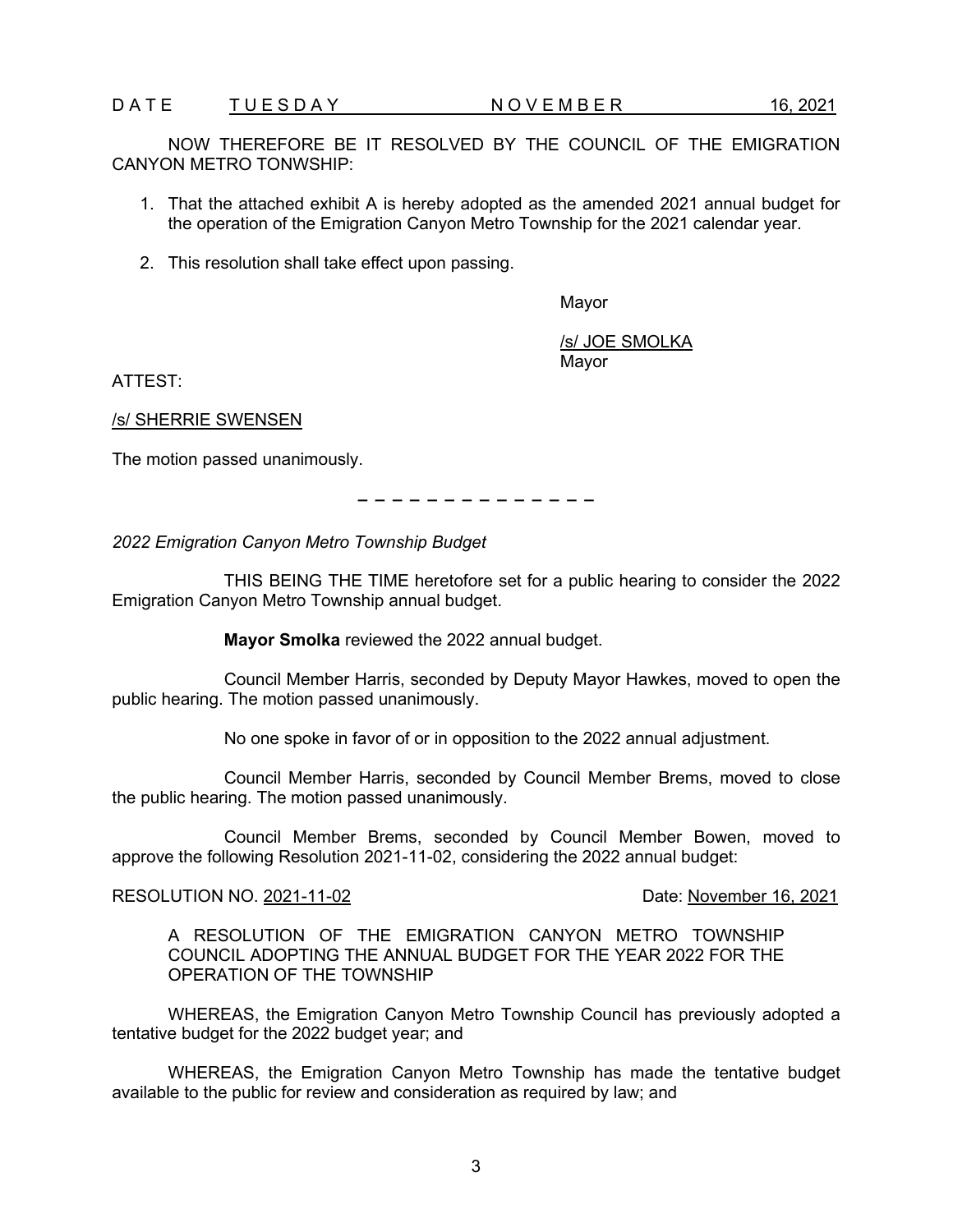|  | DATE | TUESDAY | NOVEMBER | 16, 2021 |
|--|------|---------|----------|----------|
|--|------|---------|----------|----------|

WHEREAS, the Emigration Canyon Metro Township Council has held a public hearing on the proposed 2022 annual budget for the Township;

NOW THEREFORE BE IT RESOLVED BY THE COUNCIL OF THE EMIGRATION CANYON METRO TOWNSHIP:

- 1. That the attached exhibit A is hereby adopted as the 2022 annual budget for the operation of the Emigration Canyon Metro Township for the 2022 calendar year or until such time as it may be amended.
- 2. This resolution shall take effect upon passing.

Mayor

/s/ JOE SMOLKA Mayor

ATTEST:

/s/ SHERRIE SWENSEN

The motion passed unanimously.

### ♦♦♦ ♦♦♦ ♦♦♦ ♦♦♦ ♦♦♦

Citizen Input

None

## ♦♦♦ ♦♦♦ ♦♦♦ ♦♦♦ ♦♦♦

#### Rocky Mountain Power Community Renewable Energy Program

**Lindsay Beebe**, Senior Campaign Representative, Utah Sierra Club, stated she has worked with city advocates and Rocky Mountain Power to help draft legislation to create the Community Renewable Energy Program. The program is the first of its kind in Utah that allows for community directed renewable energy development that would achieve 100 percent net renewable electricity for participating communities by 2030. There is an opportunity to build close to 7,200 gigawatts of clean energy in Utah, which would provide benefits to the local economy as well as reduce the load on long transmission lines. Salt Lake and Summit County were the original participants that brought Rocky Mountain Power to the table to negotiate. Since then, there have been 15 other municipalities, cities, and counties across Utah that have signed on to join the program. The program is voluntary and allows municipalities to exit the program during the opt out period. If Emigration Canyon Metro Township joins the program it would be responsible to pay an administrative cost of \$456 in phase one. During phase two there would be another cost of \$456 and then a second payment of \$446. The Council would need to pass a resolution approving the governance agreement. The deadline to join is May 31, 2022.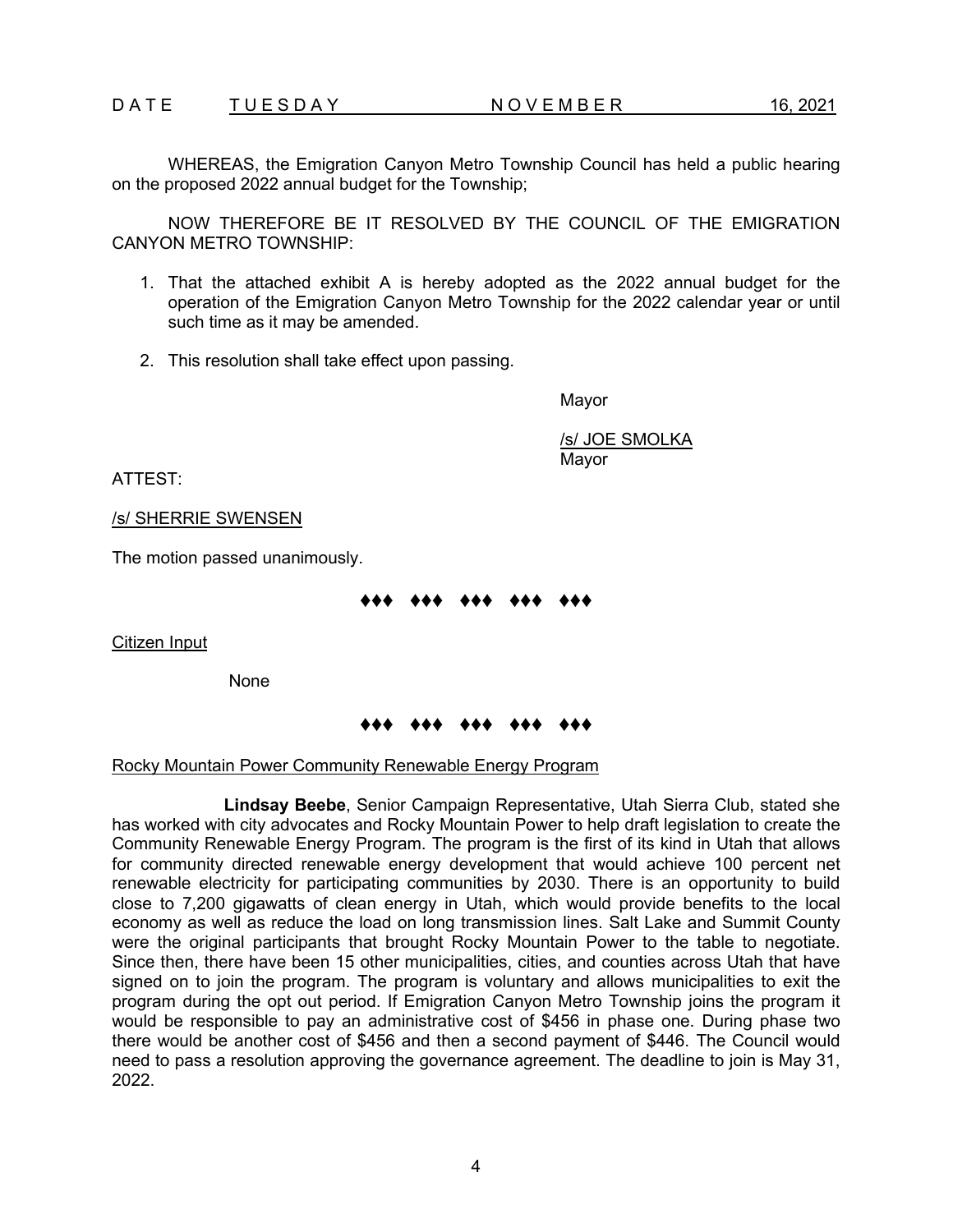**Council Member Brems** asked how many homes in Emigration Canyon currently have photovoltaic arrays or the amount of renewable energy that is being produced in the Canyon.

**Ms. Beebe** stated she does not have that information.

**Council Member Brems** stated he would like Emigration Canyon Metro Township to support and be part of this program.

**Mayor Smolka** stated he does not think the Council should support the program. The Metro Township will have to pay into the program for quite a few years and it locks the residents into a higher rate on their power bills. The Council passed a resolution in 2019 to acknowledge its intent to study and consider participation in the program. The Council requested additional information from Rocky Mountain Power but has never received it.

**Council Member Brems** stated the funds being asked for will be used to allow the Metro Township to remain active in the program and gather more information. Even if the Metro Township chooses to participate in the program, individuals can opt out. This is a good deal for residents in the canyon.

**Ms. Beebe** stated the cost for the first and second year is \$456 per year for administrative fees that will help determine program rates and cost projections. During the program design phase, the Utah Public Service Commission will be presented with more detailed information on impact rates for municipalities and individual residents. In approximately two years, municipalities that want to participate will need to pass an ordinance to finalize its participation in the program.

**Council Member Harris** stated it makes sense to be involved in a program like this. It does require a small financial commitment that works out to be about \$.30 per resident. There has not been a lot of discussion since the program was introduced in 2019. It would be beneficial to get regular updates to keep the Council informed.

**Council Member Bowen** stated given the growth of other technology, he questions if this program is worth participating in.

**Deputy Mayor Hawkes** stated she is inclined to support the program for the next two years so she can get more information. The presentation that Rocky Mountain gave to the Council in 2019, was not informative and the Council has not been given information since. If the Council decides to participate, it needs more information and will need to be continuously updated.

**Council Member Brems** stated the Council needs to be kept updated on the program, how it is working, and how it effects residents.

**Ms. Beebe** stated the Community Renewable Energy Agency has a public meeting once a month and if the Metro Township joins the program, it will have a voting seat on the Agency.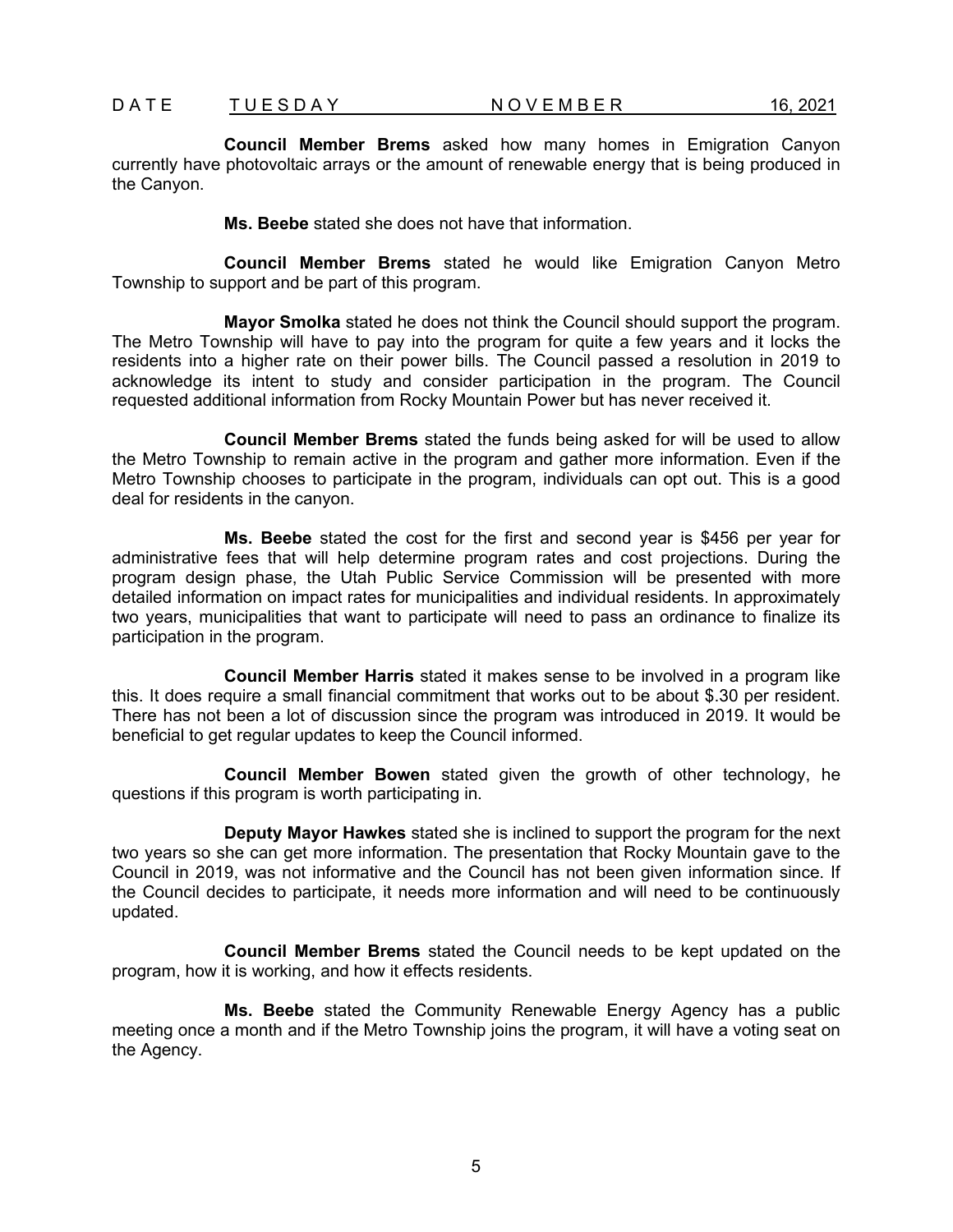**Mayor Smolka** stated because nobody has reached out to the Council to provide information is a big negative. The Council was promised it would receive additional information and it has not heard anything.

**Council Member Brems** asked what is being requested from the Council tonight.

**Ms. Beebe** stated there are a couple of different options the Council can take. If it would like more information about the program, there are representatives from the Agency that can present and answer questions. If the Council feels it has enough information at this time, it can proceed with a resolution approving the governance agreement.

**Council Member Brems** suggested that the Council review the information that Ms. Beebe emailed to the Council and then have a representative attend the next meeting to provide a more thorough explanation of the program and answer questions. In the meantime, Polly McLean can review the governance agreement.

#### ♦♦♦ ♦♦♦ ♦♦♦ ♦♦♦ ♦♦♦

*Emigration Canyon Community Council Report (ECCC)*

**Mayor Smolka** stated Bill Tobey is unable to update the Council tonight.

**Council Member Harris** stated she will forward the email with Bill Tobey's update to the Council.

− − − − − − − − − − − − − −

*Unified Police Department (UPD)* 

**Detective Jake Elsasser** reviewed calls for service for the month of October. In future reports, he will include the time that the incident took place.

**Cameron Platt** asked if there are any updates on the resolution of the citations that were issued for noise.

**Chief Wayne Dial** stated the court report is showing that individuals that were issued a citation are paying the fine and not fighting it in court. He will continue to follow-up with the courts to see how the other cases are being finalized. As the warmer months approach and more people are out, UPD will continue to monitor and enforce the noise ordinance. As the Council considers funding for the next year, he would like it to consider purchasing a sign board for the top of the canyon to educate people on enforcement actions.

− − − − − − − − − − − − − −

*Unified Fire Authority (UFA)*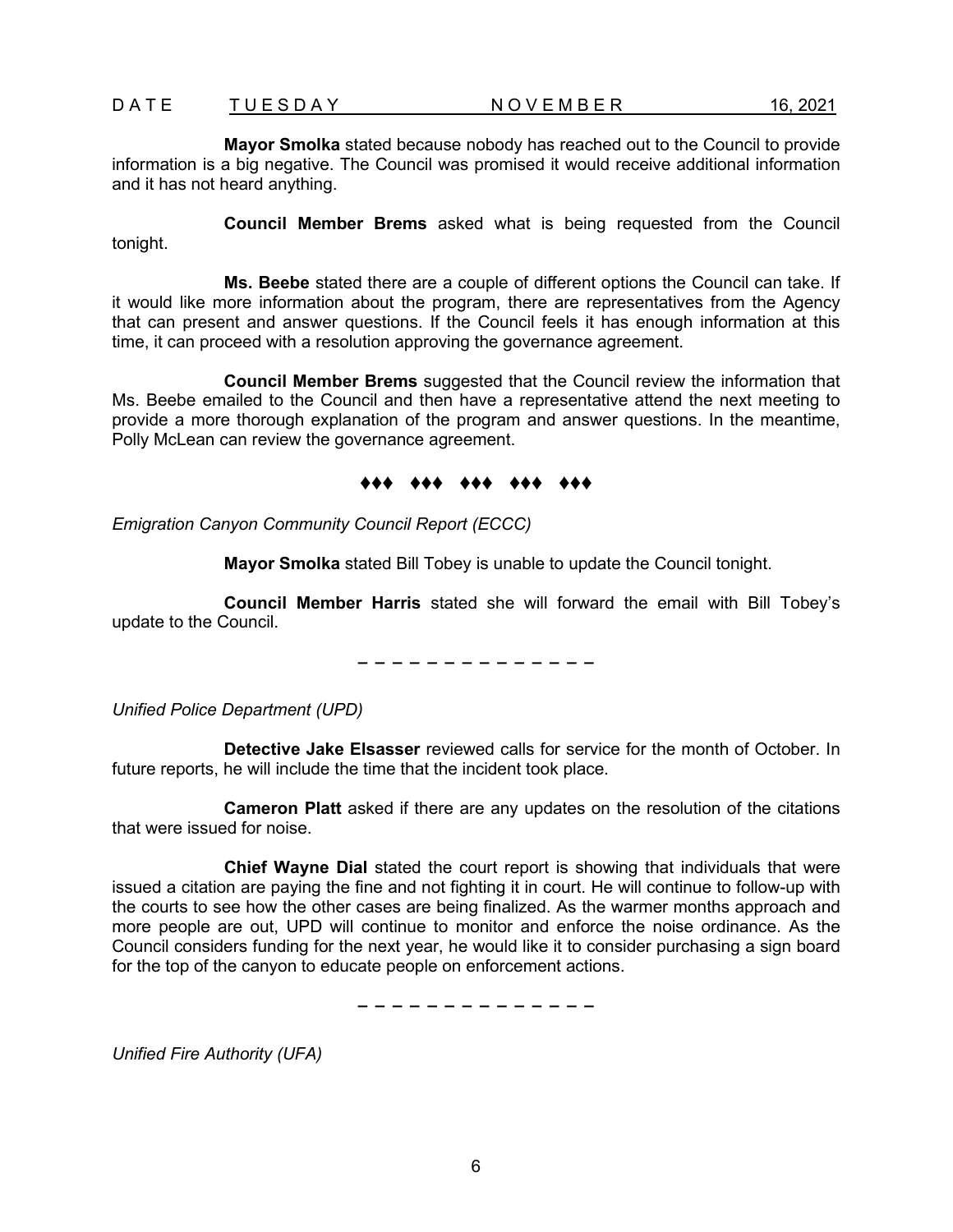**Captain Michael Conn** updated the Council on Captain Merrill Bone's passing. UFA and Salt Lake County Fire is celebrating its 100<sup>th</sup> anniversary in November 2021. Several new employees have been hired including paramedics that have been hired on a lateral process from other organizations. There will be a lot of movement within UFA after the first of the year with several promotions and retirements. Recruit camp starts in February with 30 new members. Some of the older UFA fire stations are going through a seismic retrofit. He has put in a request for an operations chief to attend the next meeting to discuss and answer questions regarding the budget process.

### ♦♦♦ ♦♦♦ ♦♦♦ ♦♦♦ ♦♦♦

#### Council Business

*Resolution 2021-11-03 – 2022 Consolidated Fee Schedule*

The Council reviewed the following Resolution adopting the 2022 fee schedule:

#### RESOLUTION NO. 2021-11-03 Date: November 16, 2021

A RESOLUTION ADOPTING A FEE SCHEDULE FOR FEES AND OTHER ASSESSMENTS FOR SERVICES PROVIDED BY THE EMIGRATION CANYON METRO TOWNSHIP FOR 2022 AND REPEALING AND REPLACING RESOLUTION 2020-11-03

#### **RECITALS**

- A. The Emigration Canyon Metro Township ("Emigration Canyon") is a municipality pursuant to Utah Code Annotated ("UCA") §§ 10-2a-401 *et seq*. and as such has the power to assess and collect fees for services and to recover the reasonable cost of regulating certain activity within the Township.
- B. The Emigration Canyon Metro Township Council (the "Council") is the municipal legislative body of Emigration Canyon pursuant to UCA §10-3b-501.
- C. The Township provides services and regulates activity within the Township and in this regard has previously established or been the successor of Salt Lake County to previously established fees and assessments for these services and activities.
- D. The Council feels it is necessary to repeal and replace the previously adopted fee schedule to reflect increase costs and other changes in the Township activities.

#### **RESOLUTION**

NOW THEREFORE BE IT RESOLVED, by the Emigration Canyon Metro Township Council that the attached Exhibit A hereto is hereby adopted as the Fee Schedule for the Emigration Canyon Metro Township to be in effect on January 1, 2022 until amended or replaced pursuant to law and Resolution 2020-11-03 is hereby repealed.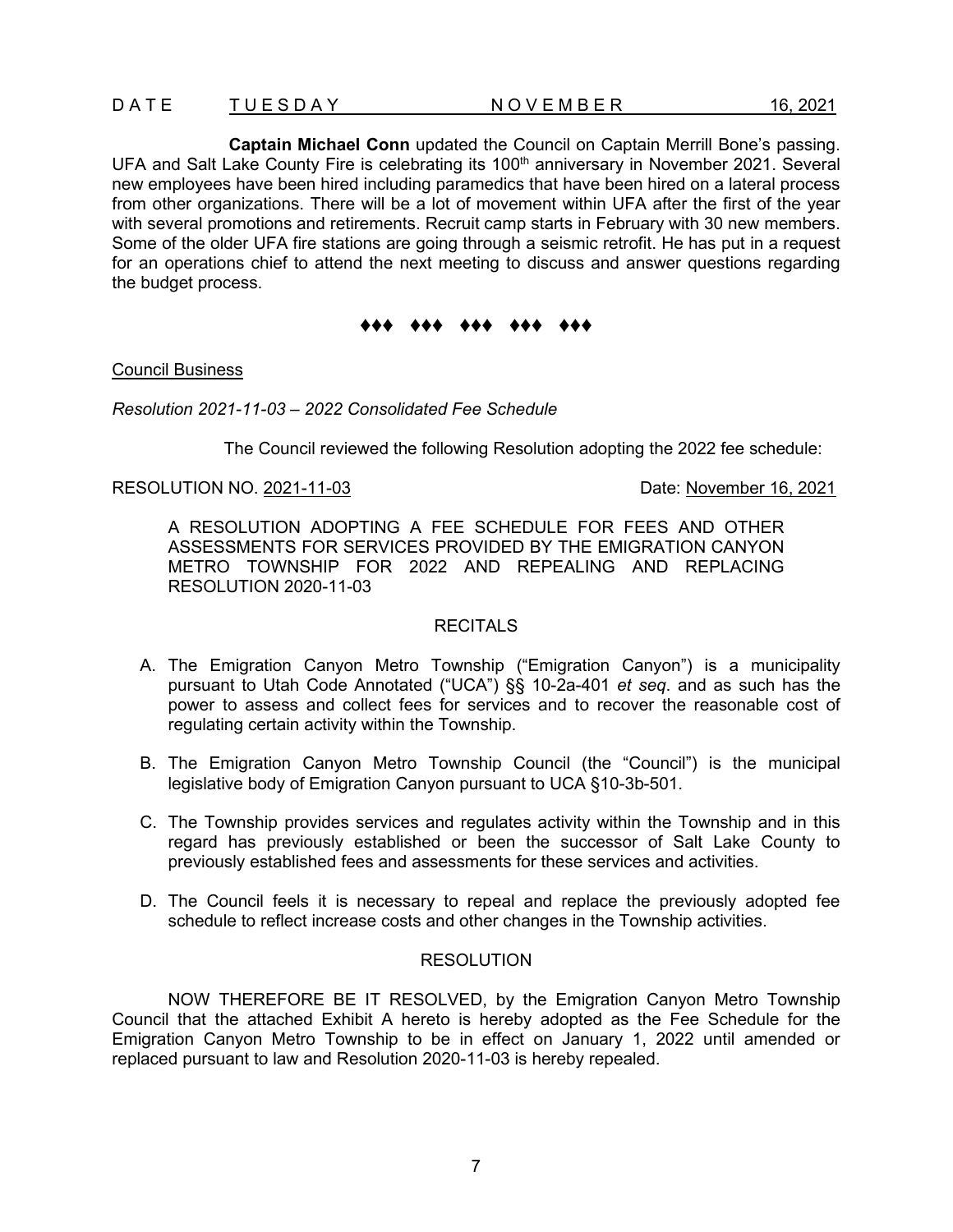APPROVED AND ADOPTED in Emigration Canyon Metro Township, Salt Lake County, Utah, this 16<sup>th</sup> day of November 2021.

#### MAYOR

#### /s/ JOE SMOLKA

ATTEST:

/s/ SHERRIE SWENSEN Clerk

Council Member Bowen, seconded by Council Member Harris, moved to adopt Resolution No. 2021-11-03. The motion passed unanimously.

− − − − − − − − − − − − − −

*Ordinance 2021-11-01 – 2022 Meeting Schedule*

The Council reviewed the following Ordinance adopting the 2022 Emigration Canyon Metro Township Council meeting:

ORDINANCE NO. 2021-11-01 Date: November 16, 2021

AN ORDINANCE OF THE EMIGRATION CANYON METRO TOWNSHIP COUNCIL APPROVING AND ADOPTING THE 2022 EMIGRATION CANYON METRO TOWNSHIP COUNCIL REGULAR MEETING SCHEDULE

WHEREAS, Utah Code 10-3-502 requires the council by ordinance prescribe the time and place for holding its regular meeting and hold a regular meeting at least once each month; and

WHEREAS, Utah Code 52-4-101 et seq. requires that metro township council meetings be compliant with the Utah Open and Public Meetings Act; and

WHEREAS, the Emigration Canyon Metro Township Council ("Council") met in regular session on November 16, 2021 to consider adopting Emigration Canyon Metro Township's 2022 regular meeting schedule;

NOW, THEREFORE, BE IT ORDAINED by the Emigration Canyon Metro Township Council, the Council adopts the attached 2022 Emigration Canyon Metro Township Regular Meeting Schedule.

APPROVED AND ADOPTED in Emigration Canyon Metro Township, Salt Lake County, Utah, this  $16<sup>th</sup>$  day of November 2021.

MAYOR

#### /s/ JOE SMOLKA

ATTEST: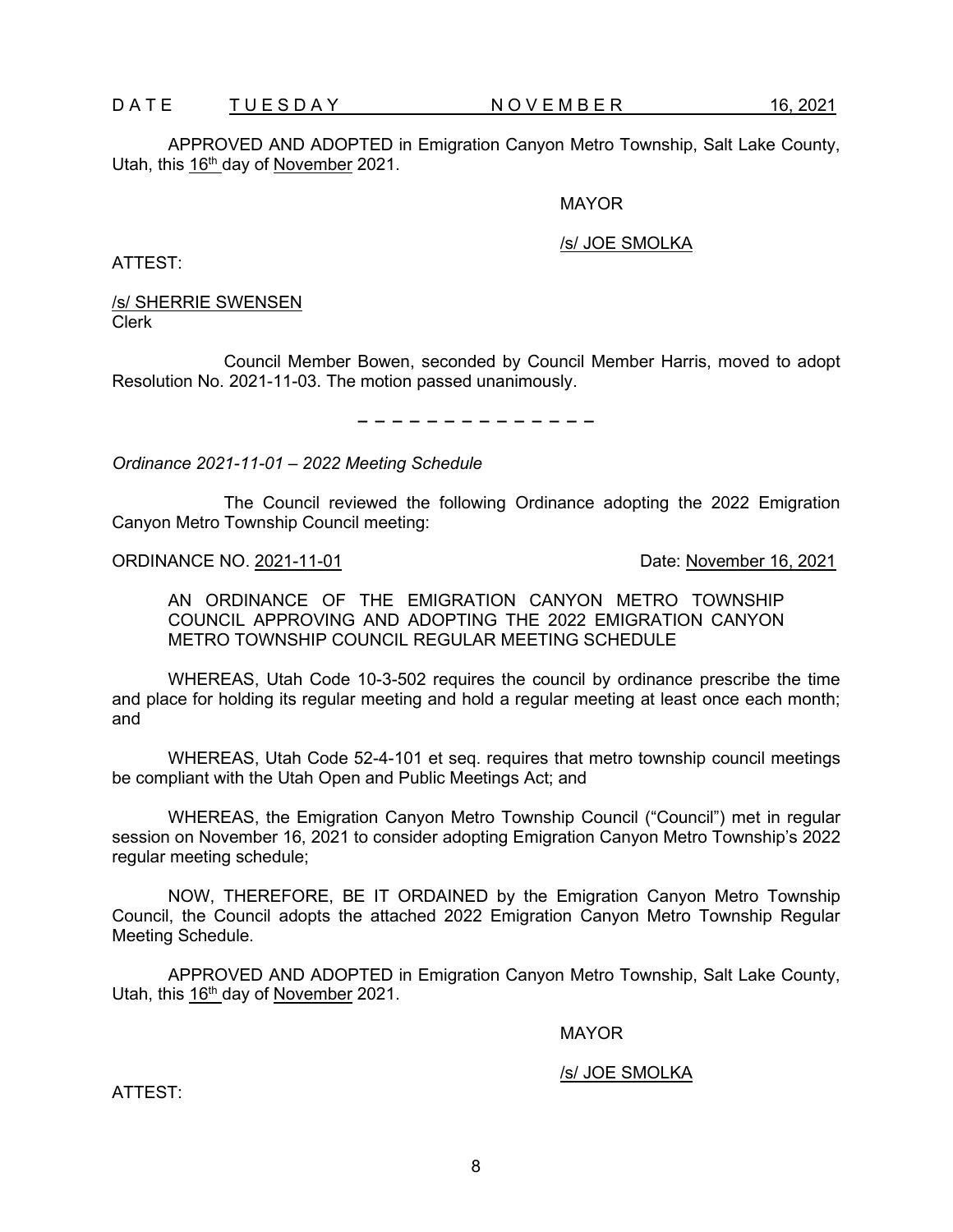/s/ SHERRIE SWENSEN

Clerk

Council Member Harris, seconded by Council Member Brems, moved to approve Ordinance 2021-11-01. The motion passed unanimously.

− − − − − − − − − − − − − −

*Legal Issues*

**Polly McLean** stated if Robert Pinon, Council Member elect, has any questions, he can reach out to her. She will also send out the training information for newly elected officials.

− − − − − − − − − − − − − −

*Budget Items*

**Mayor Smolka** reviewed the Clerk's and Acorn Hills fire break invoices.

− − − − − − − − − − − − − −

*Minutes*

Council Member Brems, seconded by Deputy Mayor Hawkes, moved to approve the minutes of the Emigration Canyon Metro Township Council meeting held on October 26, 2021. The motion passed unanimously.

## ♦♦♦ ♦♦♦ ♦♦♦ ♦♦♦ ♦♦♦

Council Member Reports

*Unified Police Department (UPD) & Salt Lake Valley Law Enforcement Service Area (SLVLESA)*

**Council Member Brems** stated UPD is working with a lobbyist to help research different sources of revenue to fund UPD.

− − − − − − − − − − − − − −

*Planning Commission*

**Council Member Brems** stated he and Robert Pinon will meet with a prospective planning commission member in the next week or so.

− − − − − − − − − − − − − −

*Unified Fire Authority (UFA) & Unified Fire Service Area (UFSA)*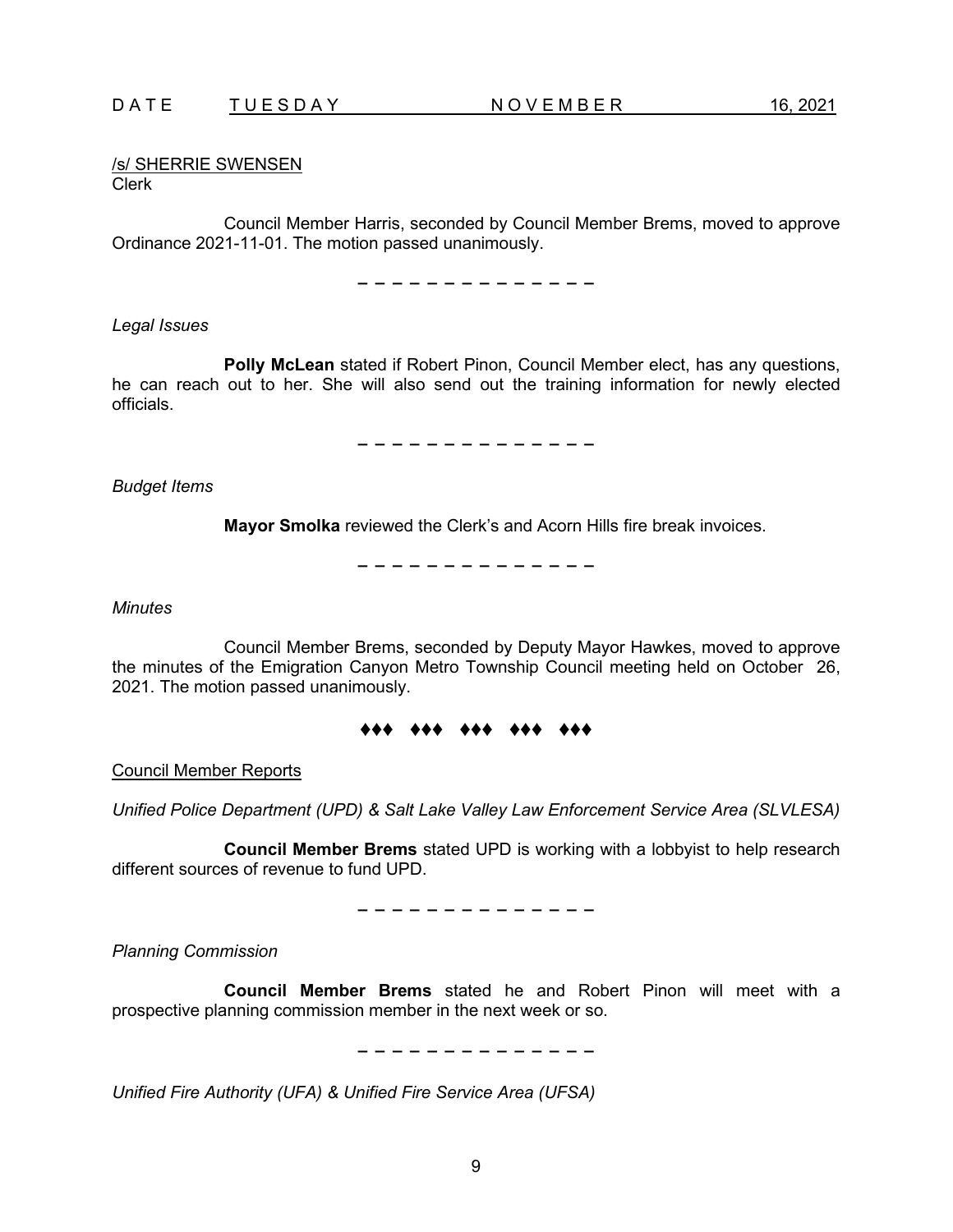**Council Member Bowen** stated the seismic upgrade to the Emigration Canyon fire station has been completed, the upgrades were very minimal. There will be a major remodel of the plumbing system at the Emigration Canyon fire station and will be completed early next year. The process of replacing Chief Dan Peterson has begun.

− − − − − − − − − − − − − −

*Animal Services*

Nothing to report

− − − − − − − − − − − − − −

*Wasatch Front Waste and Recycling District (WFWRD)* 

**Council Member Harris** stated the 2022 budget was passed by the Board without a fee increase. For the last three months, it is earning money for recycling and that is a huge turnaround.

− − − − − − − − − − − − − −

*Watershed Plan*

**Council Member Harris** stated she will be meeting with Sandy Wingert, UDWQ, and River Restoration to discuss future items.

− − − − − − − − − − − − − −

*Website*

**Deputy Mayor Hawkes** stated she has made some updates and will be posting the Emigration Canyon Metro Township 2022 budget. The domain name needs to be transferred to the program that is used for the Council's website. She will try and get that transferred over a holiday weekend.

− − − − − − − − − − − − − −

*CodeRED*

**Deputy Mayor Hawkes** stated she would like to send a CodeRED message to residents regarding the helicopters.

− − − − − − − − − − − − − −

*Restrooms*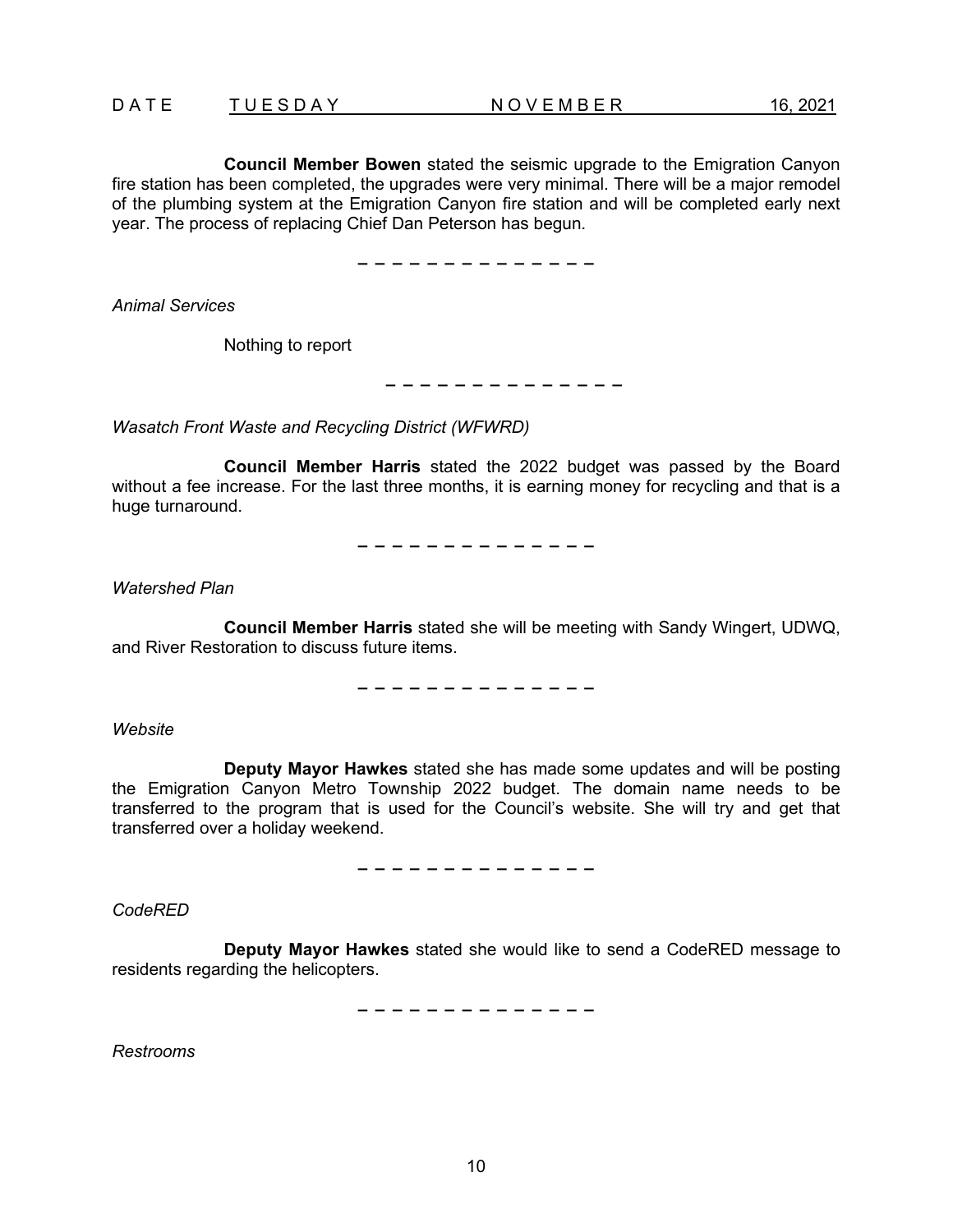D A T E T U E S D A Y A W A N O V E M B E R A T A 16, 2021

**Deputy Mayor Hawkes** stated while cleaning the restroom vault it was discovered that there are two vaults. She asked the Council for its thoughts on if it wants to leave the configuration the way it is. She will be attending an upcoming grant workshop to see if there are additional opportunities to fund the restrooms.

− − − − − − − − − − − − − −

*Greater Salt Lake Municipal Services District (MSD)* 

The MSD report was given in the Staff Meeting.

− − − − − − − − − − − − − −

*Landfill Council*

**Mayor Smolka** stated the next meeting is on December 8.

− − − − − − − − − − − − − −

*Legislative Update*

**Mayor Smolka** stated he is watching H.B. 1003 that will take jurisdiction away from municipalities on home inspections and plan permitting.

− − − − − − − − − − − − − −

Other announcements

**Captain Michael Conn** recognized Council Member Bowen for being a supporter of UFA and thanked him for always being informed and engaged.

#### ♦♦♦ ♦♦♦ ♦♦♦ ♦♦♦ ♦♦♦

THERE BEING NO FURTHER BUSINESS to come before the Council at this time, the meeting was adjourned.

#### SHERRIE SWENSEN, METRO TOWNSHIP CLERK

By: \_\_\_\_\_\_\_\_\_\_\_\_\_\_\_\_\_\_\_\_\_\_\_\_\_\_\_\_

Deputy Clerk

MAYOR, EMIGRATION CANYON METRO TOWNSHIP COUNCIL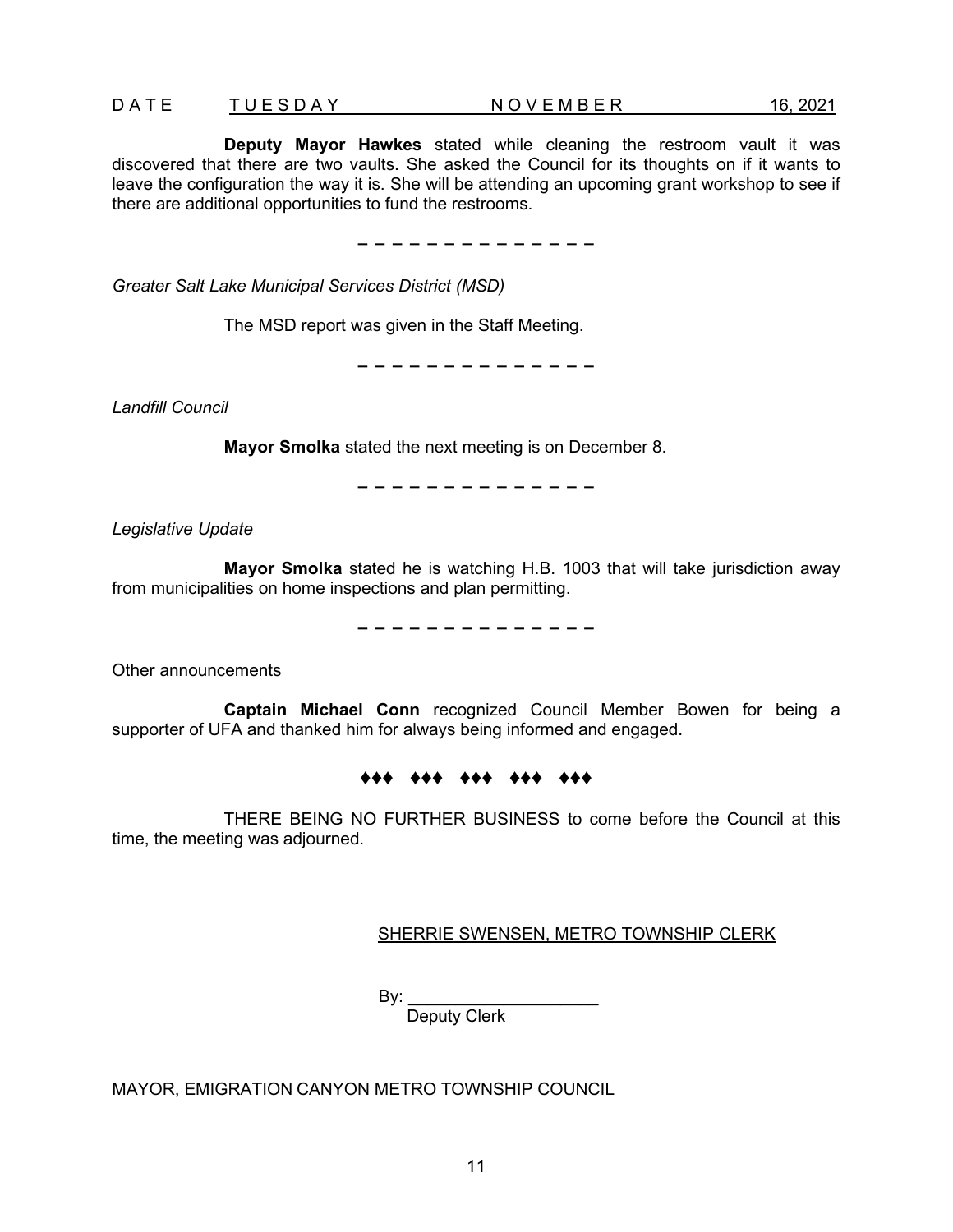♦♦♦ ♦♦♦ ♦♦♦ ♦♦♦ ♦♦♦ ♦♦♦ ♦♦♦ ♦♦♦ ♦♦♦ ♦♦♦

♦♦♦ ♦♦♦ ♦♦♦ ♦♦♦ ♦♦♦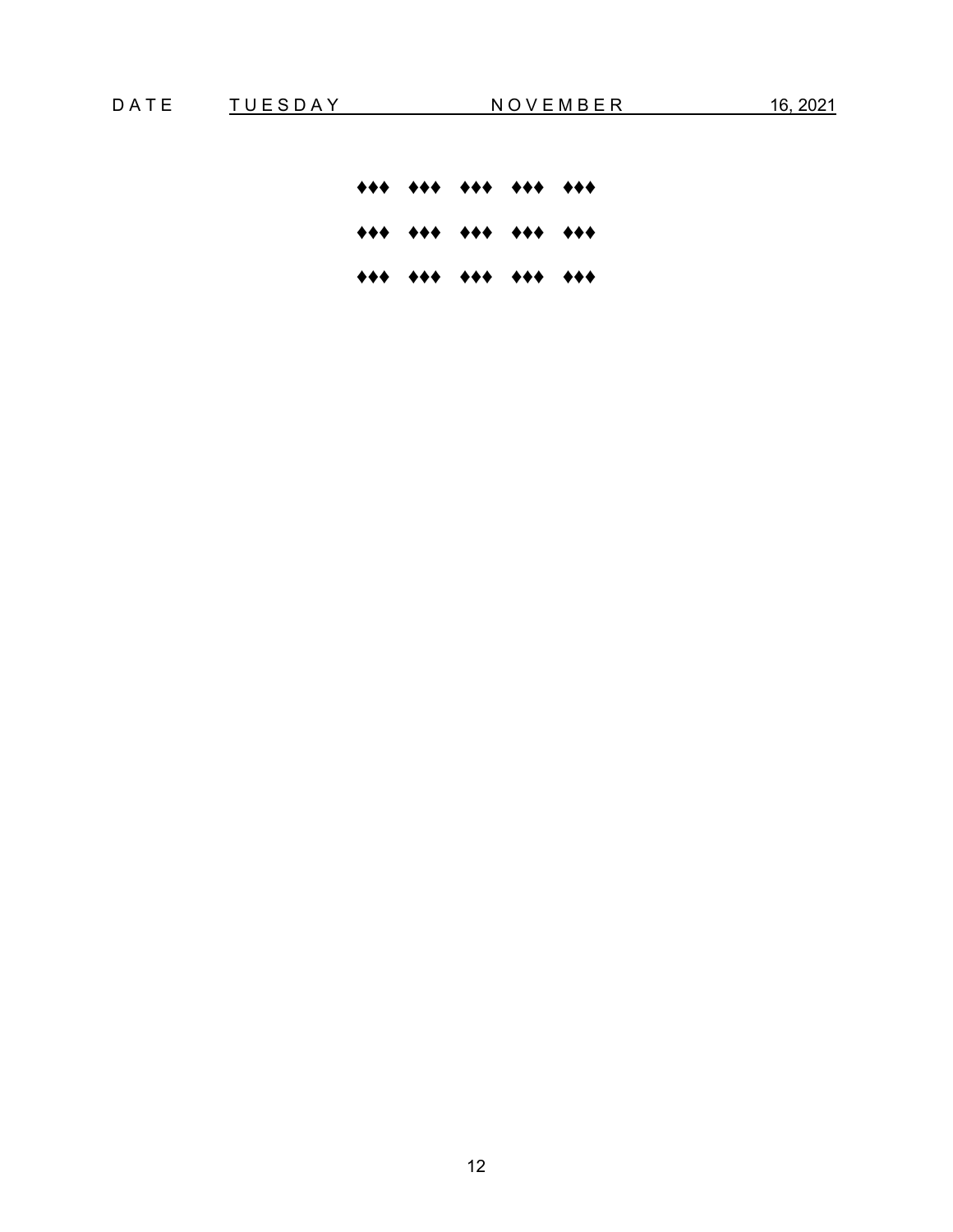D A T E T U E S D A Y LECEMBER 14, 2021

THE EMIGRATION CANYON METRO TOWNSHIP COUNCIL, STATE OF UTAH, MET ELECTRONICALLY ON TUESDAY, DECEMBER 14, 2021, PURSUANT TO ADJOURNMENT ON TUESDAY, NOVEMBER 16, 2021, AT THE HOUR OF 7:00 P.M., VIA ZOOM.COM.

COUNCIL MEMBERS ELECRONICALLY PRESENT: DAVID BREMS GARY BOWEN CATHERINE HARRIS JENNIFER HAWKES, Deputy Mayor JOE SMOLKA, Mayor OTHERS IN ATTENDANCE: CAMERON PLATT, LEGAL COUNSEL

#### ♦♦♦ ♦♦♦ ♦♦♦ ♦♦♦ ♦♦♦

NICHOLE WATT, DEPUTY CLERK

**Mayor Smolka**, Chair, presided.

### ♦♦♦ ♦♦♦ ♦♦♦ ♦♦♦ ♦♦♦

Pursuant to Utah Code 52-4-202 the undersigned, as Mayor of the Emigration Canyon Metro Township Council, hereby declares that providing an anchor location for the electronic meetings of the Council will present a substantial risk to the health and safety of those who may be present at the anchor location for the following reasons:

The Township is located in Salt Lake County and is still under an "Yellow" alert stage for the COVID 19 pandemic; and

The regular meeting place for the Council (the Fire Station in the Canyon) does not have sufficient space in the meeting room to provide for the recommended physical distancing to keep people safe from infection.

#### ♦♦♦ ♦♦♦ ♦♦♦ ♦♦♦ ♦♦♦

#### STAFF MEETING

The Council reviewed the following items:

- Emigration Canyon Metro Township General Plan.
- $\triangleright$  Discussion on the Emigration Canyon Metro Township budget.
- $\triangleright$  Mayor Smolka updated the Council on the following items:
	- Proposed limestone quarry in Parleys Canyon.
	- Repair work from a leak on Sunnydale.
	- Installation of power poles in the canyon.
	- Installation of CenturyLink fiber optic lines.
- > Consideration of resuming in-person meetings.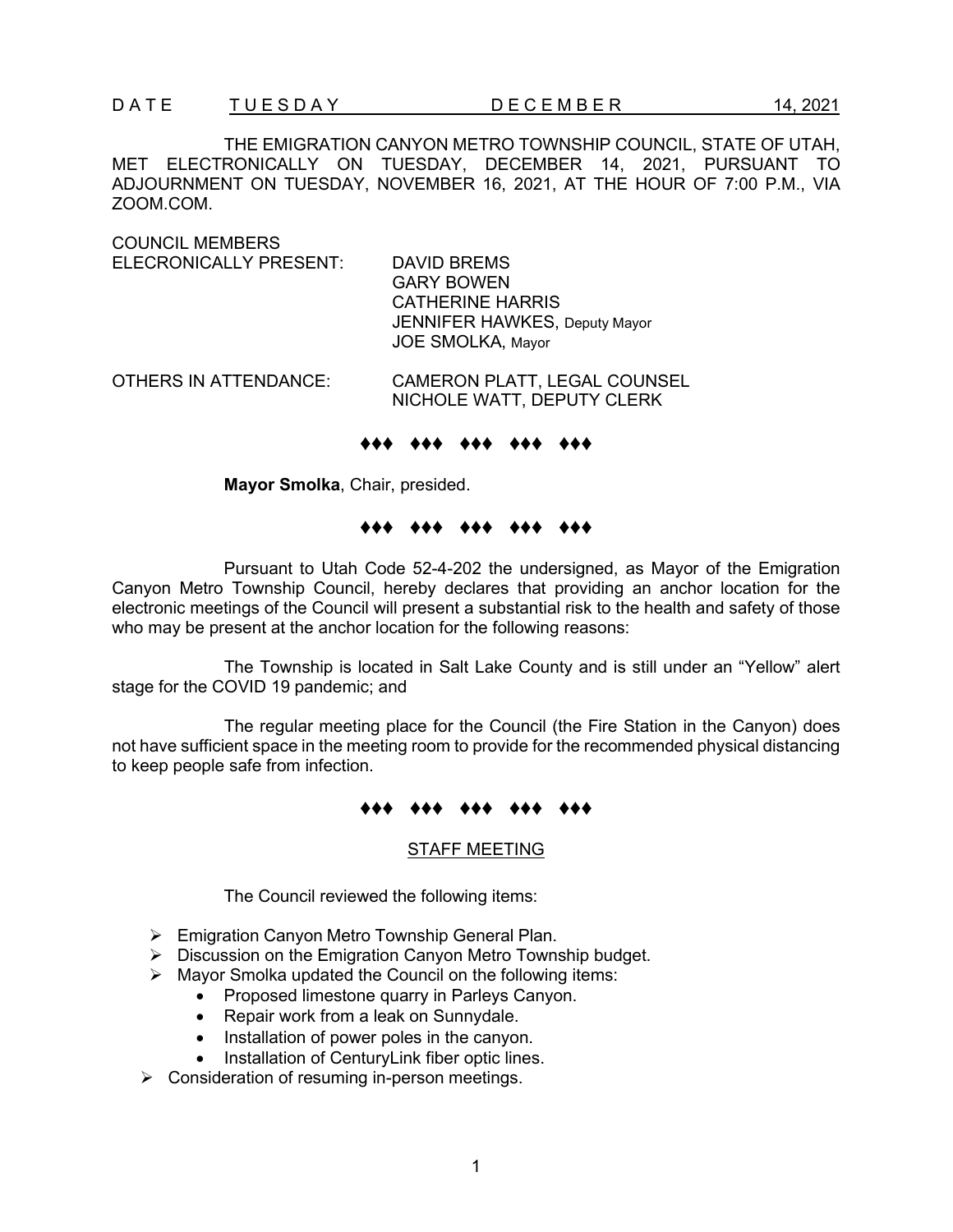#### ♦♦♦ ♦♦♦ ♦♦♦ ♦♦♦ ♦♦♦

#### PUBLIC MEETING

Recognize Visiting Officials

**Robert Pinon**, Emigration Canyon Metro Township Planning Commission, introduced Jodi Geroux and stated she is being considered for the appointment of Planning Commissioner for the Emigration Canyon Metro Township Planning Commission.

**Jodi Geroux** stated she has lived in Utah since 2005 and moved to Emigration Canyon about seven months ago.

#### ♦♦♦ ♦♦♦ ♦♦♦ ♦♦♦ ♦♦♦

Citizen Input

**Eliza Cowie**, Government Relations, o2 Utah, stated she is following up with the Council on the status of the Community Renewable Energy Program.

**Mayor Smolka** stated the Council will be discussing this item later in the meeting.

#### ♦♦♦ ♦♦♦ ♦♦♦ ♦♦♦ ♦♦♦

Reports from Municipal Service Providers

*Emigration Canyon Community Council Report (ECCC)*

**Mayor Smolka** stated Bill Tobey sent an email updating the Council on the Firewise grants. The U.S. Forest Wildfire Research team has scheduled a meeting on January 26, 2022, to present the findings of its study regarding wildfire.

− − − − − − − − − − − − − −

*Unified Police Department (UPD)* 

**Detective Jake Elsasser** reviewed November calls for service stating there were 77 calls for service with 22 initial reports taken. He will put the time that the call was dispatched for the Councils reference.

− − − − − − − − − − − − − −

*Unified Fire Authority (UFA)*

**Captain Michael Conn** reviewed the November monthly report. Twenty-one recruits have been offered jobs and will begin camp in February. Construction continues for five stations and the was a ground-breaking at station 102 in Magna. UFA vaccination rate is at 90 percent and efforts to get employees a vaccination booster is underway. A committee was formed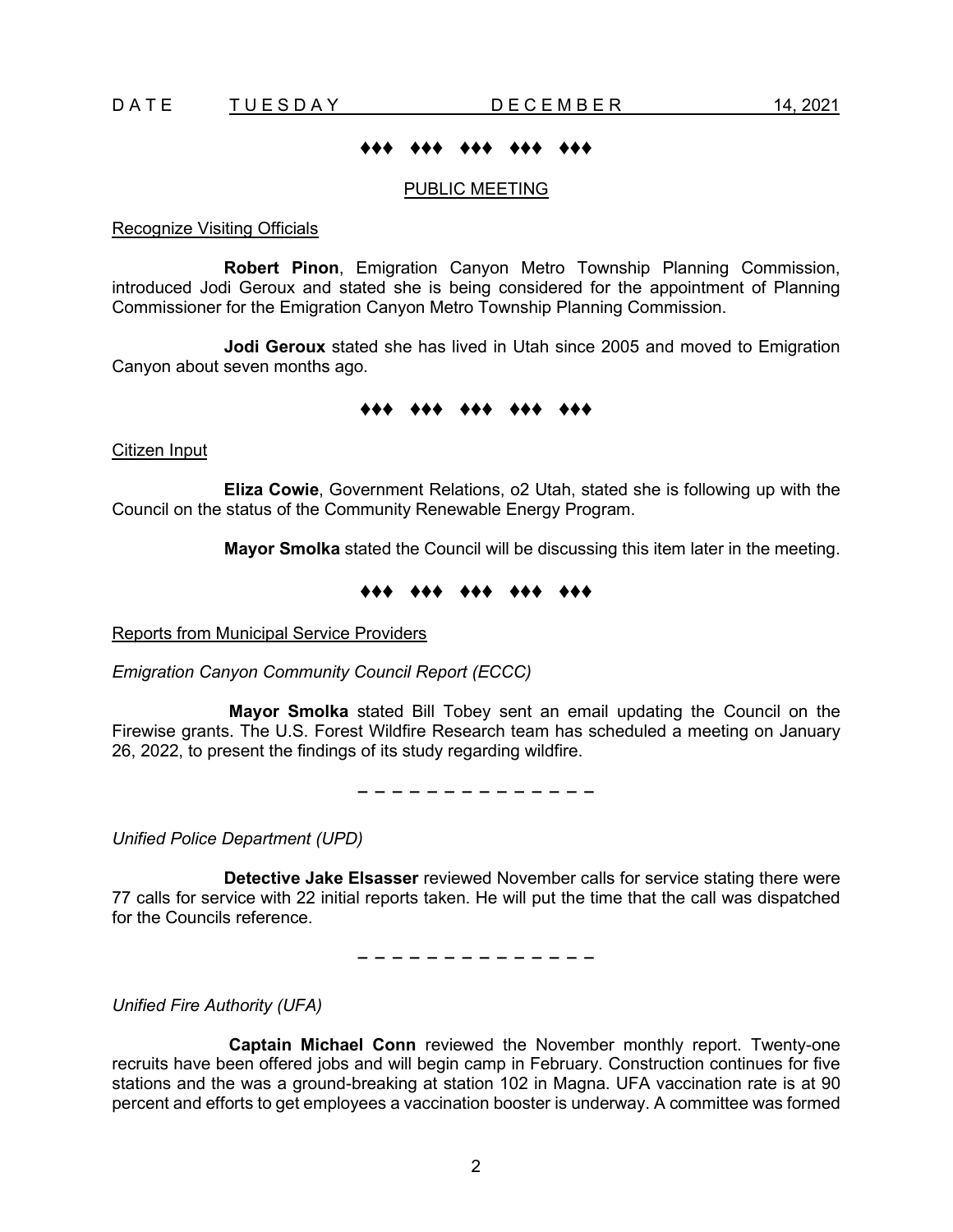|--|

to begin the process of replacing Chief Dan Peterson who is retiring in the Spring. The scheduling and payroll software that UFA uses were breached and is being held up by ransomware.

### ♦♦♦ ♦♦♦ ♦♦♦ ♦♦♦ ♦♦♦

Council Business

*Resolution 2021-12-01 – Community Renewable Energy Program*

**Christopher Thomas**, Community Renewable Energy Agency, presented a PowerPoint presentation regarding the Community Renewable Energy Program Governance Agreement and progress update. He reviewed what the community renewable energy program is, participation status of municipalities, comparisons between different renewable energy programs, the governance agreement, program implementation expenses, Community Renewable Energy Agency voting, project timeline, and the Agency structure.

**Council Member Brems** stated if the program is implemented what does the costs look like.

**Mr. Thomas** stated it is hard to determine what the cost is right now; it will depend on a lot of different factors.

**Council Member Bowen** asked what is the source of the renewable energy that is will be used.

**Mr. Thomas** stated state law defines what type of resources are considered renewable for the program. Wind, solar, geothermal, and other enabling technology will all be considered.

**Council Member Bowen** stated he does not think this program will serve the residents of Emigration Canyon.

**Deputy Mayor Hawkes** stated the presentation stated that the estimated rates would be available in the spring; however, the deadline to sign up for the program is May 31. The Council will need the rate information to compare to the existing costs that residents are paying now. Will the estimates be available in the spring?

**Mr. Thomas** stated the Agency board is doing its best to get those estimates out by May 31. This is a new program and one of its kind in the country, so it is inventing the wheel as it goes. If the rate estimates are delayed, the deadline date will be extended.

**Council Member Harris** stated the Agency Board is very large and will continue to get bigger if fall the municipalities join. How will the Board work with it being so large?

**Mr. Thomas** stated there can be up to 23 participating communities and that does make for a big board. Since the board is larger, it has been separated into working committees that the board members sit on and then the final decision will go to the full board.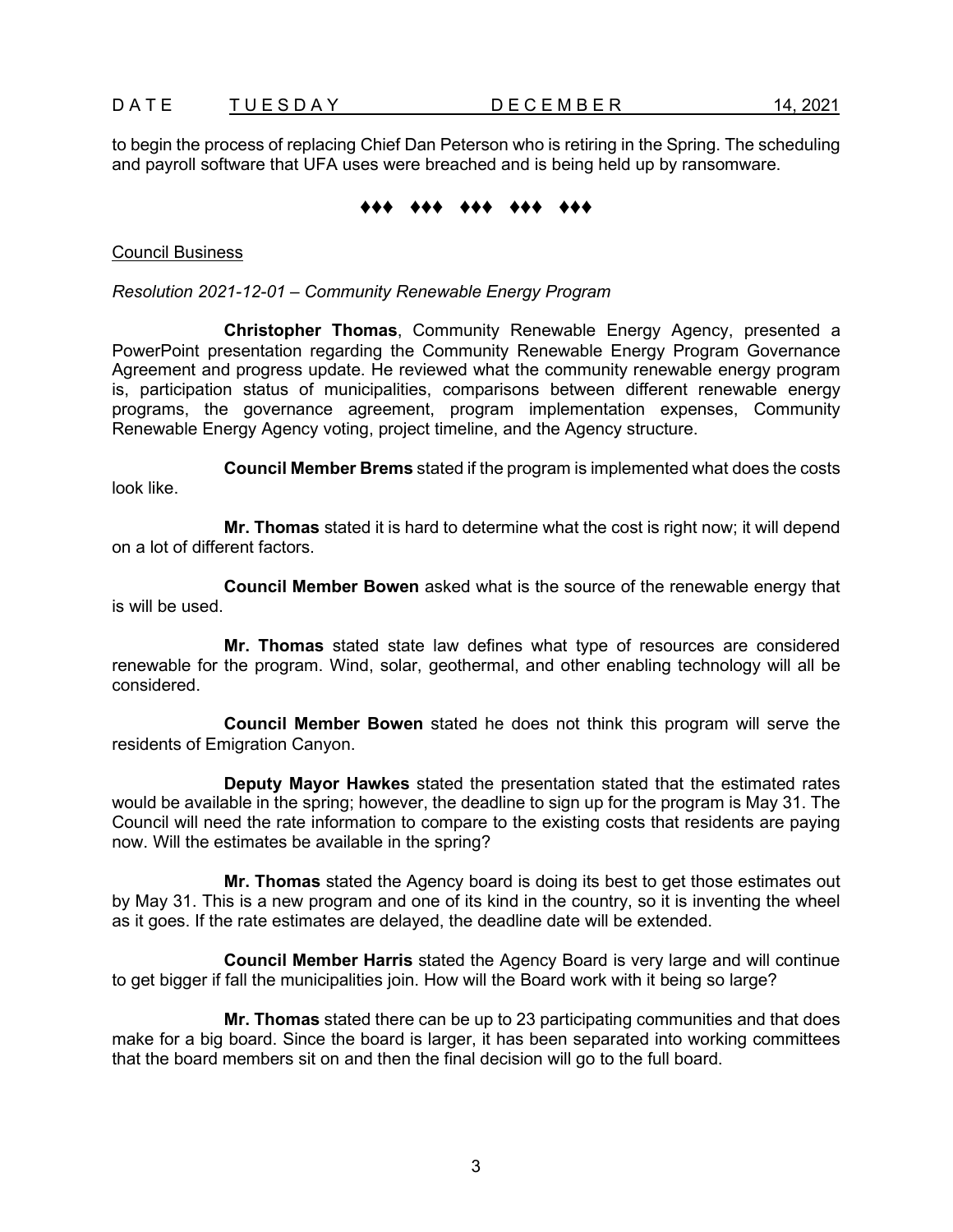#### D A T E T U E S D A Y LECEMBER 14, 2021

**Emily Quinton**, Secretary, Community Renewable Energy Agency, stated the board has come up with a good process. The entire board meets monthly and the committees meeting more frequently depending on the issue.

**Mayor Smolka** stated he is concerned about the weighted voting. Because of the size of Emigration Canyon, its vote is not considered as strongly. The rates and impacts to residents are unknown at this time. Many of the residents in the canyon already have solar and this program may impact their bills. The presentation was more about the Agency and not about the program, he needs more information about the program.

**Council Member Brems** stated the cost to continue with the program and get answers to questions is nominal. If the Council does not like the information presented, then it can opt out.

**Council Member Harris** stated since the Council will get a new Council Member in January, she would like to table the decision and revisit it in February.

**Cameron Platt** stated if the Council approves the agreement and resolution, it preserves its ability to join at a future date. The state statute requires that the board produce a plan and allow municipalities to withdraw. The weighted voting is likely to be the general rule. There will be about five municipalities that will control the vote. The metro township can join now and withdraw later.

**Mr. Thomas** stated the Council can make the first payment and if the Council is not happy with the progress, it can opt out of making the second payment.

**Mayor Smolka** stated the discussion will continue in February.

− − − − − − − − − − − − − −

*Emigration Canyon Metro Township Administrator*

**Mayor Smolka** stated he invited Brooke Barnes, Human Resources and Payroll Specialist, Greater Salt Lake Municipal Services District (MSD), to the meeting to help the Council with the hiring of an administrator.

**Brooke Barnes** stated she sent job descriptions from Magna, White City Metro Townships, and the Town of Brighton to Mayor Smolka. She would like the Council to review the job descriptions and pick and choose what items they want to include in the Emigration Canyon Metro Township Administrator job description. She will then put together a job description and when the Council ready, she will post the job description and help with the interview process.

**Council Member Brems** asked how much money is allocated to an administrator and how many hours would that person work?

**Mayor Smolka** stated the Council has budgeted approximately \$20,000 - \$25,000 annually.

**Council Member Bowen** asked if that amount includes benefits and salary.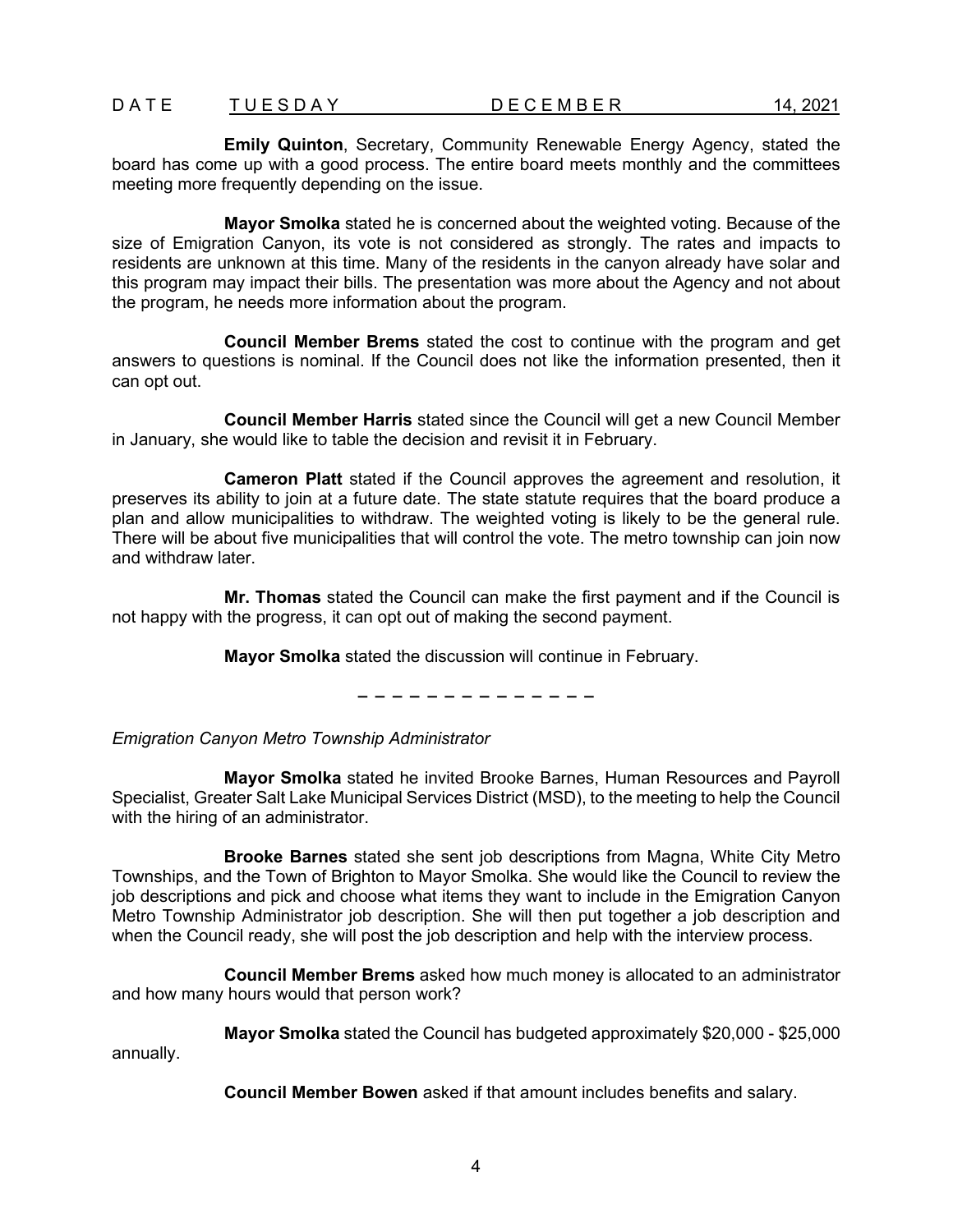|  | DATE | TUESDAY | <b>DECEMBER</b> | 14, 2021 |
|--|------|---------|-----------------|----------|
|--|------|---------|-----------------|----------|

**Ms. Barnes** stated that amount would be for wages only, there is not a benefit option.

**Council Member Brems** asked if this position would be part-time.

**Ms. Barnes** stated it would be part-time, 10 – 15 hours a week, depending on how much work you have for that person. The average hourly rate is \$18.00 - \$20.00 per hour.

**Deputy Mayor Hawkes** stated FICA and Medicare will need to be factor in when deciding wages.

**Ms. Barnes** stated the FICA and Medicare taxes would need to be matched and are the only benefits that would be matched. An employee needs to work 30 hours or more to be benefit eligible. If the Council decided to offer benefits, it would need to work through the Utah Local Governments Trust and join the large group association to get full-time positions signed up for benefits. The employee can also be hired through a contract; however, the salary would be paid through accounting instead of payroll.

**Council Member Bowen** suggested having one or two Council Members work with Ms. Barnes to finalize the job description.

**Council Member Brems** stated he would help.

**Council Member Harris** stated she would be able to help after the first of the year.

**Ms. Barnes** stated she will reach out to Council Members Brems and Harris to set up a time to meet.

− − − − − − − − − − − − − −

*Assign / Reassign Board Appointments*

**Mayor Smolka** stated board assignments are typically done in January; however, there will be a Unified Fire Authority (UFA) and Unified Fire Service Area (UFSA) Board meeting prior to a Emigration Canyon Metro Township Council meeting. He would like to appoint someone to the UFA and UFSA Boards, effective January 3, 2022.

**Council Member Harris** stated she is interested in being appointed to these boards.

**Mayor Smolka**, seconded by Council Member Bowen, moved to appoint Council Member Harris to the Unified Fire Authority and Unified Fire Service Area Boards. The motion passed 4 to 1, showing Council Member Harris abstained from the vote.

− − − − − − − − − − − − − −

*Emigration Canyon Metro Township Planning Commission Appointment*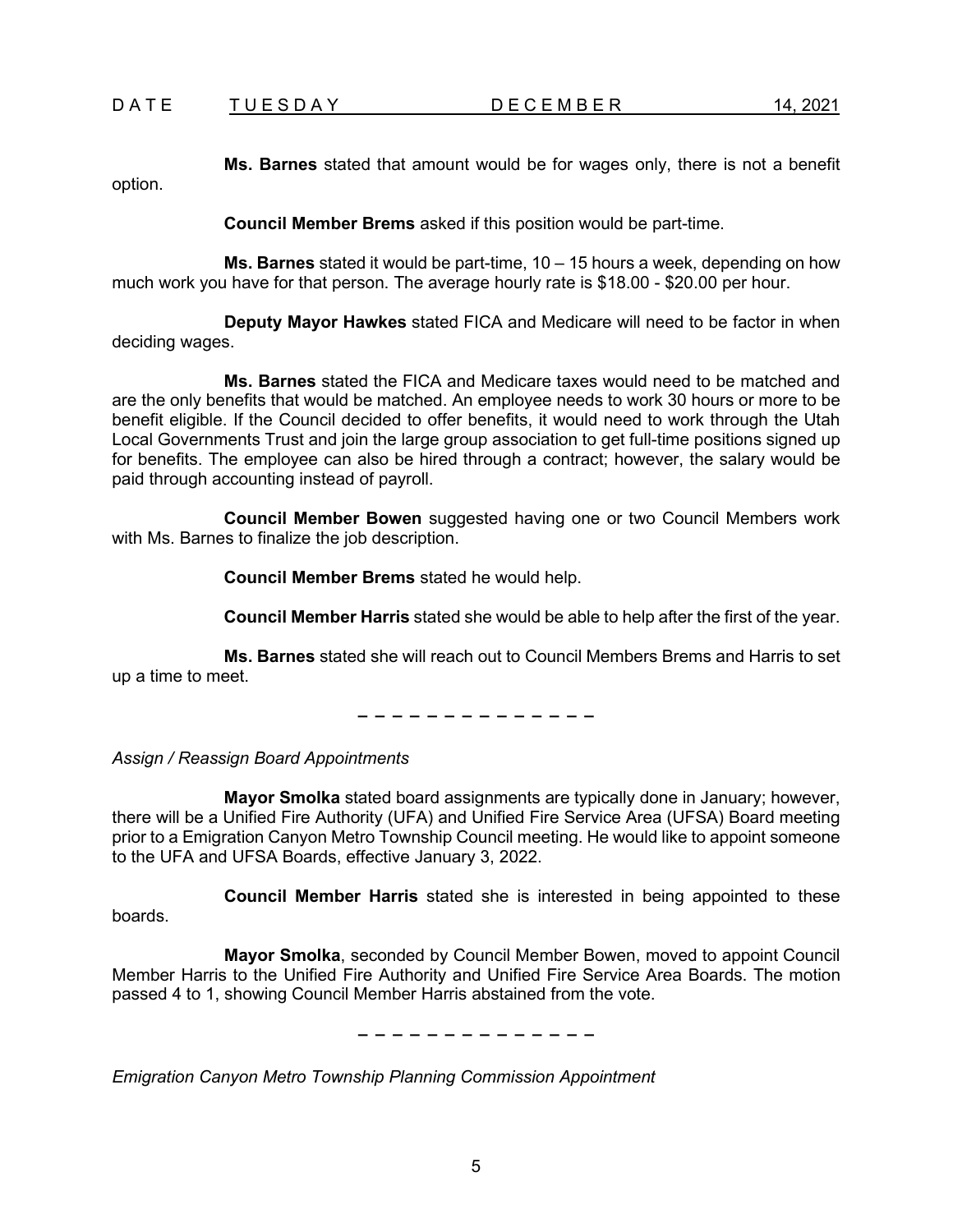| DATE | TUESDAY | <b>DECEMBER</b> | 14, 2021 |
|------|---------|-----------------|----------|
|      |         |                 |          |

**Mayor Smolka** stated the Council will consider the appointment of Jodi Geroux at the January, 2022 Council meeting.

− − − − − − − − − − − − − −

*Greater Salt Lake Municipal Services District (MSD) Bond*

**Mayor Smolka** stated the bond is moving forward and will be going with a private offering as opposed to a public offering. The availability of money and potential of having an almost equal interest rate is right now.

− − − − − − − − − − − − − −

*ARPA Funds*

**Mayor Smolka** stated getting funding for the restrooms has been difficult. ARPA funds may be able to be used for the restrooms.

**Deputy Mayor Hawkes** stated she has looked at outdoor recreation grants. A lot of the available grant money is for new construction. She wants to move forward and possibly propose building restrooms at a location the Council has previously discussed. She is also working with Helen Peters, Director, Salt Lake County Regional Transportation, Housing, & Economic Development, on other resources to get the restrooms completed. ARPA funds would be a good to fall back on.

− − − − − − − − − − − − − −

*Budget Items*

**Mayor Smolka** stated invoices from Polly McLean, Clerk servicers, Acorn Hills, and payroll have been approved. He expects an invoice for the first installment of snowplow services.

#### ♦♦♦ ♦♦♦ ♦♦♦ ♦♦♦ ♦♦♦

Council Member Reports

*Unified Police Department (UPD) & Salt Lake Valley Law Enforcement Service Area (SLVLESA)*

**Council Member Brems** stated SLVLESA adopted a tentative budget and will be working with lobbyists to find sources of income for UPD officers.

− − − − − − − − − − − − − −

*Planning Commission*

Nothing to report.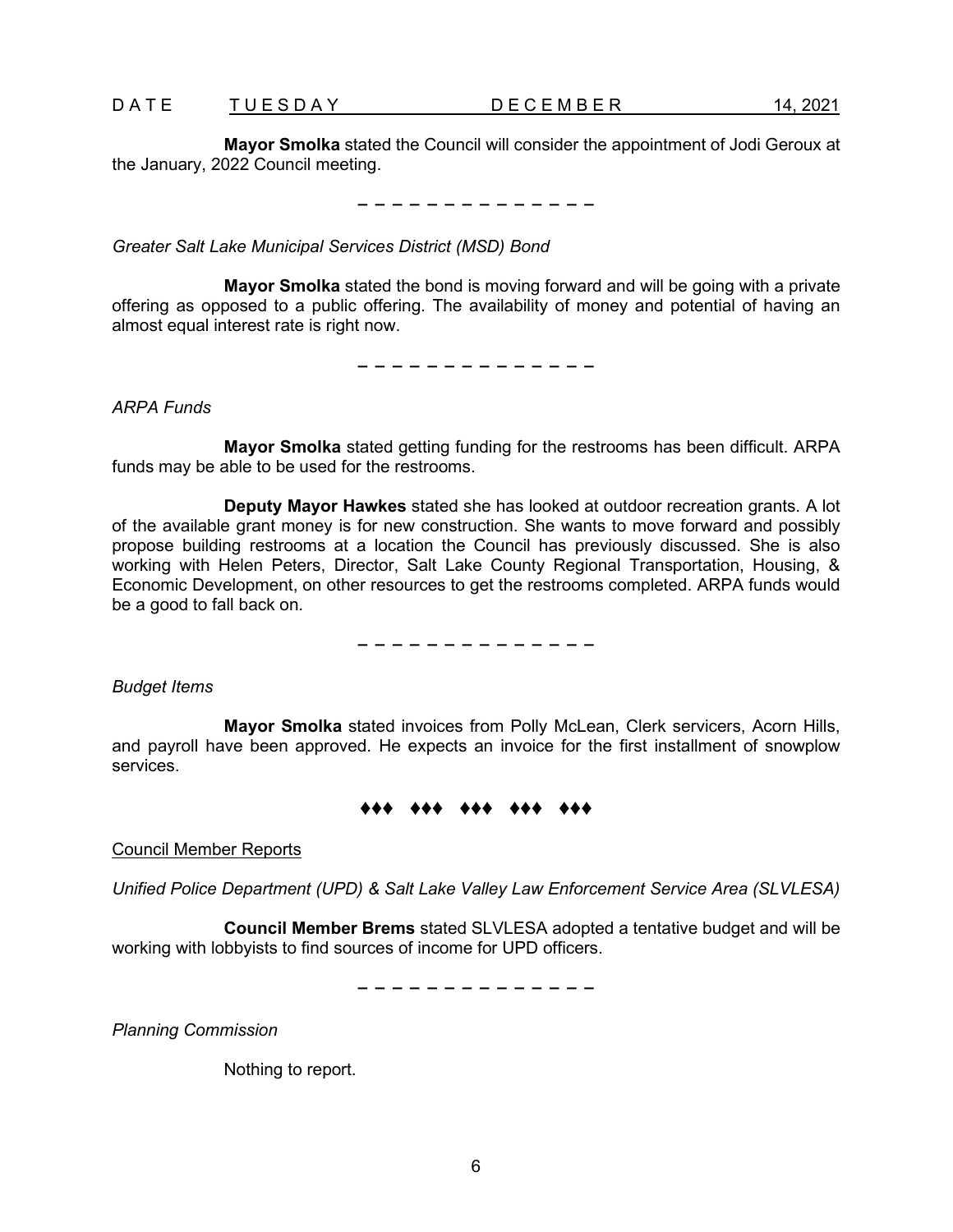D A T E T U E S D A Y C A T L C E M B E R T A T U E S D A Y

− − − − − − − − − − − − − −

*Unified Fire Authority (UFA) & Unified Fire Service Area (UFSA)*

**Council Member Bowen** stated he will make sure UFA and UFSA gets notice that Council Member Harris will be the representative for Emigration Canyon Metro Township. UFA is in the process of creating a special committee to hire the next fire chief.

− − − − − − − − − − − − − −

*Animal Services*

Nothing to report.

− − − − − − − − − − − − − −

*Wasatch Front Waste and Recycling District (WFWRD)* 

**Council Member Harris** stated the decision on if WFWRD will be able to convert to a local district is still an ongoing concern. WFWRD is waiting Salt Lake County Council to make a decision. Several homes in upper Pinecrest did not get their garbage collected. She spoke to Pam Roberts, General Manager, WFWRD, and she will try and get crews up there tomorrow if the storm is not too bad.

− − − − − − − − − − − − − −

*Watershed Plan*

**Council Member Harris** stated she will not be meeting with Sandy Wingert, UDWQ, and River Restoration until after the first of the year to discuss the progress and goals. She spoke with Eric McCulley about the timeline for grant applications and he thinks there will be some information coming out of the report that will help obtain grants. The third best practices session will be on January 11, 2022, via Zoom.com.

− − − − − − − − − − − − − −

*Website*

**Deputy Mayor Hawkes** stated she updated the website with information on the last watershed meeting.

− − − − − − − − − − − − − −

*CodeRED*

**Deputy Mayor Hawkes** stated she sent a message out regarding garbage pickup.

− − − − − − − − − − − − − −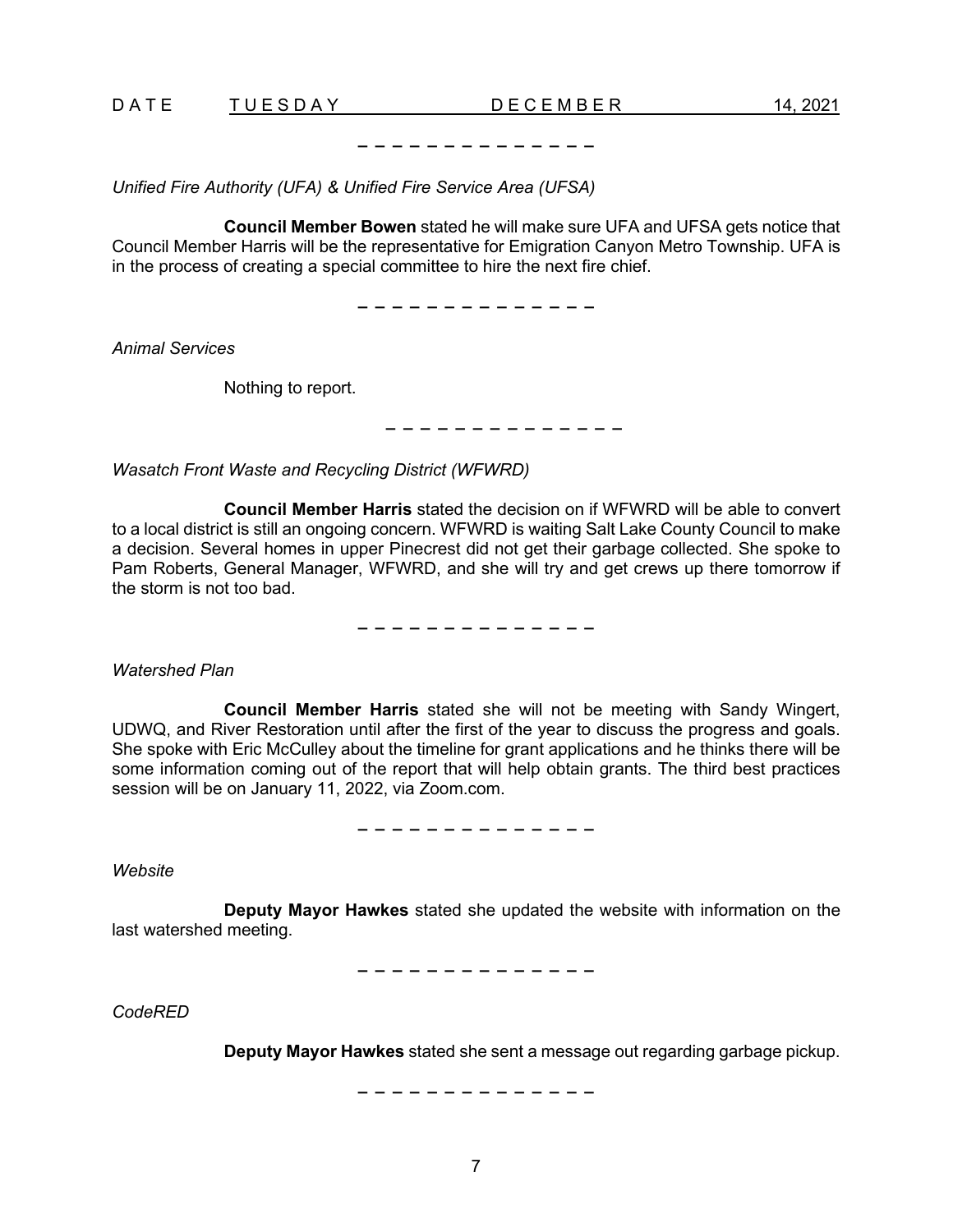D A T E T U E S D A Y C A T L C E M B E R T A 2021

*Restrooms*

**Deputy Mayor Hawkes** stated she thinks two separate grants can be applied for: one for new construction and one for restoration of the existing restroom.

− − − − − − − − − − − − − −

*Greater Salt Lake Municipal Services District (MSD)* 

**Mayor Smolka** stated a new General Manager was hired and will be announced on Thursday.

− − − − − − − − − − − − − −

*Landfill Council*

Nothing to report.

− − − − − − − − − − − − − −

*Legislative Update*

**Mayor Smolka** stated the MSD is getting ready for several items that will be discussed at the legislature in 2022. He is also watching H.B. 98.

#### ♦♦♦ ♦♦♦ ♦♦♦ ♦♦♦ ♦♦♦

THERE BEING NO FURTHER BUSINESS to come before the Council at this time, the meeting was adjourned.

SHERRIE SWENSEN, METRO TOWNSHIP CLERK

By: \_\_\_\_\_\_\_\_\_\_\_\_\_\_\_\_\_\_\_\_\_\_\_\_\_\_\_\_

Deputy Clerk

MAYOR, EMIGRATION CANYON METRO TOWNSHIP COUNCIL

♦♦♦ ♦♦♦ ♦♦♦ ♦♦♦ ♦♦♦

♦♦♦ ♦♦♦ ♦♦♦ ♦♦♦ ♦♦♦